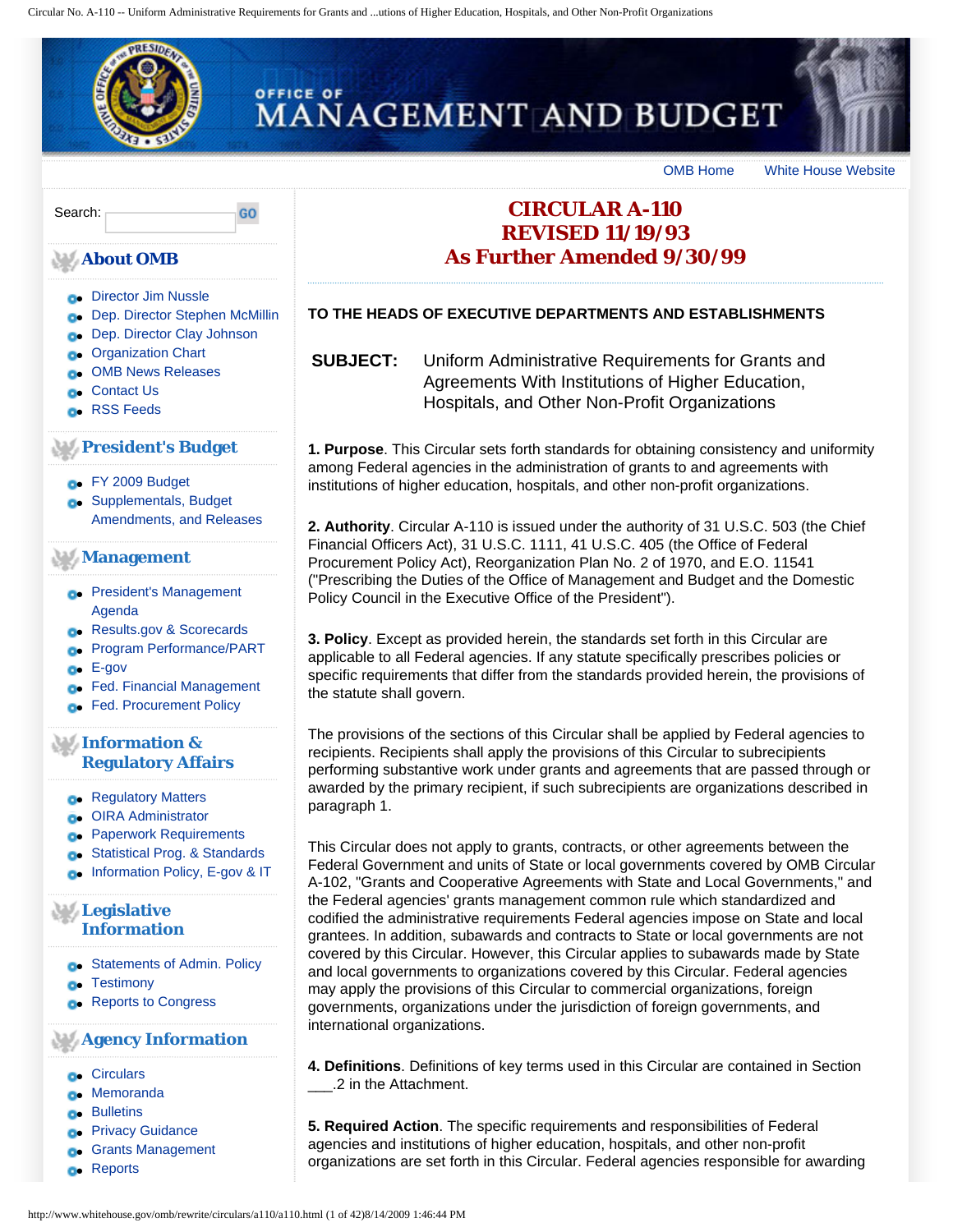and administering grants to and other agreements with organizations described in paragraph 1 shall adopt the language in the Circular unless different provisions are required by Federal statute or are approved by OMB.

**6. OMB Responsibilities**. OMB will review agency regulations and implementation of this Circular, and will provide interpretations of policy requirements and assistance to insure effective and efficient implementation. Any exceptions will be subject to approval by OMB, as indicated in Section \_\_\_.4 in the Attachment. Exceptions will only be made in particular cases where adequate justification is presented.

**7. Information Contact**. Further information concerning this Circular may be obtained by contacting the Office of Federal Financial Management, Office of Management and Budget, Washington, DC 20503, telephone (202) 395-3993.

**8. Termination Review Date**. This Circular will have a policy review three years from date of issuance.

**9. Effective Date**. The standards set forth in this Circular which affect Federal agencies will be effective 30 days after publication of the final revision in the **Federal Register**. Those standards which Federal agencies impose on grantees will be adopted by agencies in codified regulations within six months after publication in the **Federal Register**. Earlier implementation is encouraged.

**Attachment** 

**Grants and Agreements with Institutions of Higher Education, Hospitals, and Other Non-Profit Organizations**

<span id="page-1-0"></span>**SUBPART A - GENERAL**

**Sec.**

\_\_\_.1 [Purpose.](#page-3-0)

\_\_\_.2 [Definitions.](#page-4-0)

\_\_\_.3 [Effect on other issuances.](#page-7-0)

\_\_\_.4 [Deviations.](#page-7-1)

\_\_\_.5 [Subawards](#page-7-2).

## <span id="page-1-1"></span>**SUBPART B - PRE-AWARD REQUIREMENTS**

\_\_\_.10 [Purpose](#page-8-0).

\_\_\_.11 [Pre-award policies](#page-8-1).

\_\_\_.12 [Forms for applying for Federal assistance](#page-8-2).

\_\_\_.13 [Debarment and suspension](#page-8-3).

\_\_\_.14 [Special award conditions](#page-8-4).

\_\_\_.15 [Metric system of measurement](#page-9-0).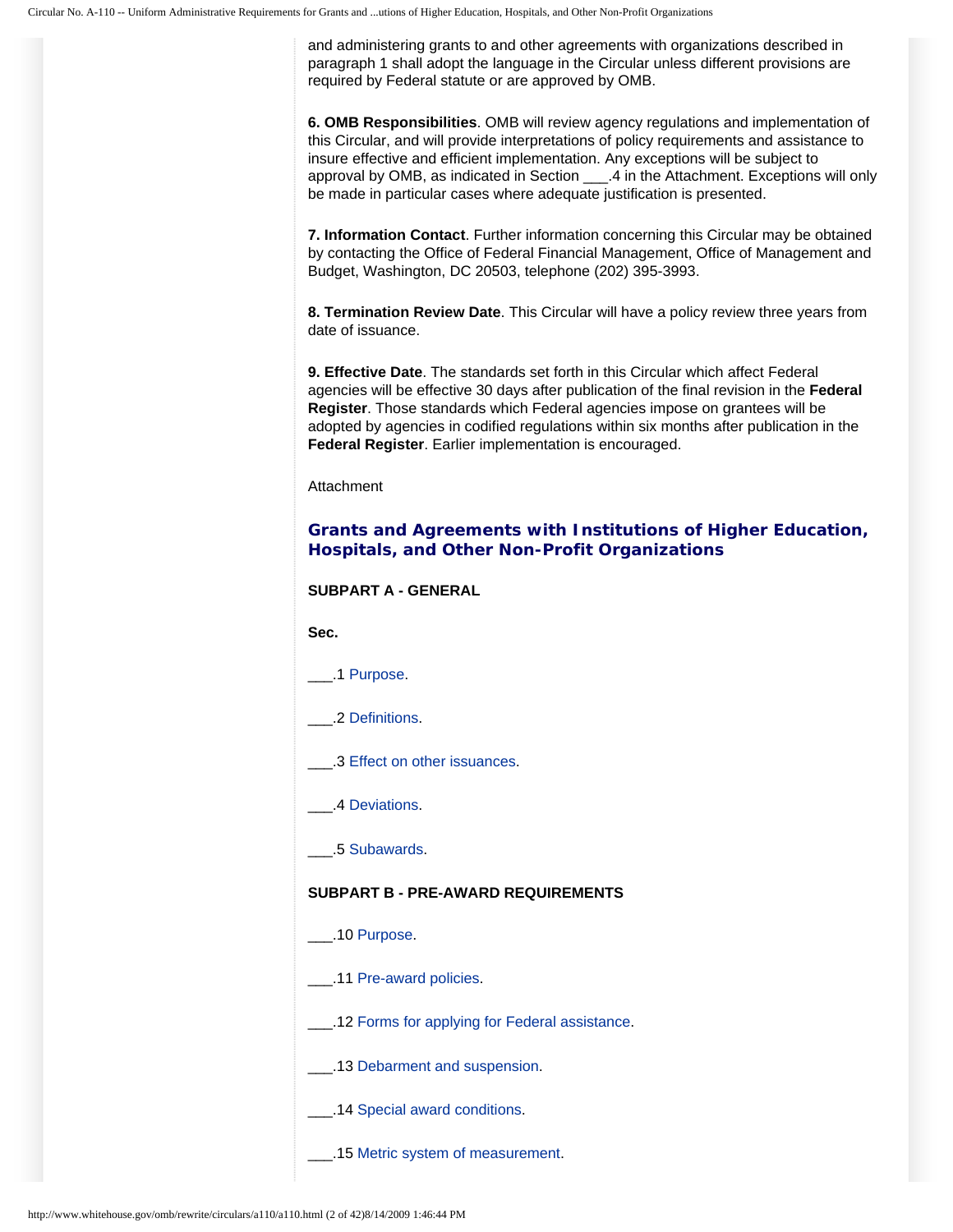<span id="page-2-2"></span><span id="page-2-1"></span><span id="page-2-0"></span>

| ____.16 Resource Conservation and Recovery Act.      |  |  |  |
|------------------------------------------------------|--|--|--|
| ____.17 Certifications and representations.          |  |  |  |
| <b>SUBPART C - POST-AWARD REQUIREMENTS</b>           |  |  |  |
| <b>Financial and Program Management</b>              |  |  |  |
| ____.20 Purpose of financial and program management. |  |  |  |
|                                                      |  |  |  |
| _____.22 Payment.                                    |  |  |  |
| 23 Cost sharing or matching.                         |  |  |  |
| 24 Program income.                                   |  |  |  |
| ____.25 Revision of budget and program plans.        |  |  |  |
| .26 Non-Federal audits.                              |  |  |  |
| .27 Allowable costs.                                 |  |  |  |
| ____.28 Period of availability of funds.             |  |  |  |
| 29 Conditional exemptions.                           |  |  |  |
| <b>Property Standards</b>                            |  |  |  |
| ____.30 Purpose of property standards.               |  |  |  |
| ___.31 Insurance coverage.                           |  |  |  |
| ___.32 Real property.                                |  |  |  |
| ____.33 Federally-owned and exempt property.         |  |  |  |
| _____ 34 Equipment.                                  |  |  |  |
| 35 Supplies and other expendable property.           |  |  |  |
| ____.36 Intangible property.                         |  |  |  |
| ____.37 Property trust relationship.                 |  |  |  |
| <b>Procurement Standards</b>                         |  |  |  |
| ____.40 Purpose of procurement standards.            |  |  |  |
| _41 Recipient responsibilities.                      |  |  |  |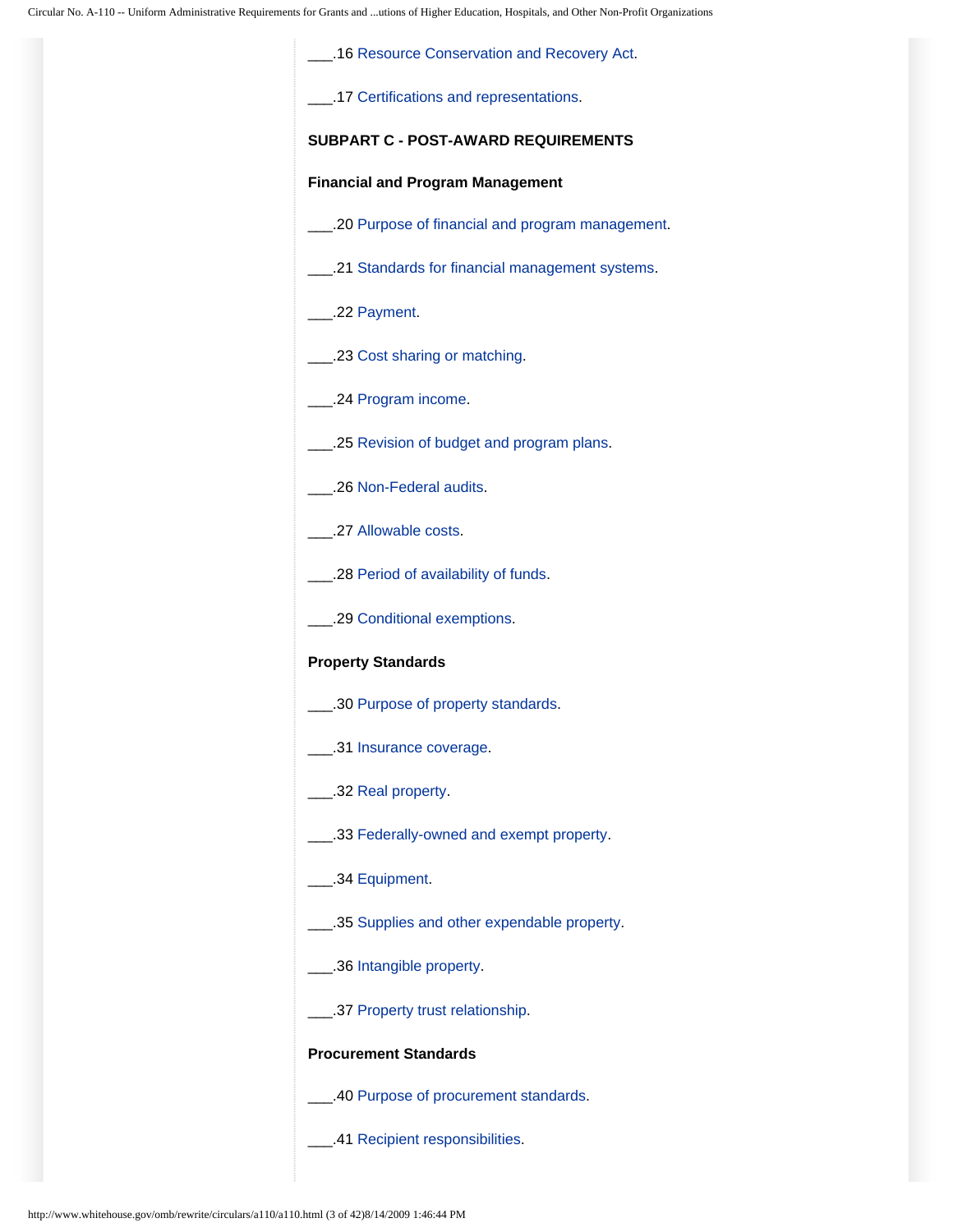| .42 Codes of conduct. |  |  |
|-----------------------|--|--|
|-----------------------|--|--|

\_\_\_.43 [Competition.](#page-29-1)

\_\_\_.44 [Procurement procedures.](#page-29-2)

**\_\_\_\_.45 [Cost and price analysis](#page-31-0).** 

\_\_\_.46 [Procurement records.](#page-32-0)

\_\_\_.47 [Contract administration.](#page-32-1)

\_\_\_.48 [Contract provisions](#page-32-2).

### <span id="page-3-1"></span>**Reports and Records**

\_\_\_.50 [Purpose of reports and records](#page-33-0).

\_\_\_.51 [Monitoring and reporting program performance](#page-33-1).

\_\_\_.52 [Financial reporting](#page-34-0).

\_\_\_.53 [Retention and access requirements for records.](#page-36-0)

## <span id="page-3-2"></span>**Termination and Enforcement**

\_\_\_.60 [Purpose of termination and enforcement.](#page-37-0)

\_\_\_.61 [Termination](#page-37-1).

\_\_\_.62 [Enforcement.](#page-37-2)

## <span id="page-3-3"></span>**SUBPART D - AFTER-THE-AWARD REQUIREMENTS**

\_\_\_.70 [Purpose](#page-38-0).

\_\_\_.71 [Closeout procedures.](#page-38-1)

\_\_\_.72 [Subsequent adjustments and continuing responsibilities.](#page-39-0)

\_\_\_.73 [Collection of amounts due.](#page-39-1)

# **APPENDIX A - CONTRACT PROVISIONS**

## **SUBPART A - General**

<span id="page-3-0"></span>\_\_\_.1 [Purpose.](#page-1-0) This Circular establishes uniform administrative requirements for Federal grants and agreements awarded to institutions of higher education, hospitals, and other non-profit organizations. Federal awarding agencies shall not impose additional or inconsistent requirements, except as provided in Sections \_\_\_.4, and \_\_\_.14 or unless specifically required by Federal statute or executive order. Non-profit organizations that implement Federal programs for the States are also subject to State requirements.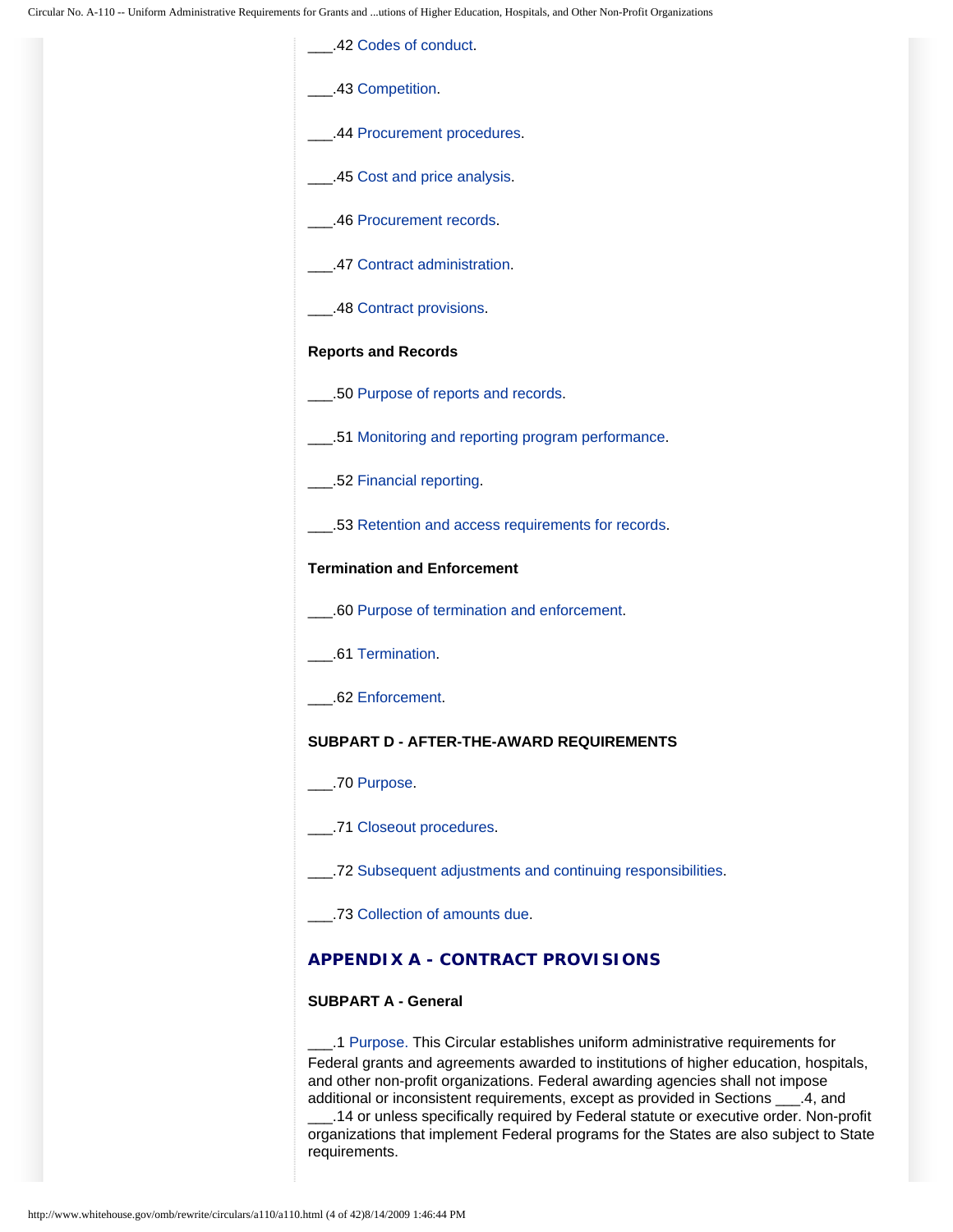#### \_\_\_.2 [Definitions.](#page-1-0)

<span id="page-4-0"></span>(a) **Accrued expenditures**means the charges incurred by the recipient during a given period requiring the provision of funds for: (1) goods and other tangible property received; (2) services performed by employees, contractors, subrecipients, and other payees; and, (3) other amounts becoming owed under programs for which no current services or performance is required.

(b) **Accrued income** means the sum of: (1) earnings during a given period from (i) services performed by the recipient, and (ii) goods and other tangible property delivered to purchasers, and (2) amounts becoming owed to the recipient for which no current services or performance is required by the recipient.

(c) **Acquisition cost of equipment** means the net invoice price of the equipment, including the cost of modifications, attachments, accessories, or auxiliary apparatus necessary to make the property usable for the purpose for which it was acquired. Other charges, such as the cost of installation, transportation, taxes, duty or protective in-transit insurance, shall be included or excluded from the unit acquisition cost in accordance with the recipient's regular accounting practices.

(d) **Advance** means a payment made by Treasury check or other appropriate payment mechanism to a recipient upon its request either before outlays are made by the recipient or through the use of predetermined payment schedules.

(e) **Award** means financial assistance that provides support or stimulation to accomplish a public purpose. Awards include grants and other agreements in the form of money or property in lieu of money, by the Federal Government to an eligible recipient. The term does not include: technical assistance, which provides services instead of money; other assistance in the form of loans, loan guarantees, interest subsidies, or insurance; direct payments of any kind to individuals; and, contracts which are required to be entered into and administered under procurement laws and regulations.

(f) **Cash contributions** means the recipient's cash outlay, including the outlay of money contributed to the recipient by third parties.

(g) **Closeout** means the process by which a Federal awarding agency determines that all applicable administrative actions and all required work of the award have been completed by the recipient and Federal awarding agency.

(h) **Contract** means a procurement contract under an award or subaward, and a procurement subcontract under a recipient's or subrecipient's contract.

(i) **Cost sharing or matching** means that portion of project or program costs not borne by the Federal Government.

(j) **Date of completion** means the date on which all work under an award is completed or the date on the award document, or any supplement or amendment thereto, on which Federal sponsorship ends.

(k) **Disallowed costs** means those charges to an award that the Federal awarding agency determines to be unallowable, in accordance with the applicable Federal cost principles or other terms and conditions contained in the award.

(l) **Equipment** means tangible nonexpendable personal property including exempt property charged directly to the award having a useful life of more than one year and an acquisition cost of \$5000 or more per unit. However, consistent with recipient policy, lower limits may be established.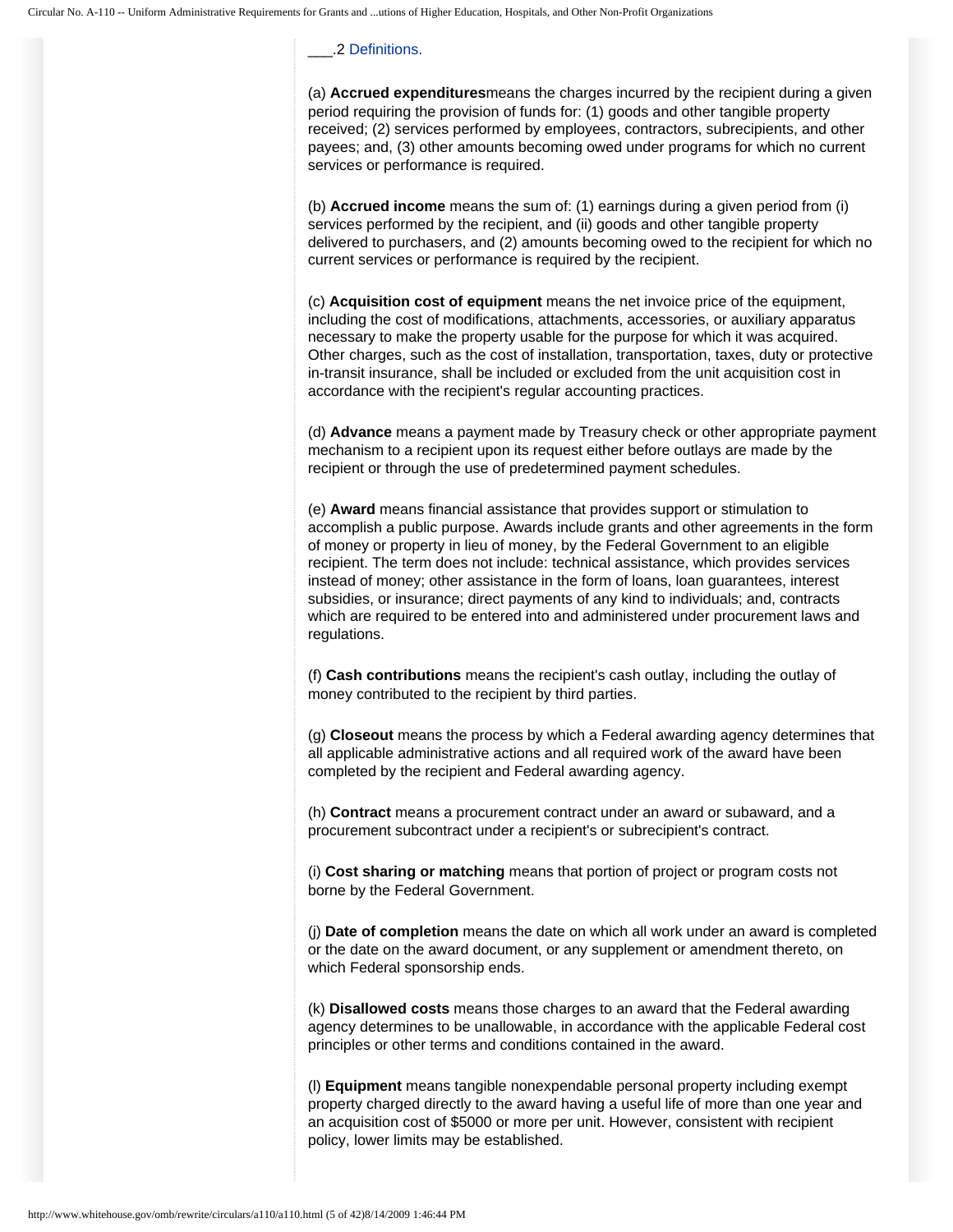(m) **Excess property** means property under the control of any Federal awarding agency that, as determined by the head thereof, is no longer required for its needs or the discharge of its responsibilities.

(n) **Exempt property** means tangible personal property acquired in whole or in part with Federal funds, where the Federal awarding agency has statutory authority to vest title in the recipient without further obligation to the Federal Government. An example of exempt property authority is contained in the Federal Grant and Cooperative Agreement Act (31 U.S.C. 6306), for property acquired under an award to conduct basic or applied research by a non-profit institution of higher education or non-profit organization whose principal purpose is conducting scientific research.

(o) **Federal awarding agency** means the Federal agency that provides an award to the recipient.

(p) **Federal funds authorized** means the total amount of Federal funds obligated by the Federal Government for use by the recipient. This amount may include any authorized carryover of unobligated funds from prior funding periods when permitted by agency regulations or agency implementing instructions.

(q) **Federal share** of real property, equipment, or supplies means that percentage of the property's acquisition costs and any improvement expenditures paid with Federal funds.

(r) **Funding period** means the period of time when Federal funding is available for obligation by the recipient.

(s) **Intangible property and debt instruments** means, but is not limited to, trademarks, copyrights, patents and patent applications and such property as loans, notes and other debt instruments, lease agreements, stock and other instruments of property ownership, whether considered tangible or intangible.

(t) **Obligations** means the amounts of orders placed, contracts and grants awarded, services received and similar transactions during a given period that require payment by the recipient during the same or a future period.

(u) **Outlays or expenditures** means charges made to the project or program. They may be reported on a cash or accrual basis. For reports prepared on a cash basis, outlays are the sum of cash disbursements for direct charges for goods and services, the amount of indirect expense charged, the value of third party in-kind contributions applied and the amount of cash advances and payments made to subrecipients. For reports prepared on an accrual basis, outlays are the sum of cash disbursements for direct charges for goods and services, the amount of indirect expense incurred, the value of in-kind contributions applied, and the net increase (or decrease) in the amounts owed by the recipient for goods and other property received, for services performed by employees, contractors, subrecipients and other payees and other amounts becoming owed under programs for which no current services or performance are required.

(v) **Personal property** means property of any kind except real property. It may be tangible, having physical existence, or intangible, having no physical existence, such as copyrights, patents, or securities.

(w) **Prior approval** means written approval by an authorized official evidencing prior consent.

(x) **Program income** means gross income earned by the recipient that is directly generated by a supported activity or earned as a result of the award (see exclusions in paragraphs \_\_\_.24 (e) and (h)). Program income includes, but is not limited to, income from fees for services performed, the use or rental of real or personal property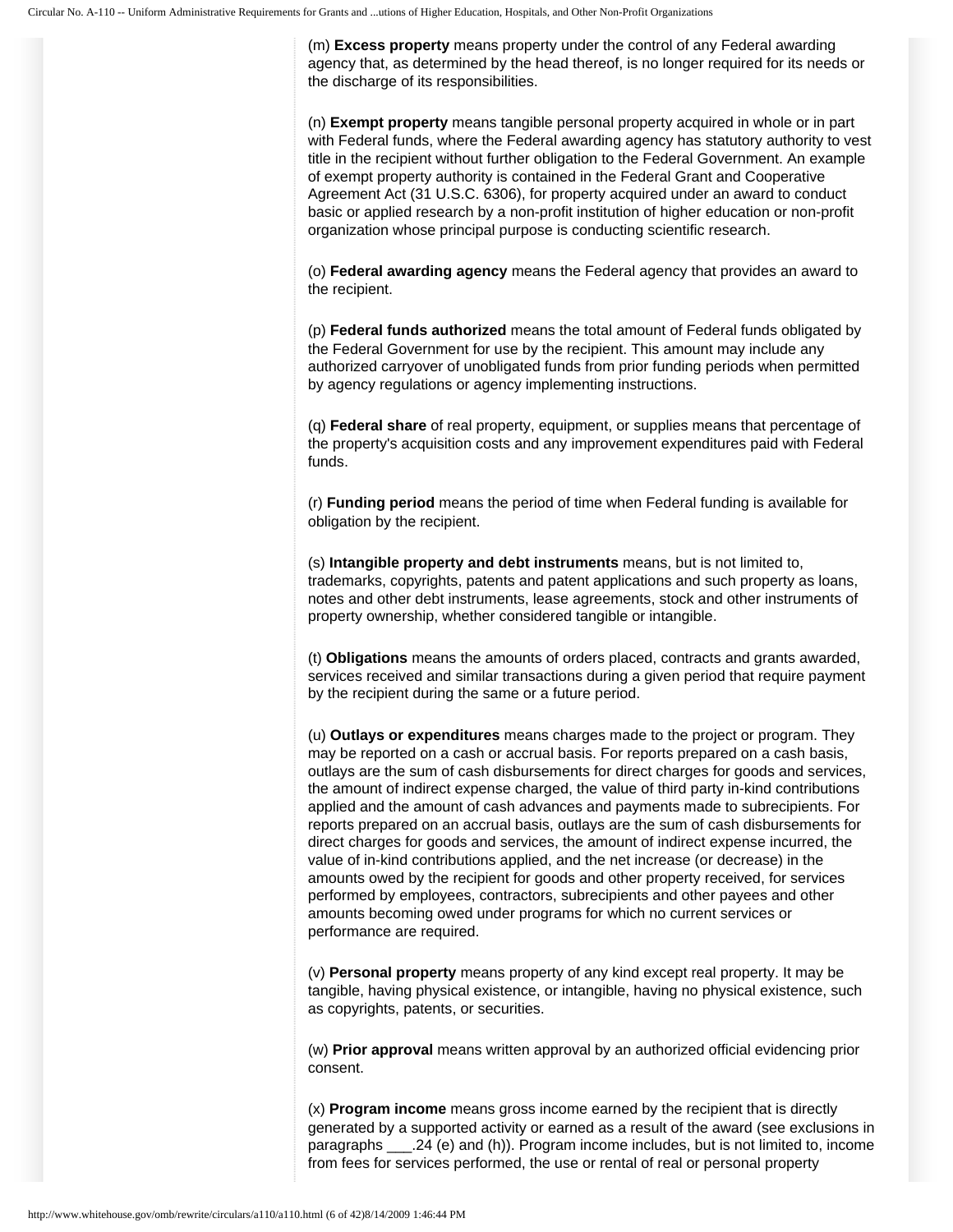acquired under federally-funded projects, the sale of commodities or items fabricated under an award, license fees and royalties on patents and copyrights, and interest on loans made with award funds. Interest earned on advances of Federal funds is not program income. Except as otherwise provided in Federal awarding agency regulations or the terms and conditions of the award, program income does not include the receipt of principal on loans, rebates, credits, discounts, etc., or interest earned on any of them.

(y) **Project costs** means all allowable costs, as set forth in the applicable Federal cost principles, incurred by a recipient and the value of the contributions made by third parties in accomplishing the objectives of the award during the project period.

(z) **Project period** means the period established in the award document during which Federal sponsorship begins and ends.

(aa) **Property** means, unless otherwise stated, real property, equipment, intangible property and debt instruments.

(bb) **Real property** means land, including land improvements, structures and appurtenances thereto, but excludes movable machinery and equipment.

(cc) **Recipient** means an organization receiving financial assistance directly from Federal awarding agencies to carry out a project or program. The term includes public and private institutions of higher education, public and private hospitals, and other quasi-public and private non-profit organizations such as, but not limited to, community action agencies, research institutes, educational associations, and health centers. The term may include commercial organizations, foreign or international organizations (such as agencies of the United Nations) which are recipients, subrecipients, or contractors or subcontractors of recipients or subrecipients at the discretion of the Federal awarding agency. The term does not include government-owned contractoroperated facilities or research centers providing continued support for missionoriented, large-scale programs that are government-owned or controlled, or are designated as federally-funded research and development centers.

(dd) **Research and development** means all research activities, both basic and applied, and all development activities that are supported at universities, colleges, and other non-profit institutions. "Research" is defined as a systematic study directed toward fuller scientific knowledge or understanding of the subject studied. "Development" is the systematic use of knowledge and understanding gained from research directed toward the production of useful materials, devices, systems, or methods, including design and development of prototypes and processes. The term research also includes activities involving the training of individuals in research techniques where such activities utilize the same facilities as other research and development activities and where such activities are not included in the instruction function.

(ee) **Small awards** means a grant or cooperative agreement not exceeding the small purchase threshold fixed at 41 U.S.C. 403(11) (currently \$25,000).

(ff) **Subaward** means an award of financial assistance in the form of money, or property in lieu of money, made under an award by a recipient to an eligible subrecipient or by a subrecipient to a lower tier subrecipient. The term includes financial assistance when provided by any legal agreement, even if the agreement is called a contract, but does not include procurement of goods and services nor does it include any form of assistance which is excluded from the definition of "award" in paragraph (e).

(gg) **Subrecipient** means the legal entity to which a subaward is made and which is accountable to the recipient for the use of the funds provided. The term may include foreign or international organizations (such as agencies of the United Nations) at the discretion of the Federal awarding agency.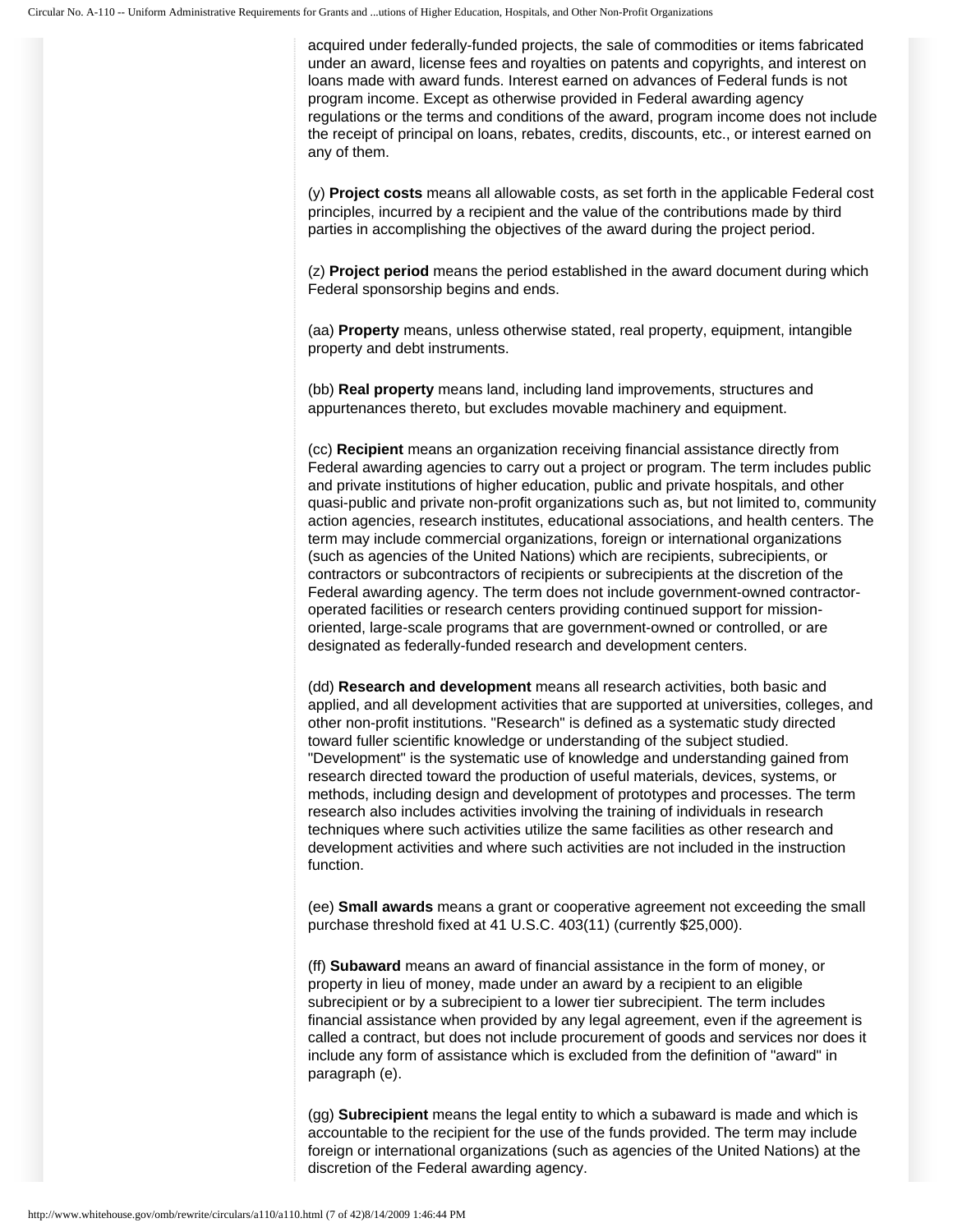(hh) **Supplies** means all personal property excluding equipment, intangible property, and debt instruments as defined in this section, and inventions of a contractor conceived or first actually reduced to practice in the performance of work under a funding agreement ("subject inventions"), as defined in 37 CFR part 401, "Rights to Inventions Made by Nonprofit Organizations and Small Business Firms Under Government Grants, Contracts, and Cooperative Agreements."

(ii) **Suspension** means an action by a Federal awarding agency that temporarily withdraws Federal sponsorship under an award, pending corrective action by the recipient or pending a decision to terminate the award by the Federal awarding agency. Suspension of an award is a separate action from suspension under Federal agency regulations implementing E.O.s 12549 and 12689, "Debarment and Suspension."

(jj) **Termination** means the cancellation of Federal sponsorship, in whole or in part, under an agreement at any time prior to the date of completion.

(kk) **Third party in-kind contributions** means the value of non-cash contributions provided by non-Federal third parties. Third party in-kind contributions may be in the form of real property, equipment, supplies and other expendable property, and the value of goods and services directly benefiting and specifically identifiable to the project or program.

(ll) **Unliquidated obligations**, for financial reports prepared on a cash basis, means the amount of obligations incurred by the recipient that have not been paid. For reports prepared on an accrued expenditure basis, they represent the amount of obligations incurred by the recipient for which an outlay has not been recorded.

(mm) **Unobligated balance** means the portion of the funds authorized by the Federal awarding agency that has not been obligated by the recipient and is determined by deducting the cumulative obligations from the cumulative funds authorized.

(nn) **Unrecovered indirect cost** means the difference between the amount awarded and the amount which could have been awarded under the recipient's approved negotiated indirect cost rate.

(oo) **Working capital advance** means a procedure where by funds are advanced to the recipient to cover its estimated disbursement needs for a given initial period.

<span id="page-7-0"></span>\_\_\_.3 [Effect on other issuances.](#page-1-0) For awards subject to this Circular, all administrative requirements of codified program regulations, program manuals, handbooks and other nonregulatory materials which are inconsistent with the requirements of this Circular shall be superseded, except to the extent they are required by statute, or authorized in accordance with the deviations provision in Section \_\_\_.4.

<span id="page-7-1"></span>\_\_\_.4 [Deviations.](#page-1-0) The Office of Management and Budget (OMB) may grant exceptions for classes of grants or recipients subject to the requirements of this Circular when exceptions are not prohibited by statute. However, in the interest of maximum uniformity, exceptions from the requirements of this Circular shall be permitted only in unusual circumstances. Federal awarding agencies may apply more restrictive requirements to a class of recipients when approved by OMB. Federal awarding agencies may apply less restrictive requirements when awarding small awards, except for those requirements which are statutory. Exceptions on a case-by-case basis may also be made by Federal awarding agencies.

<span id="page-7-2"></span>\_\_\_.5 [Subawards.](#page-1-0) Unless sections of this Circular specifically exclude subrecipients from coverage, the provisions of this Circular shall be applied to subrecipients performing work under awards if such subrecipients are institutions of higher education, hospitals or other non-profit organizations. State and local government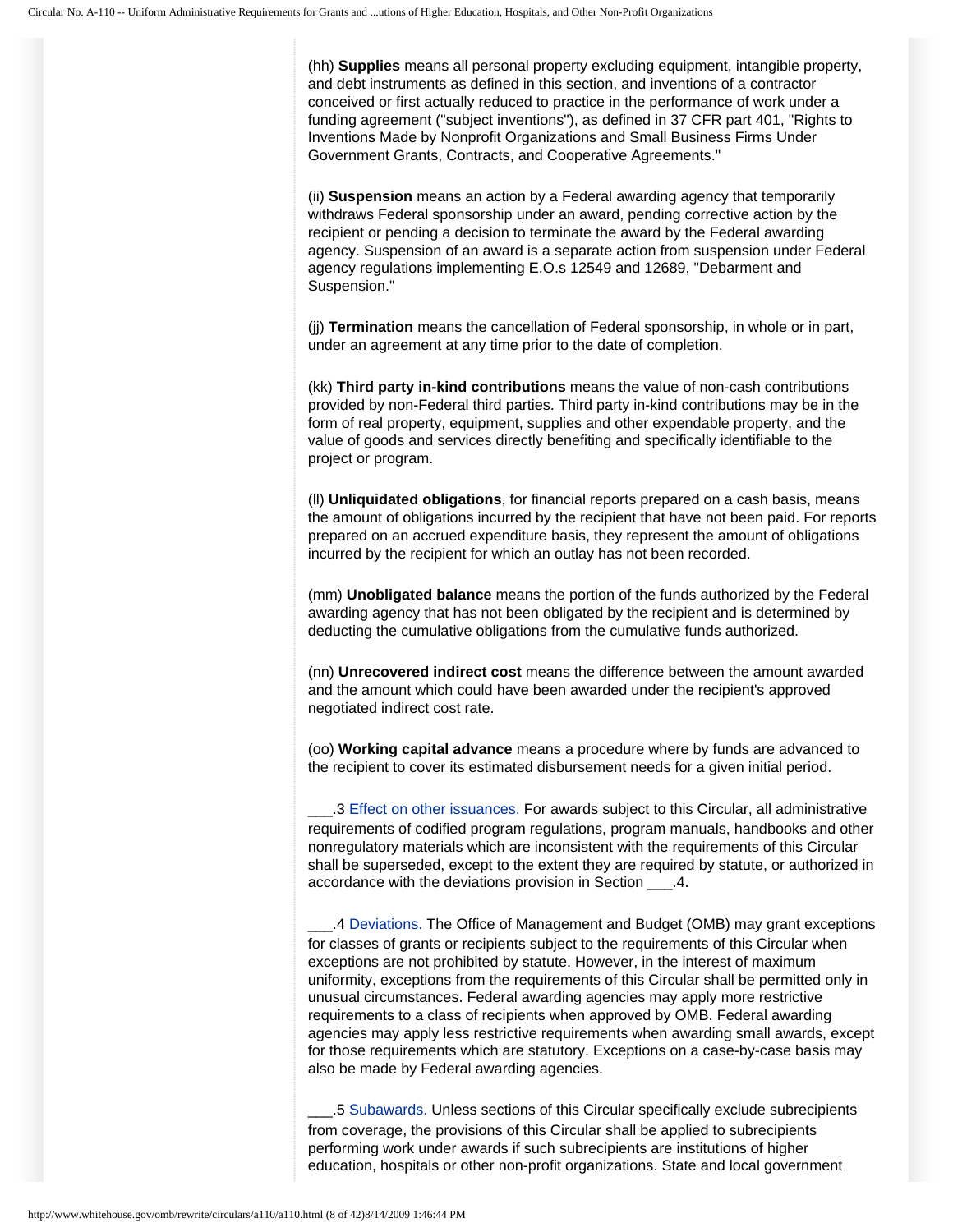subrecipients are subject to the provisions of regulations implementing the grants management common rule,"Uniform Administrative Requirements for Grants and Cooperative Agreements to State and Local Governments," published at 53 FR 8034 (3/11/88).

### **SUBPART B - Pre-Award Requirements**

<span id="page-8-0"></span>\_\_\_.10 [Purpose.](#page-1-1) Sections \_\_\_.11 through \_\_\_.17 prescribes forms and instructions and other pre-award matters to be used in applying for Federal awards.

\_\_\_.11 [Pre-award policies.](#page-1-1)

<span id="page-8-1"></span>(a) Use of Grants and Cooperative Agreements, and Contracts. In each instance, the Federal awarding agency shall decide on the appropriate award instrument (i.e., grant, cooperative agreement, or contract). The Federal Grant and Cooperative Agreement Act (31 U.S.C. 6301-08) governs the use of grants, cooperative agreements and contracts. A grant or cooperative agreement shall be used only when the principal purpose of a transaction is to accomplish a public purpose of support or stimulation authorized by Federal statute. The statutory criterion for choosing between grants and cooperative agreements is that for the latter, "substantial involvement is expected between the executive agency and the State, local government, or other recipient when carrying out the activity contemplated in the agreement." Contracts shall be used when the principal purpose is acquisition of property or services for the direct benefit or use of the Federal Government.

(b) Public Notice and Priority Setting. Federal awarding agencies shall notify the public of its intended funding priorities for discretionary grant programs, unless funding priorities are established by Federal statute.

\_\_\_.12 [Forms for applying for Federal assistance.](#page-1-1)

<span id="page-8-2"></span>(a) Federal awarding agencies shall comply with the applicable report clearance requirements of 5 CFR part 1320, "Controlling Paperwork Burdens on the Public," with regard to all forms used by the Federal awarding agency in place of or as a supplement to the Standard Form 424 (SF-424) series.

(b) Applicants shall use the SF-424 series or those forms and instructions prescribed by the Federal awarding agency.

(c) For Federal programs covered by E.O. 12372, "Intergovernmental Review of Federal Programs," the applicant shall complete the appropriate sections of the SF-424 (Application for Federal Assistance) indicating whether the application was subject to review by the State Single Point of Contact (SPOC). The name and address of the SPOC for a particular State can be obtained from the Federal awarding agency or the **Catalog of Federal Domestic Assistance**. The SPOC shall advise the applicant whether the program for which application is made has been selected by that State for review.

(d) Federal awarding agencies that do not use the SF-424 form should indicate whether the application is subject to review by the State under E.O. 12372.

<span id="page-8-3"></span>\_\_\_.13 [Debarment and suspension.](#page-1-1) Federal awarding agencies and recipients shall comply with the nonprocurement debarment and suspension common rule implementing E.O.s 12549 and 12689, "Debarment and Suspension." This common rule restricts subawards and contracts with certain parties that are debarred, suspended or otherwise excluded from or ineligible for participation in Federal assistance programs or activities.

<span id="page-8-4"></span>\_\_\_.14 [Special award conditions.](#page-1-1) If an applicant or recipient: (a) has a history of poor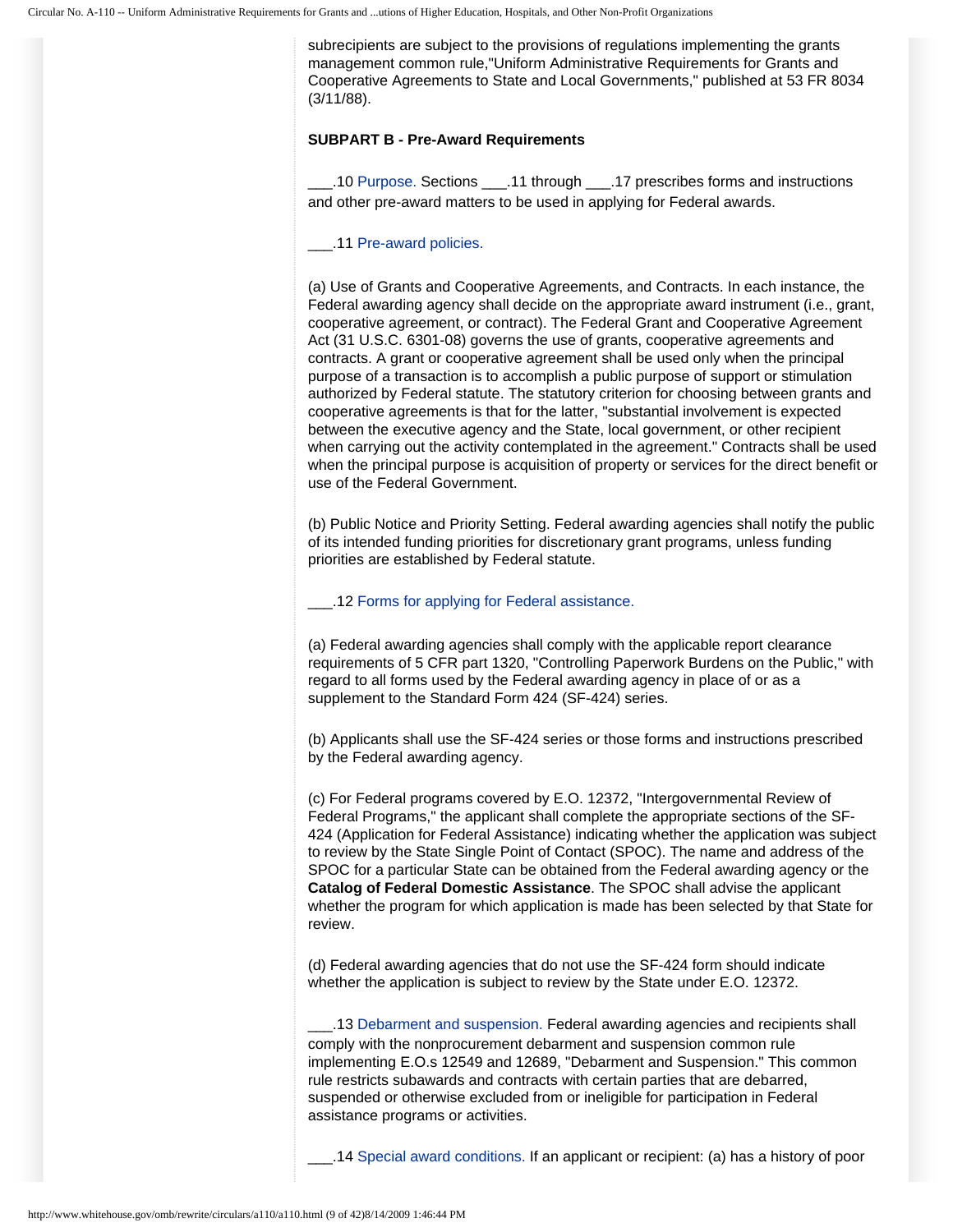performance, (b) is not financially stable, (c) has a management system that does not meet the standards prescribed in this Circular, (d) has not conformed to the terms and conditions of a previous award, or (e) is not otherwise responsible, Federal awarding agencies may impose additional requirements as needed, provided that such applicant or recipient is notified in writing as to: the nature of the additional requirements, the reason why the additional requirements are being imposed, the nature of the corrective action needed, the time allowed for completing the corrective actions, and the method for requesting reconsideration of the additional requirements imposed. Any special conditions shall be promptly removed once the conditions that prompted them have been corrected.

<span id="page-9-0"></span>\_\_\_.15 [Metric system of measurement.](#page-1-1) The Metric Conversion Act, as amended by the Omnibus Trade and Competitiveness Act (15 U.S.C. 205) declares that the metric system is the preferred measurement system for U.S. trade and commerce. The Act requires each Federal agency to establish a date or dates in consultation with the Secretary of Commerce, when the metric system of measurement will be used in the agency's procurements, grants, and other business-related activities. Metric implementation may take longer where the use of the system is initially impractical or likely to cause significant inefficiencies in the accomplishment of federally-funded activities. Federal awarding agencies shall follow the provisions of E.O. 12770, "Metric Usage in Federal Government Programs."

<span id="page-9-1"></span>\_\_\_.16 [Resource Conservation and Recovery Act \(RCRA\) \(Pub. L. 94-580 codified at](#page-1-1)  [42 U.S.C. 6962\).](#page-1-1) Under the Act, any State agency or agency of a political subdivision of a State which is using appropriated Federal funds must comply with Section 6002. Section 6002 requires that preference be given in procurement programs to the purchase of specific products containing recycled materials identified in guidelines developed by the Environmental Protection Agency (EPA) (40 CFR parts 247-254). Accordingly, State and local institutions of higher education, hospitals, and non-profit organizations that receive direct Federal awards or other Federal funds shall give preference in their procurement programs funded with Federal funds to the purchase of recycled products pursuant to the EPA guidelines.

<span id="page-9-2"></span>\_\_\_.17 [Certifications and representations.](#page-1-1) Unless prohibited by statute or codified regulation, each Federal awarding agency is authorized and encouraged to allow recipients to submit certifications and representations required by statute, executive order, or regulation on an annual basis, if the recipients have ongoing and continuing relationships with the agency. Annual certifications and representations shall be signed by responsible officials with the authority to ensure recipients' compliance with the pertinent requirements.

## **SUBPART C - Post-Award Requirements**

### **Financial and Program Management**

<span id="page-9-3"></span>\_\_\_.20 [Purpose of financial and program management.](#page-2-0) Sections \_\_\_.21 through \_\_\_.28 prescribe standards for financial management systems, methods for making payments and rules for: satisfying cost sharing and matching requirements, accounting for program income, budget revision approvals, making audits, determining allowability of cost, and establishing fund availability.

\_\_\_.21 [Standards for financial management systems.](#page-2-0)

<span id="page-9-4"></span>(a) Federal awarding agencies shall require recipients to relate financial data to performance data and develop unit cost information whenever practical.

(b) Recipients' financial management systems shall provide for the following.

(1) Accurate, current and complete disclosure of the financial results of each federally-sponsored project or program in accordance with the reporting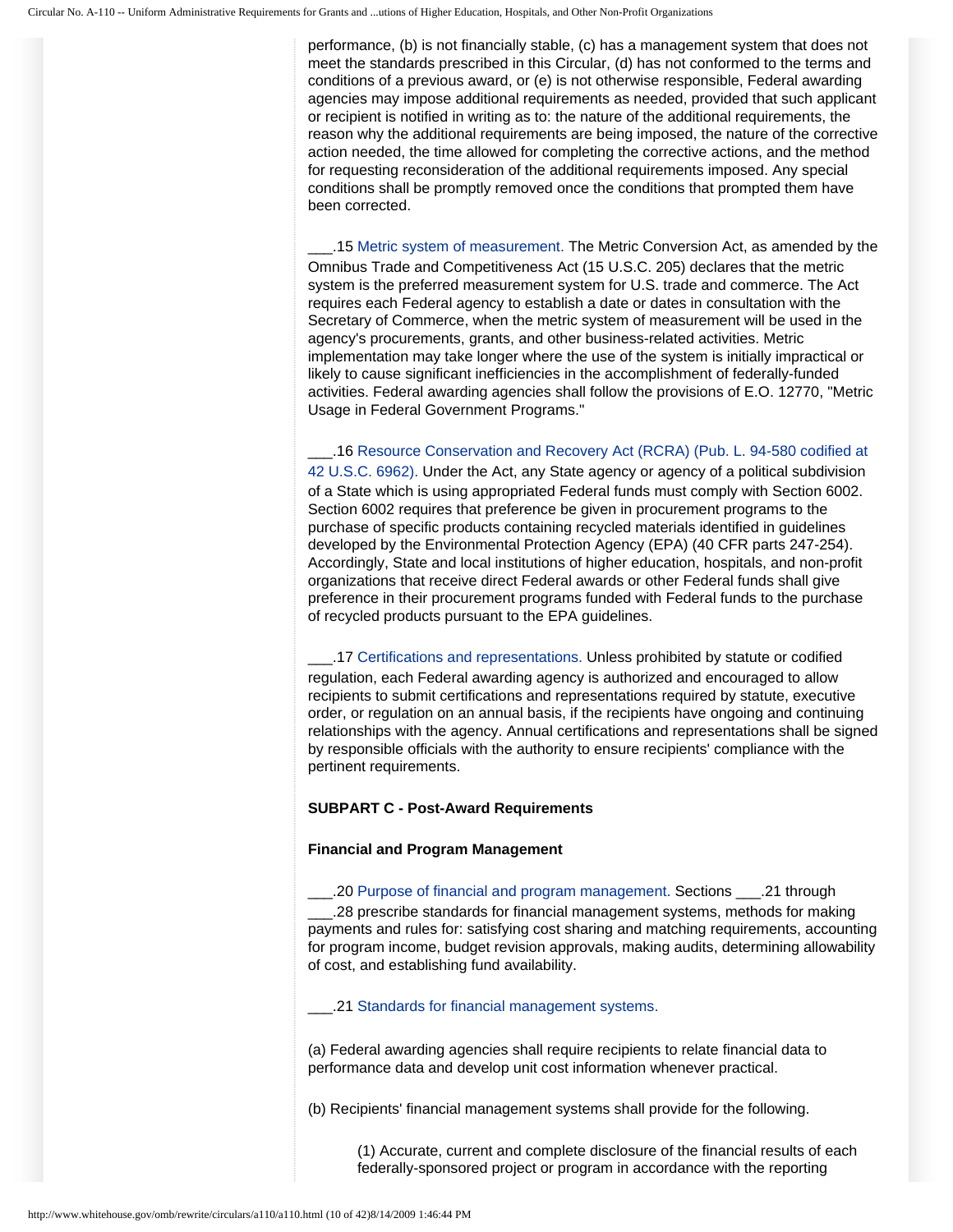requirements set forth in Section \_\_\_.52. If a Federal awarding agency requires reporting on an accrual basis from a recipient that maintains its records on other than an accrual basis, the recipient shall not be required to establish an accrual accounting system. These recipients may develop such accrual data for its reports on the basis of an analysis of the documentation on hand.

(2) Records that identify adequately the source and application of funds for federally-sponsored activities. These records shall contain information pertaining to Federal awards, authorizations, obligations, unobligated balances, assets, outlays, income and interest.

(3) Effective control over and accountability for all funds, property and other assets. Recipients shall adequately safeguard all such assets and assure they are used solely for authorized purposes.

(4) Comparison of outlays with budget amounts for each award. Whenever appropriate, financial information should be related to performance and unit cost data.

(5) Written procedures to minimize the time elapsing between the transfer of funds to the recipient from the U.S. Treasury and the issuance or redemption of checks, warrants or payments by other means for program purposes by the recipient. To the extent that the provisions of the Cash Management Improvement Act (CMIA) (Pub. L. 101-453) govern, payment methods of State agencies, instrumentalities, and fiscal agents shall be consistent with CMIA Treasury-State Agreements or the CMIA default procedures codified at 31 CFR part 205, "Withdrawal of Cash from the Treasury for Advances under Federal Grant and Other Programs."

(6) Written procedures for determining the reasonableness, allocability and allowability of costs in accordance with the provisions of the applicable Federal cost principles and the terms and conditions of the award.

(7) Accounting records including cost accounting records that are supported by source documentation.

(c) Where the Federal Government guarantees or insures the repayment of money borrowed by the recipient, the Federal awarding agency, at its discretion, may require adequate bonding and insurance if the bonding and insurance requirements of the recipient are not deemed adequate to protect the interest of the Federal Government.

(d) The Federal awarding agency may require adequate fidelity bond coverage where the recipient lacks sufficient coverage to protect the Federal Government's interest.

(e) Where bonds are required in the situations described above, the bonds shall be obtained from companies holding certificates of authority as acceptable sureties, as prescribed in 31 CFR part 223, "Surety Companies Doing Business with the United States."

### \_.22 [Payment.](#page-2-0)

<span id="page-10-0"></span>(a) Payment methods shall minimize the time elapsing between the transfer of funds from the United States Treasury and the issuance or redemption of checks, warrants, or payment by other means by the recipients. Payment methods of State agencies or instrumentalities shall be consistent with Treasury-State CMIA agreements or default procedures codified at 31 CFR part 205.

(b) Recipients are to be paid in advance, provided they maintain or demonstrate the willingness to maintain: (1) written procedures that minimize the time elapsing between the transfer of funds and disbursement by the recipient, and (2) financial management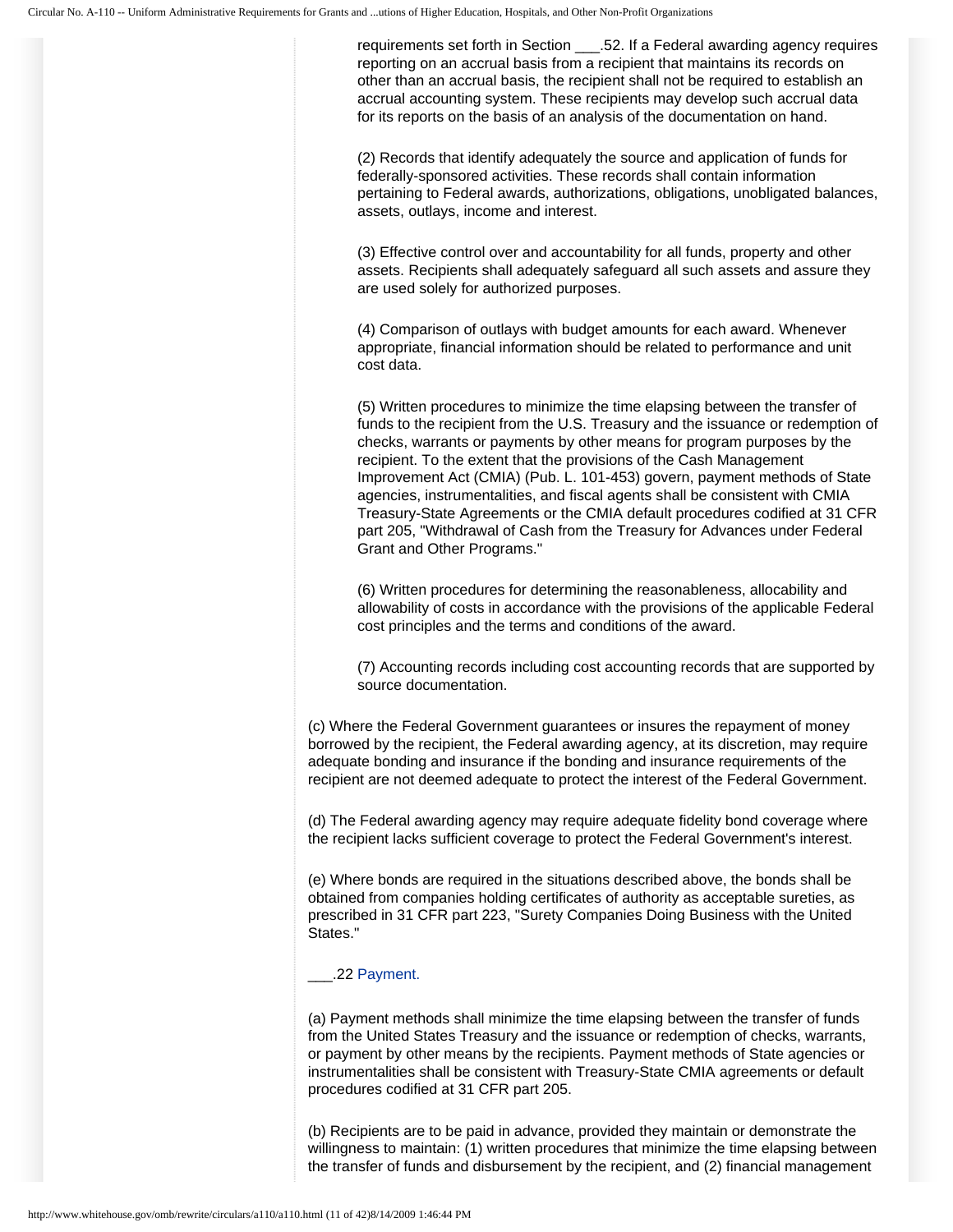systems that meet the standards for fund control and accountability as established in Section \_\_\_.21. Cash advances to a recipient organization shall be limited to the minimum amounts needed and be timed to be in accordance with the actual, immediate cash requirements of the recipient organization in carrying out the purpose of the approved program or project. The timing and amount of cash advances shall be as close as is administratively feasible to the actual disbursements by the recipient organization for direct program or project costs and the proportionate share of any allowable indirect costs.

(c) Whenever possible, advances shall be consolidated to cover anticipated cash needs for all awards made by the Federal awarding agency to the recipient.

(1) Advance payment mechanisms include, but are not limited to, Treasury check and electronic funds transfer.

(2) Advance payment mechanisms are subject to 31 CFR part 205.

(3) Recipients shall be authorized to submit requests for advances and reimbursements at least monthly when electronic fund transfers are not used.

(d) Requests for Treasury check advance payment shall be submitted on SF-270, "Request for Advance or Reimbursement," or other forms as may be authorized by OMB. This form is not to be used when Treasury check advance payments are made to the recipient automatically through the use of a predetermined payment schedule or if precluded by special Federal awarding agency instructions for electronic funds transfer.

(e) Reimbursement is the preferred method when the requirements in paragraph (b) cannot be met. Federal awarding agencies may also use this method on any construction agreement, or if the major portion of the construction project is accomplished through private market financing or Federal loans, and the Federal assistance constitutes a minor portion of the project.

(1) When the reimbursement method is used, the Federal awarding agency shall make payment within 30 days after receipt of the billing, unless the billing is improper.

(2) Recipients shall be authorized to submit request for reimbursement at least monthly when electronic funds transfers are not used.

(f) If a recipient cannot meet the criteria for advance payments and the Federal awarding agency has determined that reimbursement is not feasible because the recipient lacks sufficient working capital, the Federal awarding agency may provide cash on a working capital advance basis. Under this procedure, the Federal awarding agency shall advance cash to the recipient to cover its estimated disbursement needs for an initial period generally geared to the awardee's disbursing cycle. Thereafter, the Federal awarding agency shall reimburse the recipient for its actual cash disbursements. The working capital advance method of payment shall not be used for recipients unwilling or unable to provide timely advances to their subrecipient to meet the subrecipient's actual cash disbursements.

(g) To the extent available, recipients shall disburse funds available from repayments to and interest earned on a revolving fund, program income, rebates, refunds, contract settlements, audit recoveries and interest earned on such funds before requesting additional cash payments.

(h) Unless otherwise required by statute, Federal awarding agencies shall not withhold payments for proper charges made by recipients at any time during the project period unless (1) or (2) apply.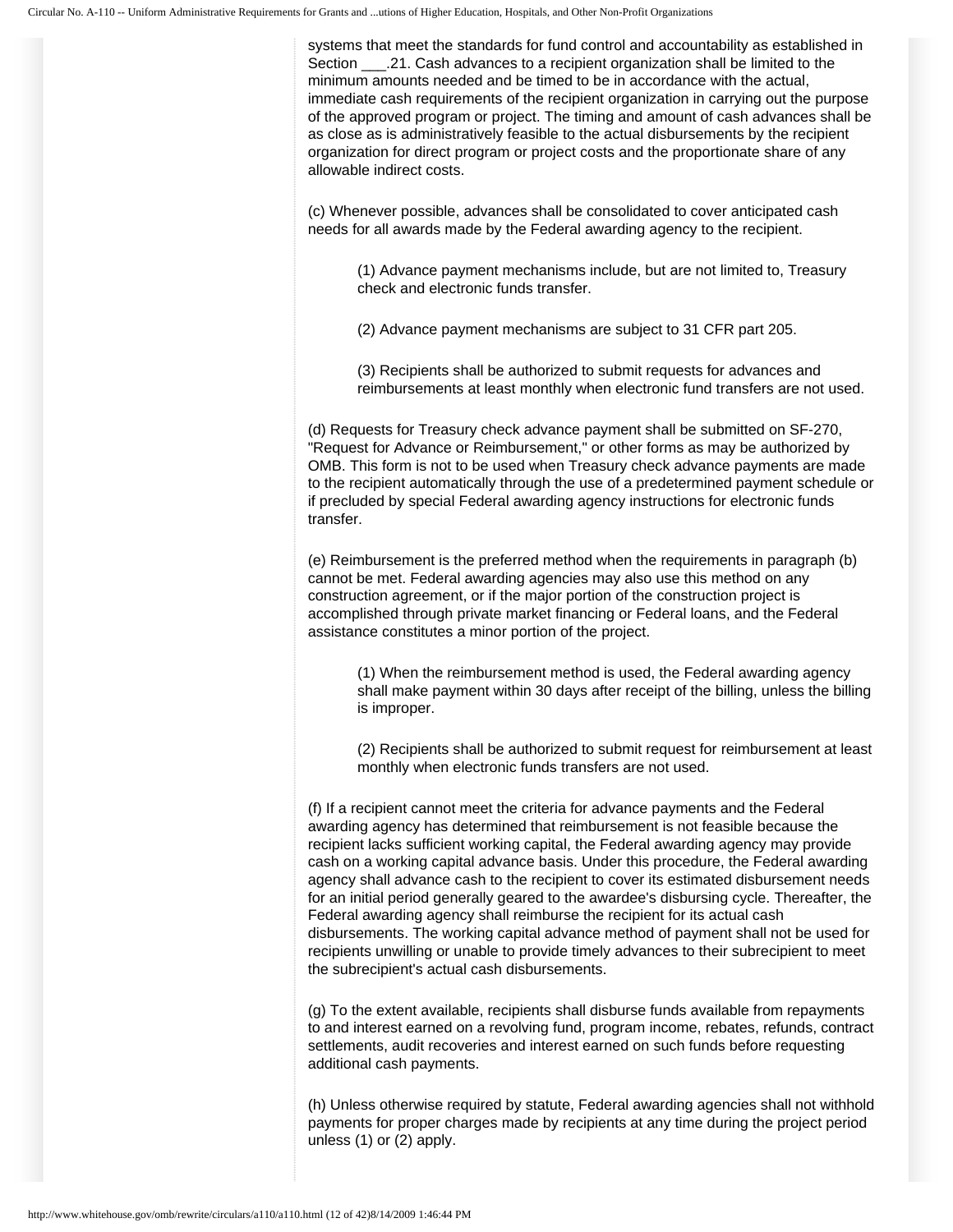(1) A recipient has failed to comply with the project objectives, the terms and conditions of the award, or Federal reporting requirements.

(2) The recipient or subrecipient is delinquent in a debt to the United States as defined in OMB Circular A-129, "Managing Federal Credit Programs." Under such conditions, the Federal awarding agency may, upon reasonable notice, inform the recipient that payments shall not be made for obligations incurred after a specified date until the conditions are corrected or the indebtedness to the Federal Government is liquidated.

(i) Standards governing the use of banks and other institutions as depositories of funds advanced under awards are as follows.

(1) Except for situations described in paragraph (i)(2), Federal awarding agencies shall not require separate depository accounts for funds provided to a recipient or establish any eligibility requirements for depositories for funds provided to a recipient. However, recipients must be able to account for the receipt, obligation and expenditure of funds.

(2) Advances of Federal funds shall be deposited and maintained in insured accounts whenever possible.

(j) Consistent with the national goal of expanding the opportunities for women-owned and minority-owned business enterprises, recipients shall be encouraged to use women- owned and minority-owned banks (a bank which is owned at least 50 percent by women or minority group members).

(k) Recipients shall maintain advances of Federal funds in interest bearing accounts, unless (1), (2) or (3) apply.

(1) The recipient receives less than \$120,000 in Federal awards per year.

(2) The best reasonably available interest bearing account would not be expected to earn interest in excess of \$250 per year on Federal cash balances.

(3) The depository would require an average or minimum balance so high that it would not be feasible within the expected Federal and non-Federal cash resources.

(l) For those entities where CMIA and its implementing regulations do not apply, interest earned on Federal advances deposited in interest bearing accounts shall be remitted annually to Department of Health and Human Services, Payment Management System, Rockville, MD 20852. Interest amounts up to \$250 per year may be retained by the recipient for administrative expense. State universities and hospitals shall comply with CMIA, as it pertains to interest. If an entity subject to CMIA uses its own funds to pay pre-award costs for discretionary awards without prior written approval from the Federal awarding agency, it waives its right to recover the interest under CMIA.

(m) Except as noted elsewhere in this Circular, only the following forms shall be authorized for the recipients in requesting advances and reimbursements. Federal agencies shall not require more than an original and two copies of these forms.

(1) SF-270, Request for Advance or Reimbursement. Each Federal awarding agency shall adopt the SF-270 as a standard form for all nonconstruction programs when electronic funds transfer or predetermined advance methods are not used. Federal awarding agencies, however, have the option of using this form for construction programs in lieu of the SF-271, "Outlay Report and Request for Reimbursement for Construction Programs."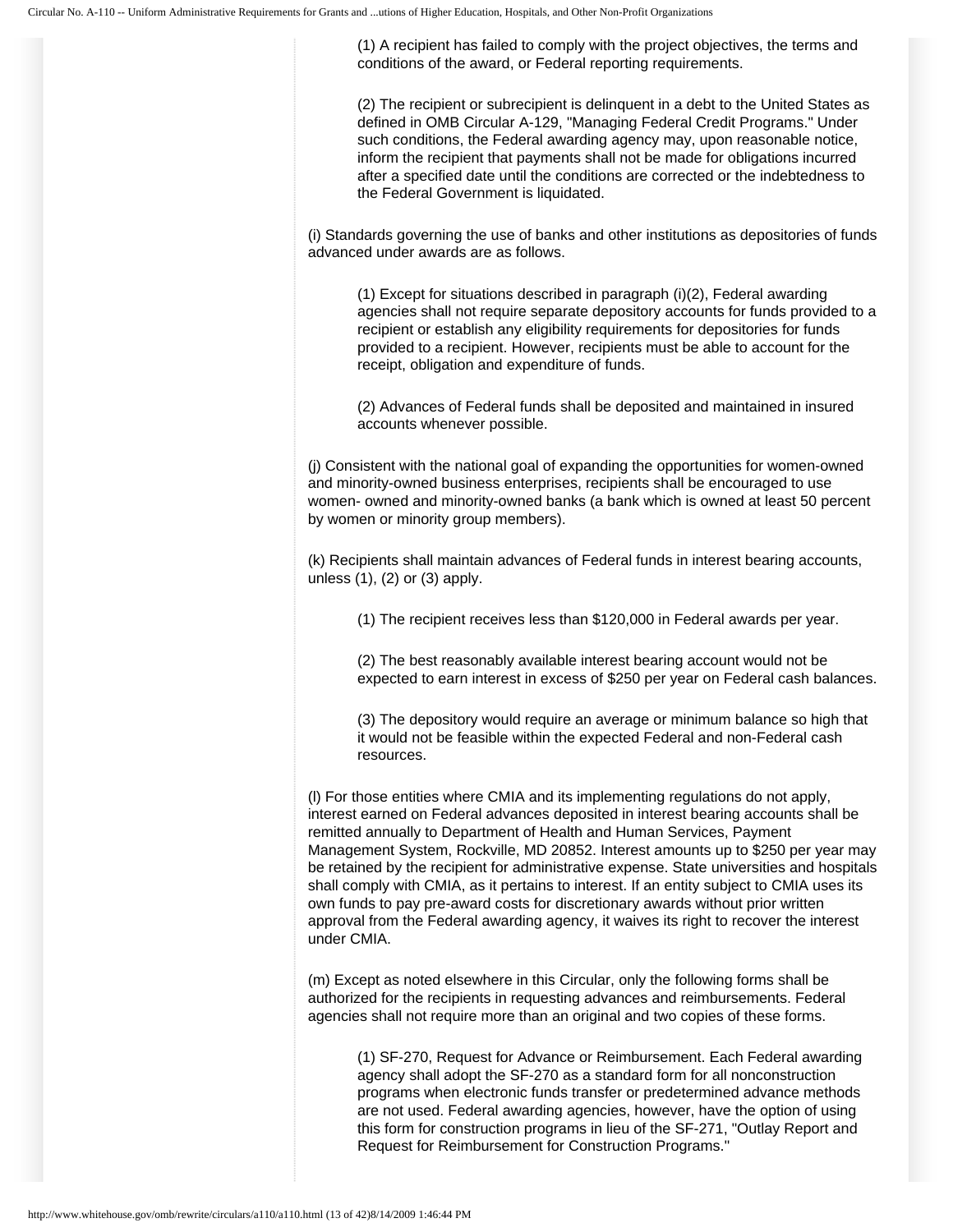(2) SF-271, Outlay Report and Request for Reimbursement for Construction Programs. Each Federal awarding agency shall adopt the SF-271 as the standard form to be used for requesting reimbursement for construction programs. However, a Federal awarding agency may substitute the SF-270 when the Federal awarding agency determines that it provides adequate information to meet Federal needs.

\_\_\_.23 [Cost sharing or matching.](#page-2-0)

<span id="page-13-0"></span>(a) All contributions, including cash and third party in-kind, shall be accepted as part of the recipient's cost sharing or matching when such contributions meet all of the following criteria.

(1) Are verifiable from the recipient's records.

(2) Are not included as contributions for any other federally-assisted project or program.

(3) Are necessary and reasonable for proper and efficient accomplishment of project or program objectives.

(4) Are allowable under the applicable cost principles.

(5) Are not paid by the Federal Government under another award, except where authorized by Federal statute to be used for cost sharing or matching.

(6) Are provided for in the approved budget when required by the Federal awarding agency.

(7) Conform to other provisions of this Circular, as applicable.

(b) Unrecovered indirect costs may be included as part of cost sharing or matching only with the prior approval of the Federal awarding agency.

(c) Values for recipient contributions of services and property shall be established in accordance with the applicable cost principles. If a Federal awarding agency authorizes recipients to donate buildings or land for construction/facilities acquisition projects or long-term use, the value of the donated property for cost sharing or matching shall be the lesser of (1) or (2).

(1) The certified value of the remaining life of the property recorded in the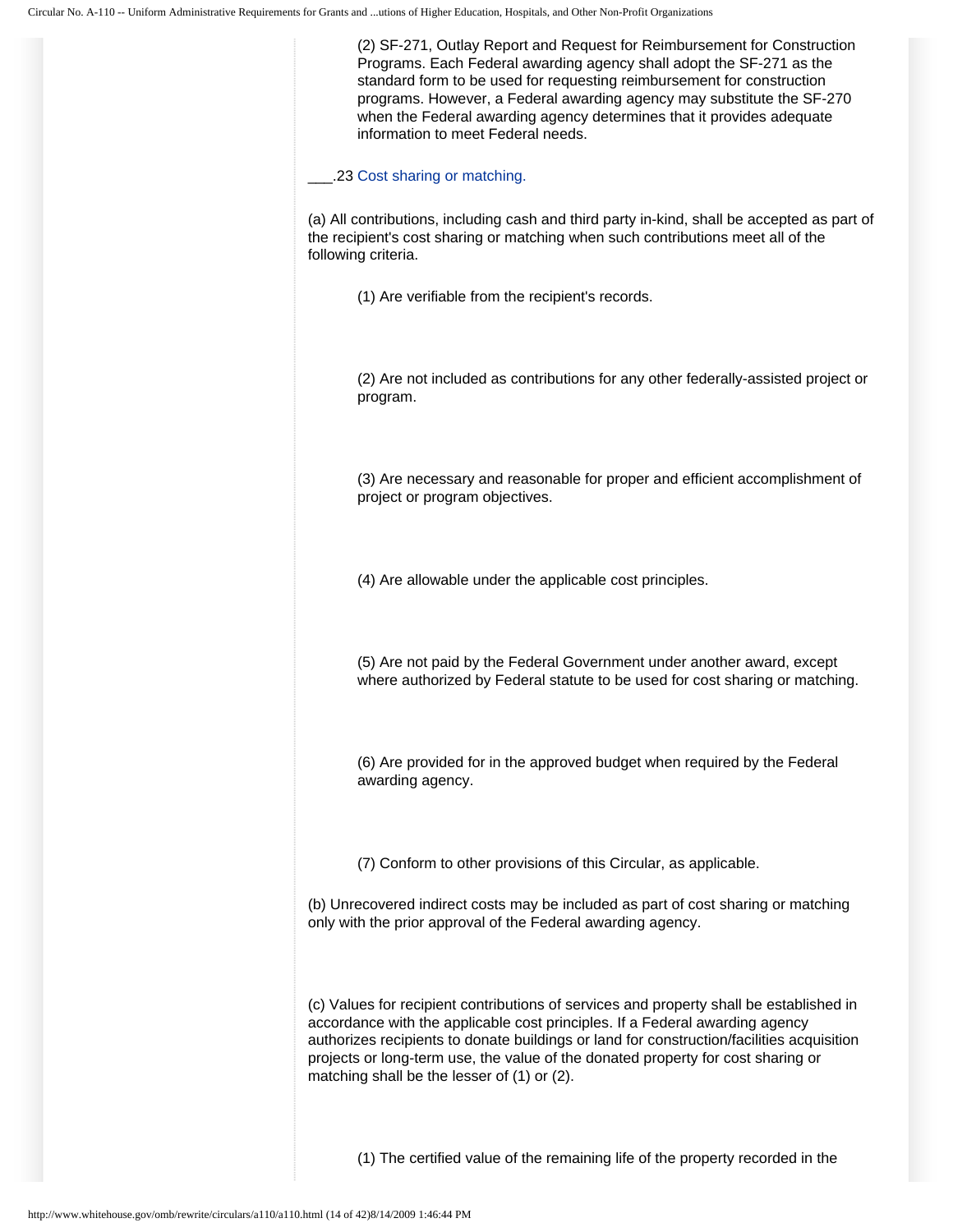recipient's accounting records at the time of donation.

(2) The current fair market value. However, when there is sufficient justification, the Federal awarding agency may approve the use of the current fair market value of the donated property, even if it exceeds the certified value at the time of donation to the project.

(d) Volunteer services furnished by professional and technical personnel, consultants, and other skilled and unskilled labor may be counted as cost sharing or matching if the service is an integral and necessary part of an approved project or program. Rates for volunteer services shall be consistent with those paid for similar work in the recipient's organization. In those instances in which the required skills are not found in the recipient organization, rates shall be consistent with those paid for similar work in the labor market in which the recipient competes for the kind of services involved. In either case, paid fringe benefits that are reasonable, allowable, and allocable may be included in the valuation.

(e) When an employer other than the recipient furnishes the services of an employee, these services shall be valued at the employee's regular rate of pay (plus an amount of fringe benefits that are reasonable, allowable, and allocable, but exclusive of overhead costs), provided these services are in the same skill for which the employee is normally paid.

(f) Donated supplies may include such items as expendable equipment, office supplies, laboratory supplies or workshop and classroom supplies. Value assessed to donated supplies included in the cost sharing or matching share shall be reasonable and shall not exceed the fair market value of the property at the time of the donation.

(g) The method used for determining cost sharing or matching for donated equipment, buildings and land for which title passes to the recipient may differ according to the purpose of the award, if (1) or (2) apply.

(1) If the purpose of the award is to assist the recipient in the acquisition of equipment, buildings or land, the total value of the donated property may be claimed as cost sharing or matching.

(2) If the purpose of the award is to support activities that require the use of equipment, buildings or land, normally only depreciation or use charges for equipment and buildings may be made. However, the full value of equipment or other capital assets and fair rental charges for land may be allowed, provided that the Federal awarding agency has approved the charges.

(h) The value of donated property shall be determined in accordance with the usual accounting policies of the recipient, with the following qualifications.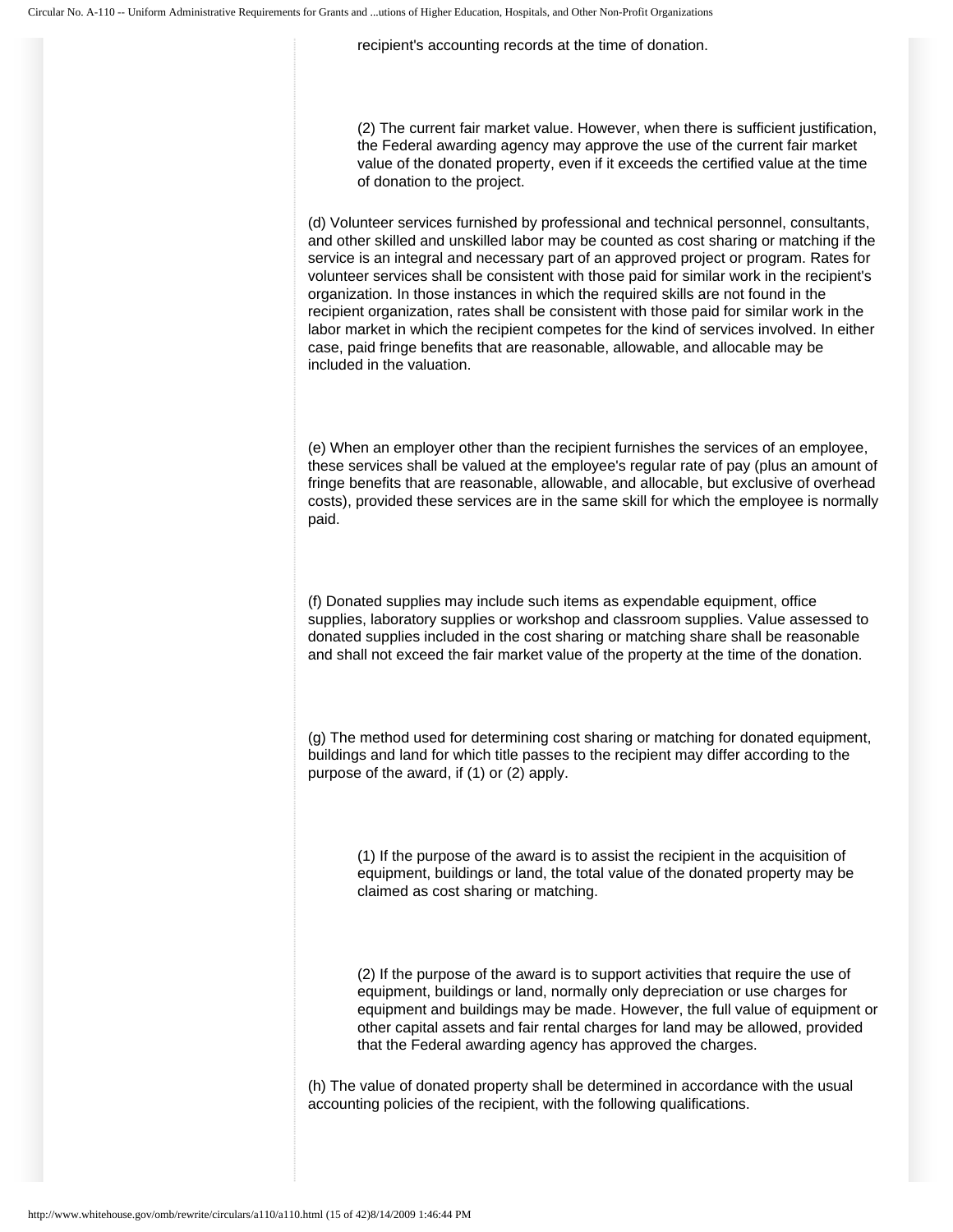(1) The value of donated land and buildings shall not exceed its fair market value at the time of donation to the recipient as established by an independent appraiser (e.g., certified real property appraiser or General Services Administration representative) and certified by a responsible official of the recipient.

(2) The value of donated equipment shall not exceed the fair market value of equipment of the same age and condition at the time of donation.

(3) The value of donated space shall not exceed the fair rental value of comparable space as established by an independent appraisal of comparable space and facilities in a privately-owned building in the same locality.

(4) The value of loaned equipment shall not exceed its fair rental value.

(5) The following requirements pertain to the recipient's supporting records for in-kind contributions from third parties.

(i) Volunteer services shall be documented and, to the extent feasible, supported by the same methods used by the recipient for its own employees.

(ii) The basis for determining the valuation for personal service, material, equipment, buildings and land shall be documented.

\_\_\_.24 [Program income.](#page-2-0)

<span id="page-15-0"></span>(a) Federal awarding agencies shall apply the standards set forth in this section in requiring recipient organizations to account for program income related to projects financed in whole or in part with Federal funds.

(b) Except as provided in paragraph (h) below, program income earned during the project period shall be retained by the recipient and, in accordance with Federal awarding agency regulations or the terms and conditions of the award, shall be used in one or more of the ways listed in the following.

(1) Added to funds committed to the project by the Federal awarding agency and recipient and used to further eligible project or program objectives.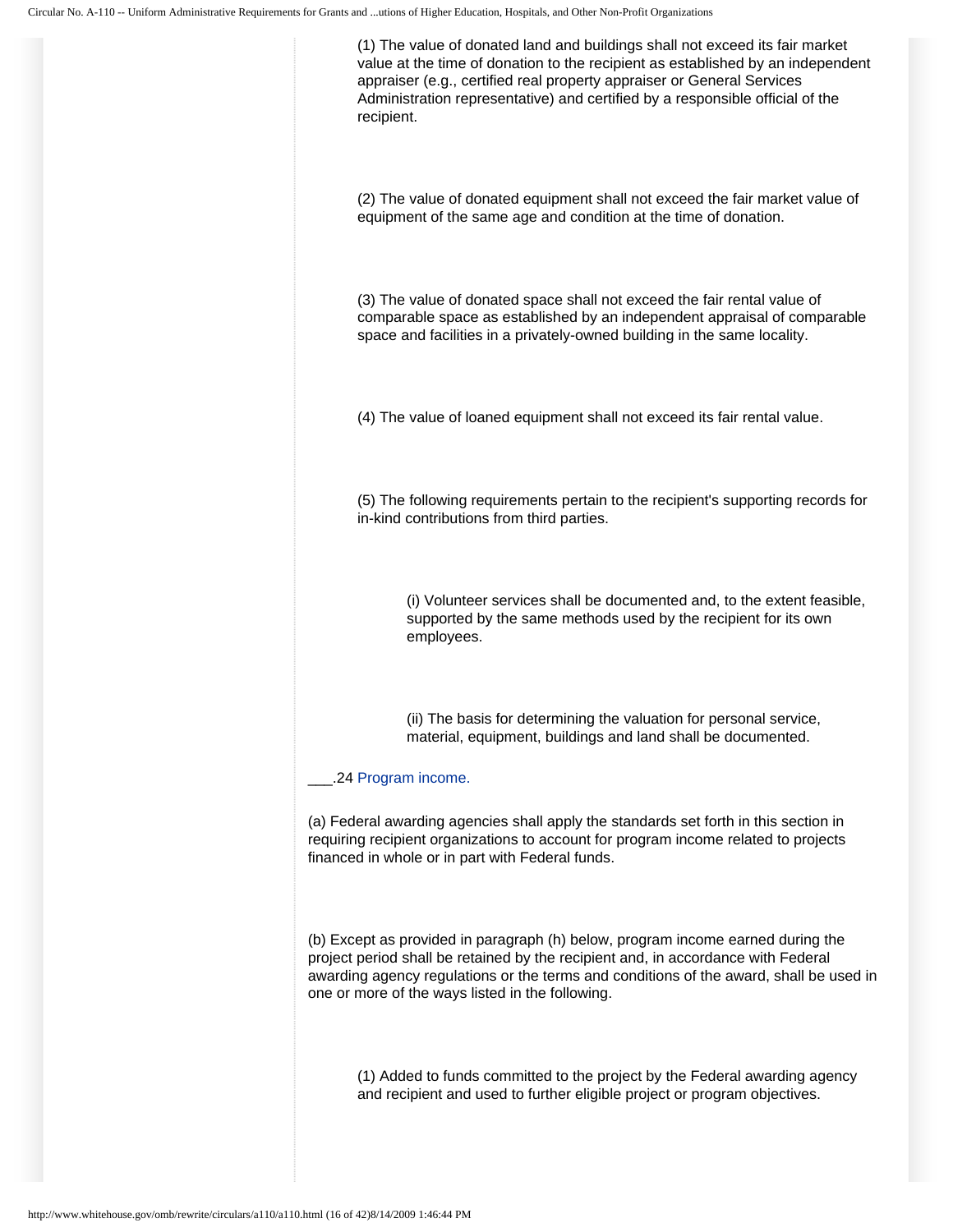(2) Used to finance the non-Federal share of the project or program.

(3) Deducted from the total project or program allowable cost in determining the net allowable costs on which the Federal share of costs is based.

(c) When an agency authorizes the disposition of program income as described in paragraphs (b)(1) or (b)(2), program income in excess of any limits stipulated shall be used in accordance with paragraph (b)(3).

(d) In the event that the Federal awarding agency does not specify in its regulations or the terms and conditions of the award how program income is to be used, paragraph (b)(3) shall apply automatically to all projects or programs except research. For awards that support research, paragraph (b)(1) shall apply automatically unless the awarding agency indicates in the terms and conditions another alternative on the award or the recipient is subject to special award conditions, as indicated in Section \_\_\_.14.

(e) Unless Federal awarding agency regulations or the terms and conditions of the award provide otherwise, recipients shall have no obligation to the Federal Government regarding program income earned after the end of the project period.

(f) If authorized by Federal awarding agency regulations or the terms and conditions of the award, costs incident to the generation of program income may be deducted from gross income to determine program income, provided these costs have not been charged to the award.

(g) Proceeds from the sale of property shall be handled in accordance with the requirements of the Property Standards (See Sections \_\_\_.30 through \_\_\_.37).

(h) Unless Federal awarding agency regulations or the terms and condition of the award provide otherwise, recipients shall have no obligation to the Federal Government with respect to program income earned from license fees and royalties for copyrighted material, patents, patent applications, trademarks, and inventions produced under an award. However, Patent and Trademark Amendments (35 U.S.C. 18) apply to inventions made under an experimental, developmental, or research award.

<span id="page-16-0"></span>\_\_\_.25 [Revision of budget and program plans.](#page-2-0)

(a) The budget plan is the financial expression of the project or program as approved during the award process. It may include either the Federal and non-Federal share, or only the Federal share, depending upon Federal awarding agency requirements. It shall be related to performance for program evaluation purposes whenever appropriate.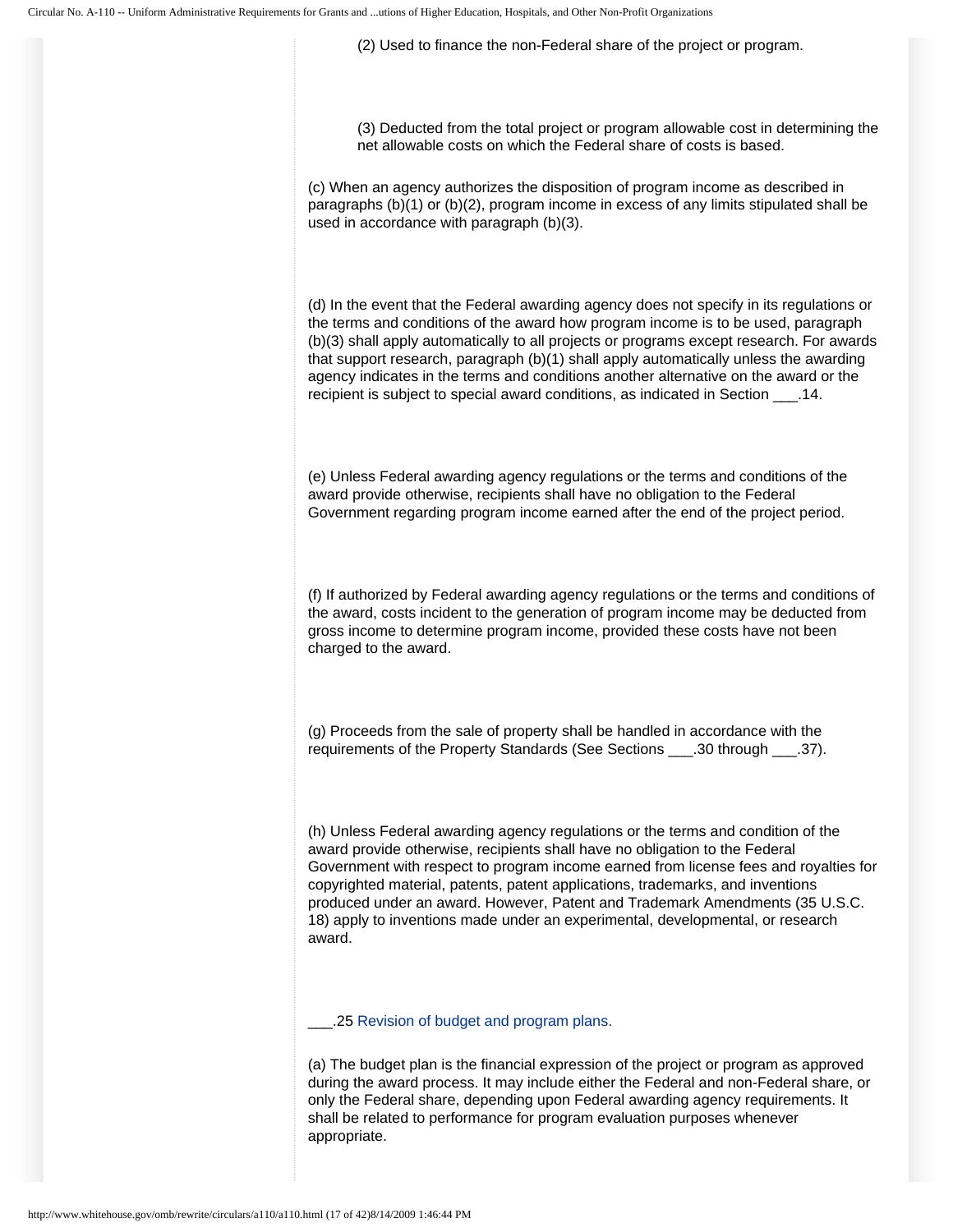(b) Recipients are required to report deviations from budget and program plans, and request prior approvals for budget and program plan revisions, in accordance with this section.

(c) For nonconstruction awards, recipients shall request prior approvals from Federal awarding agencies for one or more of the following program or budget related reasons.

(1) Change in the scope or the objective of the project or program (even if there is no associated budget revision requiring prior written approval).

(2) Change in a key person specified in the application or award document.

(3) The absence for more than three months, or a 25 percent reduction in time devoted to the project, by the approved project director or principal investigator.

(4) The need for additional Federal funding.

(5) The transfer of amounts budgeted for indirect costs to absorb increases in direct costs, or vice versa, if approval is required by the Federal awarding agency.

(6) The inclusion, unless waived by the Federal awarding agency, of costs that require prior approval in accordance with OMB Circular A-21, "Cost Principles for Educational Institutions," OMB Circular A-122, "Cost Principles for Non-Profit Organizations," or 45 CFR part 74 Appendix E, "Principles for Determining Costs Applicable to Research and Development under Grants and Contracts with Hospitals," or 48 CFR part 31, "Contract Cost Principles and Procedures," as applicable.

(7) The transfer of funds allotted for training allowances (direct payment to trainees) to other categories of expense.

(8) Unless described in the application and funded in the approved awards, the subaward, transfer or contracting out of any work under an award. This provision does not apply to the purchase of supplies, material, equipment or general support services.

(d) No other prior approval requirements for specific items may be imposed unless a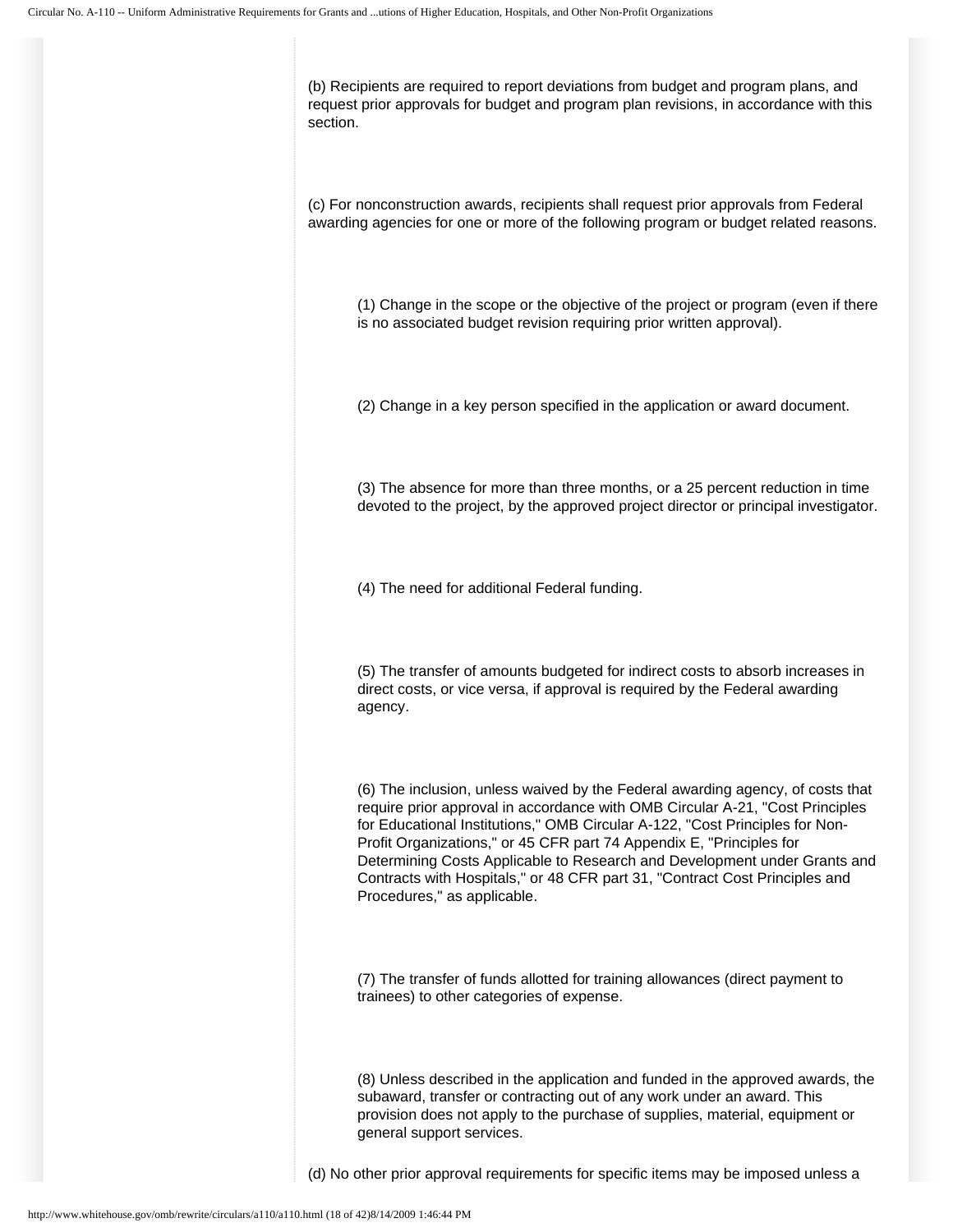deviation has been approved by OMB.

(e) Except for requirements listed in paragraphs  $(c)(1)$  and  $(c)(4)$  of this section, Federal awarding agencies are authorized, at their option, to waive cost-related and administrative prior written approvals required by this Circular and OMB Circulars A-21 and A-122. Such waivers may include authorizing recipients to do any one or more of the following.

(1) Incur pre-award costs 90 calendar days prior to award or more than 90 calendar days with the prior approval of the Federal awarding agency. All preaward costs are incurred at the recipient's risk (i.e., the Federal awarding agency is under no obligation to reimburse such costs if for any reason the recipient does not receive an award or if the award is less than anticipated and inadequate to cover such costs).

(2) Initiate a one-time extension of the expiration date of the award of up to 12 months unless one or more of the following conditions apply. For one-time extensions, the recipient must notify the Federal awarding agency in writing with the supporting reasons and revised expiration date at least 10 days before the expiration date specified in the award. This one-time extension may not be exercised merely for the purpose of using unobligated balances.

(i) The terms and conditions of award prohibit the extension.

(ii) The extension requires additional Federal funds.

(iii) The extension involves any change in the approved objectives or scope of the project.

(3) Carry forward unobligated balances to subsequent funding periods.

(4) For awards that support research, unless the Federal awarding agency provides otherwise in the award or in the agency's regulations, the prior approval requirements described in paragraph (e) are automatically waived (i. e., recipients need not obtain such prior approvals) unless one of the conditions included in paragraph (e)(2) applies.

(f) The Federal awarding agency may, at its option, restrict the transfer of funds among direct cost categories or programs, functions and activities for awards in which the Federal share of the project exceeds \$100,000 and the cumulative amount of such transfers exceeds or is expected to exceed 10 percent of the total budget as last approved by the Federal awarding agency. No Federal awarding agency shall permit a transfer that would cause any Federal appropriation or part thereof to be used for purposes other than those consistent with the original intent of the appropriation.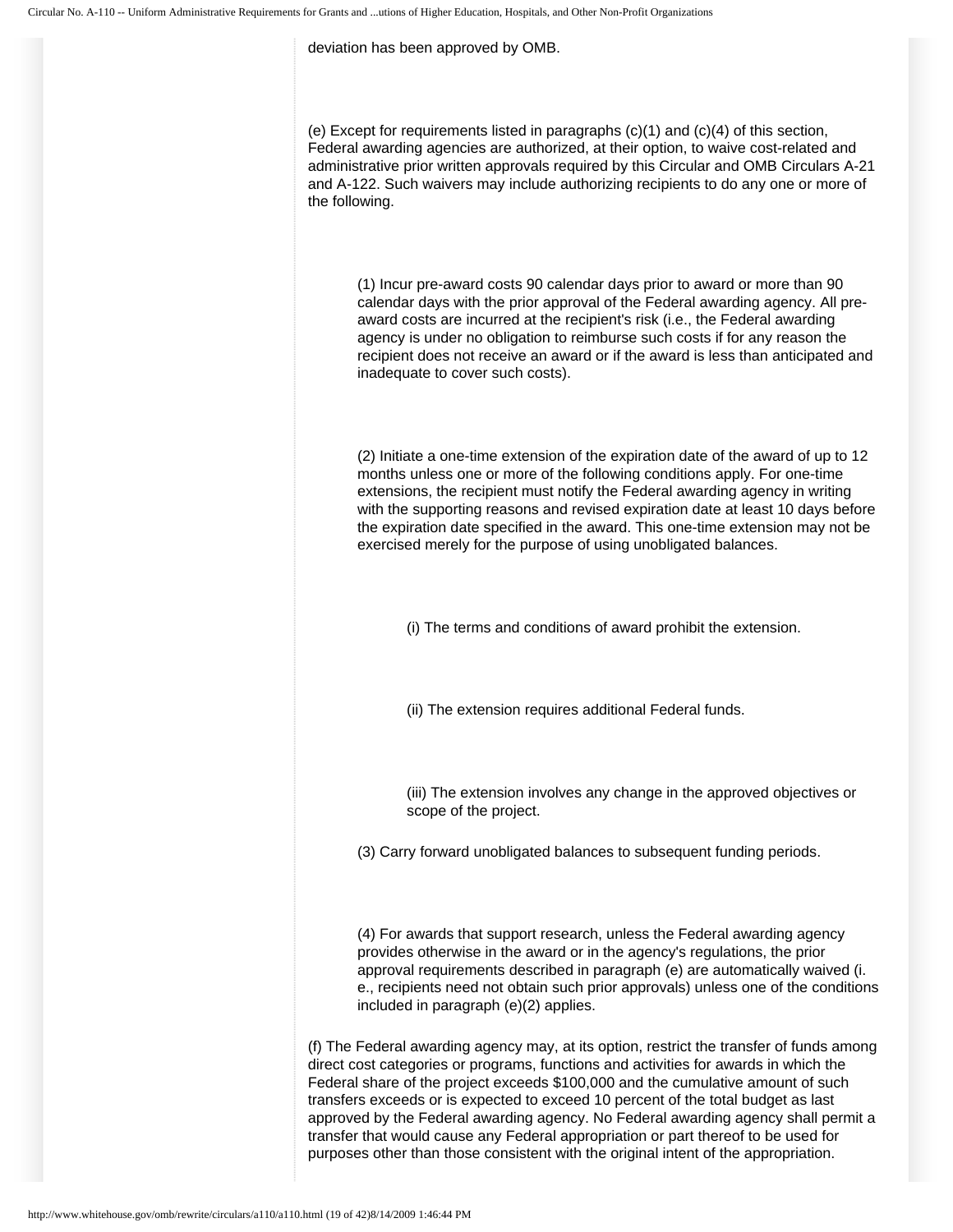(g) All other changes to nonconstruction budgets, except for the changes described in paragraph (j), do not require prior approval.

(h) For construction awards, recipients shall request prior written approval promptly from Federal awarding agencies for budget revisions whenever (1), (2) or (3) apply.

(1) The revision results from changes in the scope or the objective of the project or program.

(2) The need arises for additional Federal funds to complete the project.

(3) A revision is desired which involves specific costs for which prior written approval requirements may be imposed consistent with applicable OMB cost principles listed in Section \_\_\_.27.

(i) No other prior approval requirements for specific items may be imposed unless a deviation has been approved by OMB.

(j) When a Federal awarding agency makes an award that provides support for both construction and nonconstruction work, the Federal awarding agency may require the recipient to request prior approval from the Federal awarding agency before making any fund or budget transfers between the two types of work supported.

(k) For both construction and nonconstruction awards, Federal awarding agencies shall require recipients to notify the Federal awarding agency in writing promptly whenever the amount of Federal authorized funds is expected to exceed the needs of the recipient for the project period by more than \$5000 or five percent of the Federal award, whichever is greater. This notification shall not be required if an application for additional funding is submitted for a continuation award.

(l) When requesting approval for budget revisions, recipients shall use the budget forms that were used in the application unless the Federal awarding agency indicates a letter of request suffices.

(m) Within 30 calendar days from the date of receipt of the request for budget revisions, Federal awarding agencies shall review the request and notify the recipient whether the budget revisions have been approved. If the revision is still under consideration at the end of 30 calendar days, the Federal awarding agency shall inform the recipient in writing of the date when the recipient may expect the decision.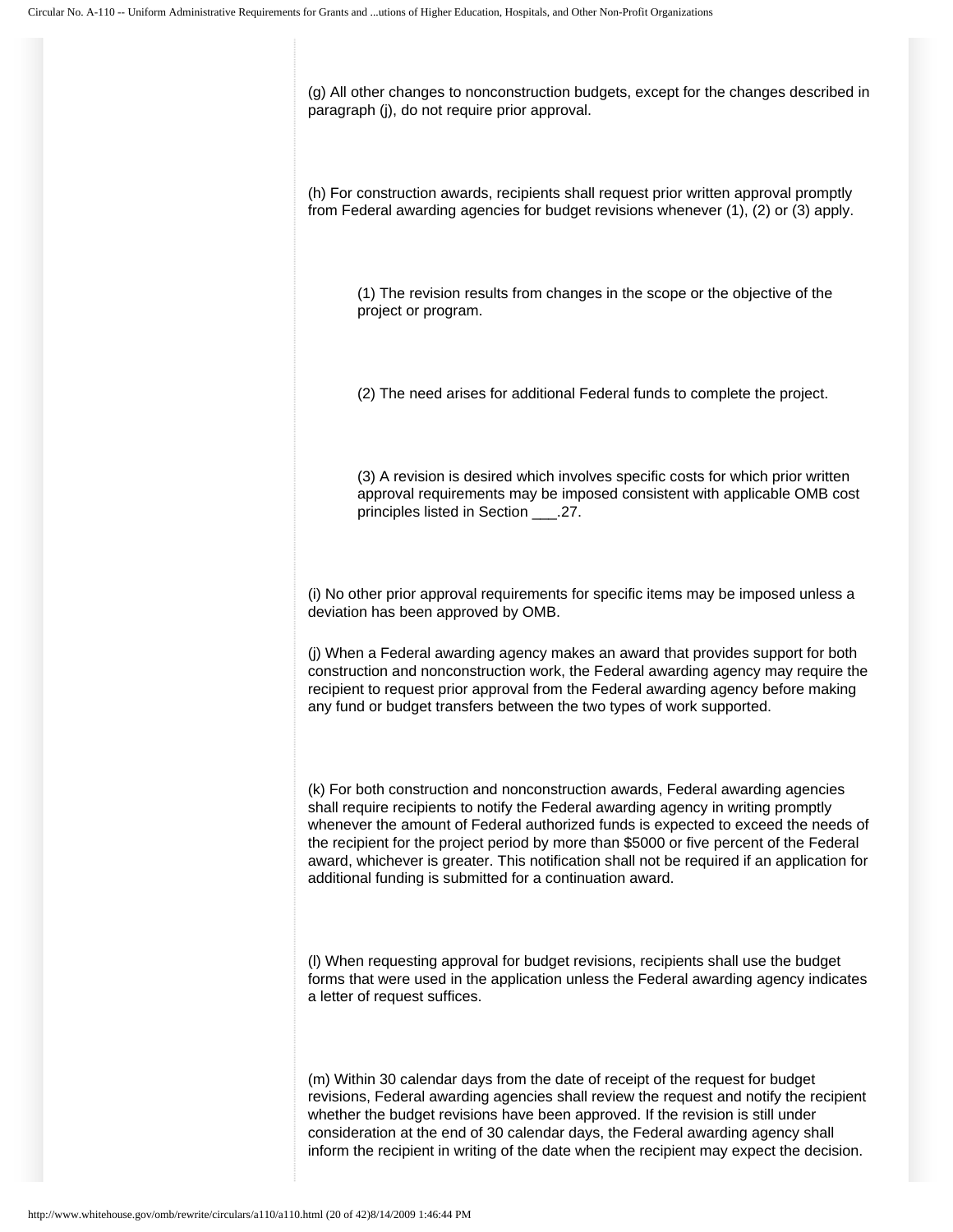#### \_\_\_.26 [Non-Federal audits.](#page-2-0)

<span id="page-20-0"></span>(a) Recipients and subrecipients that are institutions of higher education or other nonprofit organizations (including hospitals) shall be subject to the audit requirements contained in the Single Audit Act Amendments of 1996 (31 USC 7501-7507) and revised OMB Circular A-133, "Audits of States, Local Governments, and Non-Profit Organizations."

(b) State and local governments shall be subject to the audit requirements contained in the Single Audit Act Amendments of 1996 (31 USC 7501-7507) and revised OMB Circular A-133, "Audits of States, Local Governments, and Non-Profit Organizations."

(c) For-profit hospitals not covered by the audit provisions of revised OMB Circular A-133 shall be subject to the audit requirements of the Federal awarding agencies.

(d) Commercial organizations shall be subject to the audit requirements of the Federal awarding agency or the prime recipient as incorporated into the award document.

<span id="page-20-1"></span>\_\_\_.27 [Allowable costs.](#page-2-0) For each kind of recipient, there is a set of Federal principles for determining allowable costs. Allowability of costs shall be determined in accordance with the cost principles applicable to the entity incurring the costs. Thus, allowability of costs incurred by State, local or federally-recognized Indian tribal governments is determined in accordance with the provisions of OMB Circular A-87, "Cost Principles for State, Local, and Indian Tribal Governments." The allowability of costs incurred by non-profit organizations is determined in accordance with the provisions of OMB Circular A-122, "Cost Principles for Non-Profit Organizations." The allowability of costs incurred by institutions of higher education is determined in accordance with the provisions of OMB Circular A-21, "Cost Principles for Educational Institutions." The allowability of costs incurred by hospitals is determined in accordance with the provisions of Appendix E of 45 CFR part 74, "Principles for Determining Costs Applicable to Research and Development Under Grants and Contracts with Hospitals." The allowability of costs incurred by commercial organizations and those non-profit organizations listed in Attachment C to Circular A-122 is determined in accordance with the provisions of the Federal Acquisition Regulation (FAR) at 48 CFR part 31.

<span id="page-20-2"></span>\_\_\_.28 [Period of availability of funds.](#page-2-0) Where a funding period is specified, a recipient may charge to the grant only allowable costs resulting from obligations incurred during the funding period and any pre-award costs authorized by the Federal awarding agency.

\_\_\_.29 [Conditional exemptions.](#page-2-0)

<span id="page-20-3"></span>(a) OMB authorizes conditional exemption from OMB administrative requirements and cost principles circulars for certain Federal programs with statutorily-authorized consolidated planning and consolidated administrative funding, that are identified by a Federal agency and approved by the head of the Executive department or establishment. A Federal agency shall consult with OMB during its consideration of whether to grant such an exemption.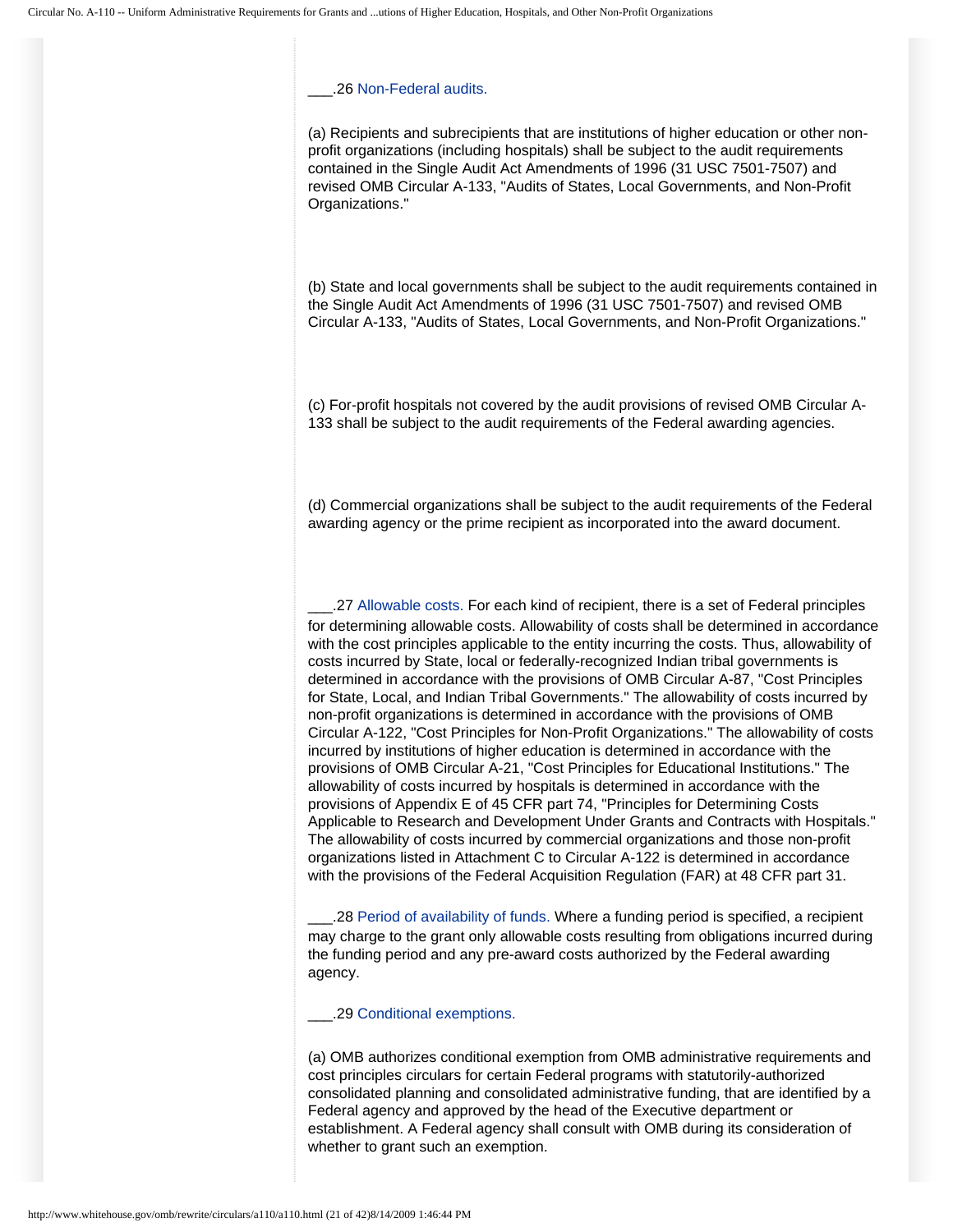(b) To promote efficiency in State and local program administration, when Federal nonentitlement programs with common purposes have specific statutorily-authorized consolidated planning and consolidated administrative funding and where most of the State agency's resources come from non-Federal sources, Federal agencies may exempt these covered State-administered, non-entitlement grant programs from certain OMB grants management requirements. The exemptions would be from all but the allocability of costs provisions of OMB Circulars A-87 (Attachment A, subsection C.3), "Cost Principles for State, Local, and Indian Tribal Governments," A-21 (Section C, subpart 4), "Cost Principles for Educational Institutions," and A-122 (Attachment A, subsection A.4), "Cost Principles for Non-Profit Organizations," and from all of the administrative requirements provisions of OMB Circular A-110, "Uniform Administrative Requirements for Grants and Agreements with Institutions of Higher Education, Hospitals, and Other Non-Profit Organizations," and the agencies' grants management common rule.

(c) When a Federal agency provides this flexibility, as a prerequisite to a State's exercising this option, a State must adopt its own written fiscal and administrative requirements for expending and accounting for all funds, which are consistent with the provisions of OMB Circular A-87, and extend such policies to all subrecipients. These fiscal and administrative requirements must be sufficiently specific to ensure that: funds are used in compliance with all applicable Federal statutory and regulatory provisions, costs are reasonable and necessary for operating these programs, and funds are not be used for general expenses required to carry out other responsibilities of a State or its subrecipients.

#### **Property Standards**

<span id="page-21-0"></span>\_\_\_.30 [Purpose of property standards.](#page-2-1) Sections \_\_\_.31 through \_\_\_.37 set forth uniform standards governing management and disposition of property furnished by the Federal Government whose cost was charged to a project supported by a Federal award. Federal awarding agencies shall require recipients to observe these standards under awards and shall not impose additional requirements, unless specifically required by Federal statute. The recipient may use its own property management standards and procedures provided it observes the provisions of Sections \_\_\_.31 through \_\_\_.37.

<span id="page-21-1"></span>\_\_\_.31 [Insurance coverage.](#page-2-1) Recipients shall, at a minimum, provide the equivalent insurance coverage for real property and equipment acquired with Federal funds as provided to property owned by the recipient. Federally-owned property need not be insured unless required by the terms and conditions of the award.

<span id="page-21-2"></span>\_\_\_.32 [Real property.](#page-2-1) Each Federal awarding agency shall prescribe requirements for recipients concerning the use and disposition of real property acquired in whole or in part under awards. Unless otherwise provided by statute, such requirements, at a minimum, shall contain the following.

(a) Title to real property shall vest in the recipient subject to the condition that the recipient shall use the real property for the authorized purpose of the project as long as it is needed and shall not encumber the property without approval of the Federal awarding agency.

(b) The recipient shall obtain written approval by the Federal awarding agency for the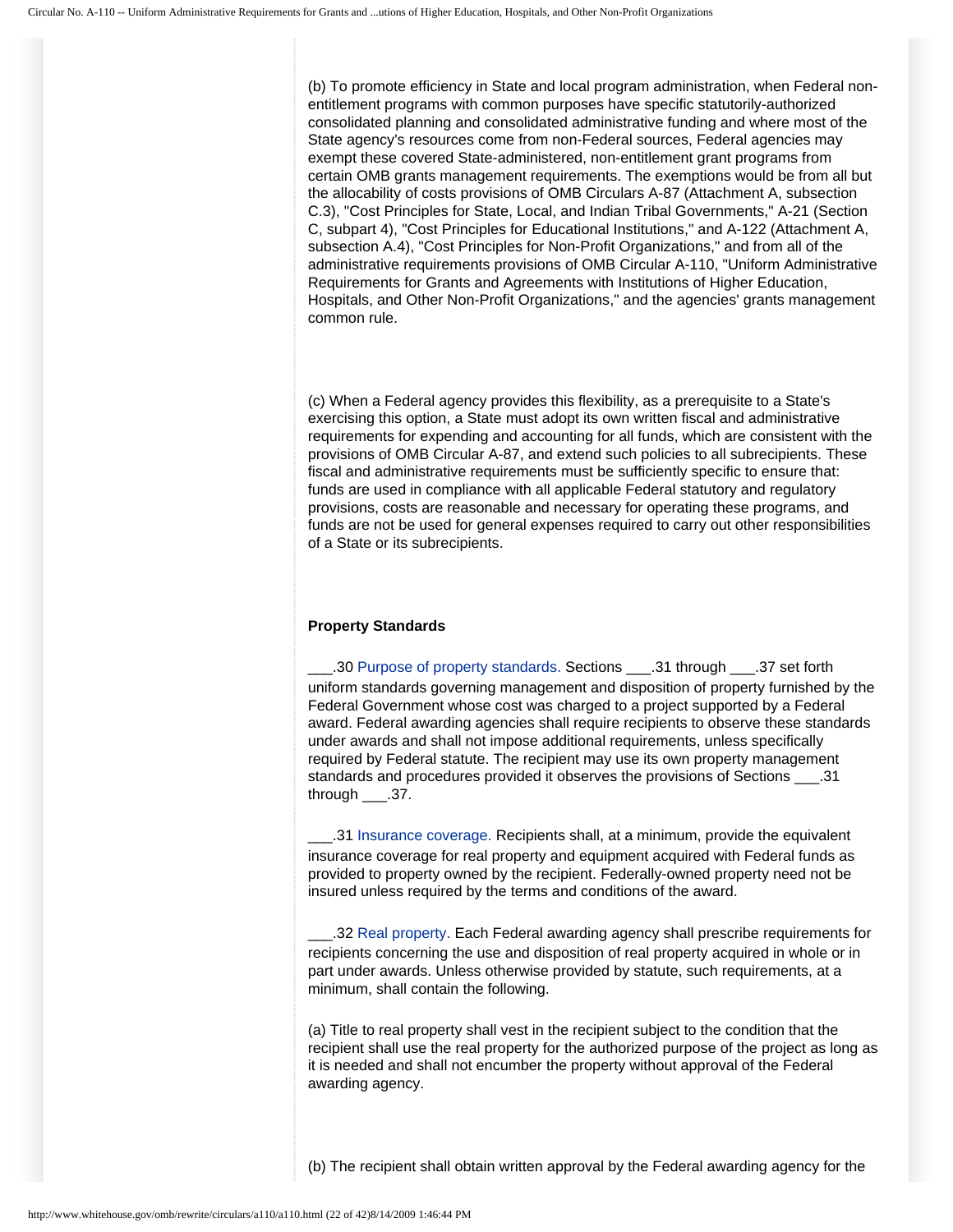use of real property in other federally-sponsored projects when the recipient determines that the property is no longer needed for the purpose of the original project. Use in other projects shall be limited to those under federally-sponsored projects (i.e., awards) or programs that have purposes consistent with those authorized for support by the Federal awarding agency.

(c) When the real property is no longer needed as provided in paragraphs (a) and (b), the recipient shall request disposition instructions from the Federal awarding agency or its successor Federal awarding agency. The Federal awarding agency shall observe one or more of the following disposition instructions.

(1) The recipient may be permitted to retain title without further obligation to the Federal Government after it compensates the Federal Government for that percentage of the current fair market value of the property attributable to the Federal participation in the project.

(2) The recipient may be directed to sell the property under guidelines provided by the Federal awarding agency and pay the Federal Government for that percentage of the current fair market value of the property attributable to the Federal participation in the project (after deducting actual and reasonable selling and fix-up expenses, if any, from the sales proceeds). When the recipient is authorized or required to sell the property, proper sales procedures shall be established that provide for competition to the extent practicable and result in the highest possible return.

(3) The recipient may be directed to transfer title to the property to the Federal Government or to an eligible third party provided that, in such cases, the recipient shall be entitled to compensation for its attributable percentage of the current fair market value of the property.

\_\_\_.33 [Federally-owned and exempt property.](#page-2-1)

<span id="page-22-0"></span>(a) Federally-owned property.

(1) Title to federally-owned property remains vested in the Federal Government. Recipients shall submit annually an inventory listing of federallyowned property in their custody to the Federal awarding agency. Upon completion of the award or when the property is no longer needed, the recipient shall report the property to the Federal awarding agency for further Federal agency utilization.

(2) If the Federal awarding agency has no further need for the property, it shall be declared excess and reported to the General Services Administration, unless the Federal awarding agency has statutory authority to dispose of the property by alternative methods (e.g., the authority provided by the Federal Technology Transfer Act (15 U.S.C. 3710 (I)) to donate research equipment to educational and non-profit organizations in accordance with E.O. 12821,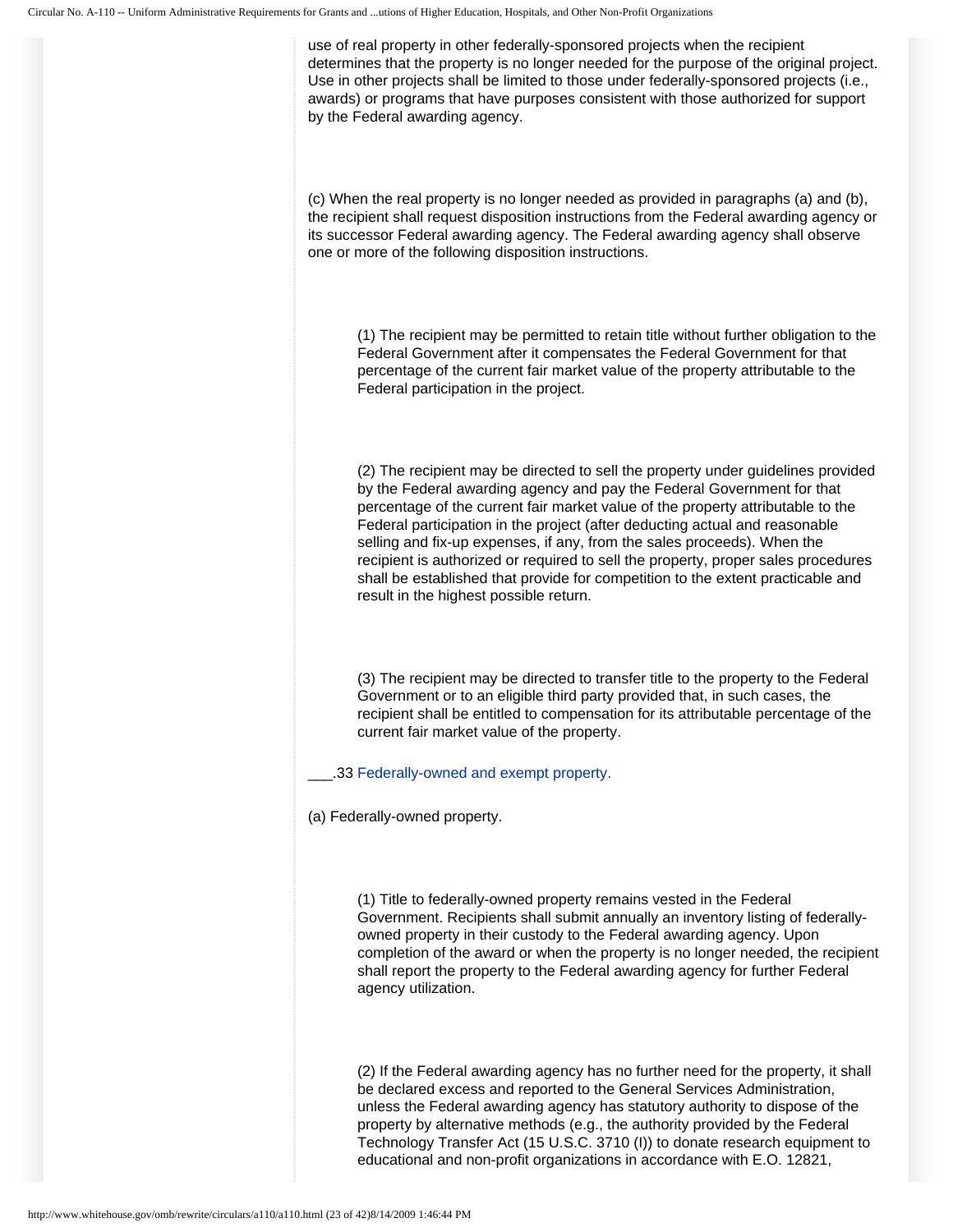"Improving Mathematics and Science Education in Support of the National Education Goals.") Appropriate instructions shall be issued to the recipient by the Federal awarding agency.

(b) Exempt property. When statutory authority exists, the Federal awarding agency has the option to vest title to property acquired with Federal funds in the recipient without further obligation to the Federal Government and under conditions the Federal awarding agency considers appropriate. Such property is "exempt property." Should a Federal awarding agency not establish conditions, title to exempt property upon acquisition shall vest in the recipient without further obligation to the Federal Government.

\_\_\_.34 [Equipment.](#page-2-1)

<span id="page-23-0"></span>(a) Title to equipment acquired by a recipient with Federal funds shall vest in the recipient, subject to conditions of this section.

(b) The recipient shall not use equipment acquired with Federal funds to provide services to non-Federal outside organizations for a fee that is less than private companies charge for equivalent services, unless specifically authorized by Federal statute, for as long as the Federal Government retains an interest in the equipment.

(c) The recipient shall use the equipment in the project or program for which it was acquired as long as needed, whether or not the project or program continues to be supported by Federal funds and shall not encumber the property without approval of the Federal awarding agency. When no longer needed for the original project or program, the recipient shall use the equipment in connection with its other federallysponsored activities, in the following order of priority: (i) Activities sponsored by the Federal awarding agency which funded the original project, then (ii) activities sponsored by other Federal awarding agencies.

(d) During the time that equipment is used on the project or program for which it was acquired, the recipient shall make it available for use on other projects or programs if such other use will not interfere with the work on the project or program for which the equipment was originally acquired. First preference for such other use shall be given to other projects or programs sponsored by the Federal awarding agency that financed the equipment; second preference shall be given to projects or programs sponsored by other Federal awarding agencies. If the equipment is owned by the Federal Government, use on other activities not sponsored by the Federal Government shall be permissible if authorized by the Federal awarding agency. User charges shall be treated as program income.

(e) When acquiring replacement equipment, the recipient may use the equipment to be replaced as trade-in or sell the equipment and use the proceeds to offset the costs of the replacement equipment subject to the approval of the Federal awarding agency.

(f) The recipient's property management standards for equipment acquired with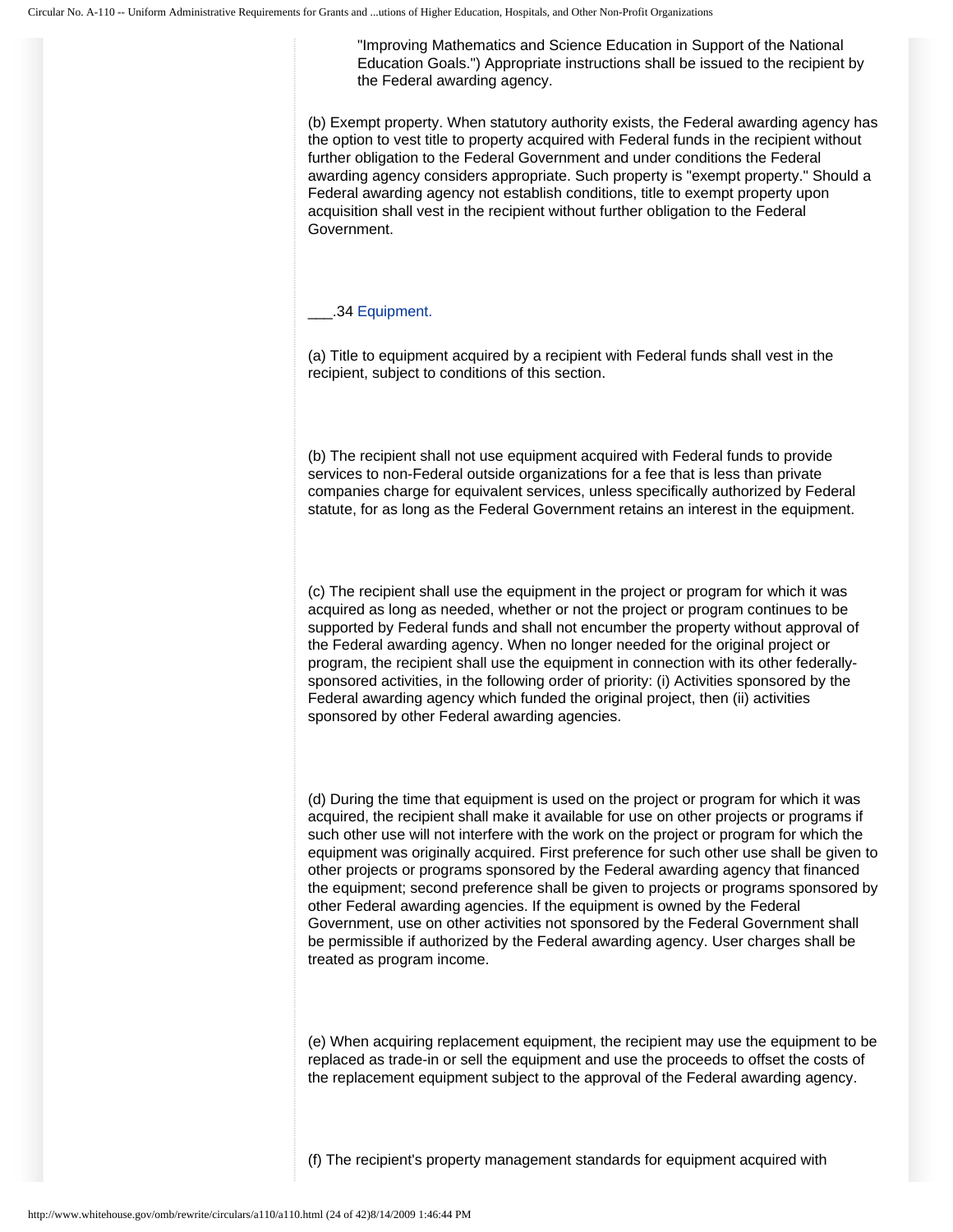Federal funds and federally-owned equipment shall include all of the following.

(1) Equipment records shall be maintained accurately and shall include the following information.

(i) A description of the equipment.

(ii) Manufacturer's serial number, model number, Federal stock number, national stock number, or other identification number.

(iii) Source of the equipment, including the award number.

(iv) Whether title vests in the recipient or the Federal Government.

(v) Acquisition date (or date received, if the equipment was furnished by the Federal Government) and cost.

(vi) Information from which one can calculate the percentage of Federal participation in the cost of the equipment (not applicable to equipment furnished by the Federal Government).

(vii) Location and condition of the equipment and the date the information was reported.

(viii) Unit acquisition cost.

(ix) Ultimate disposition data, including date of disposal and sales price or the method used to determine current fair market value where a recipient compensates the Federal awarding agency for its share.

(2) Equipment owned by the Federal Government shall be identified to indicate Federal ownership.

(3) A physical inventory of equipment shall be taken and the results reconciled with the equipment records at least once every two years. Any differences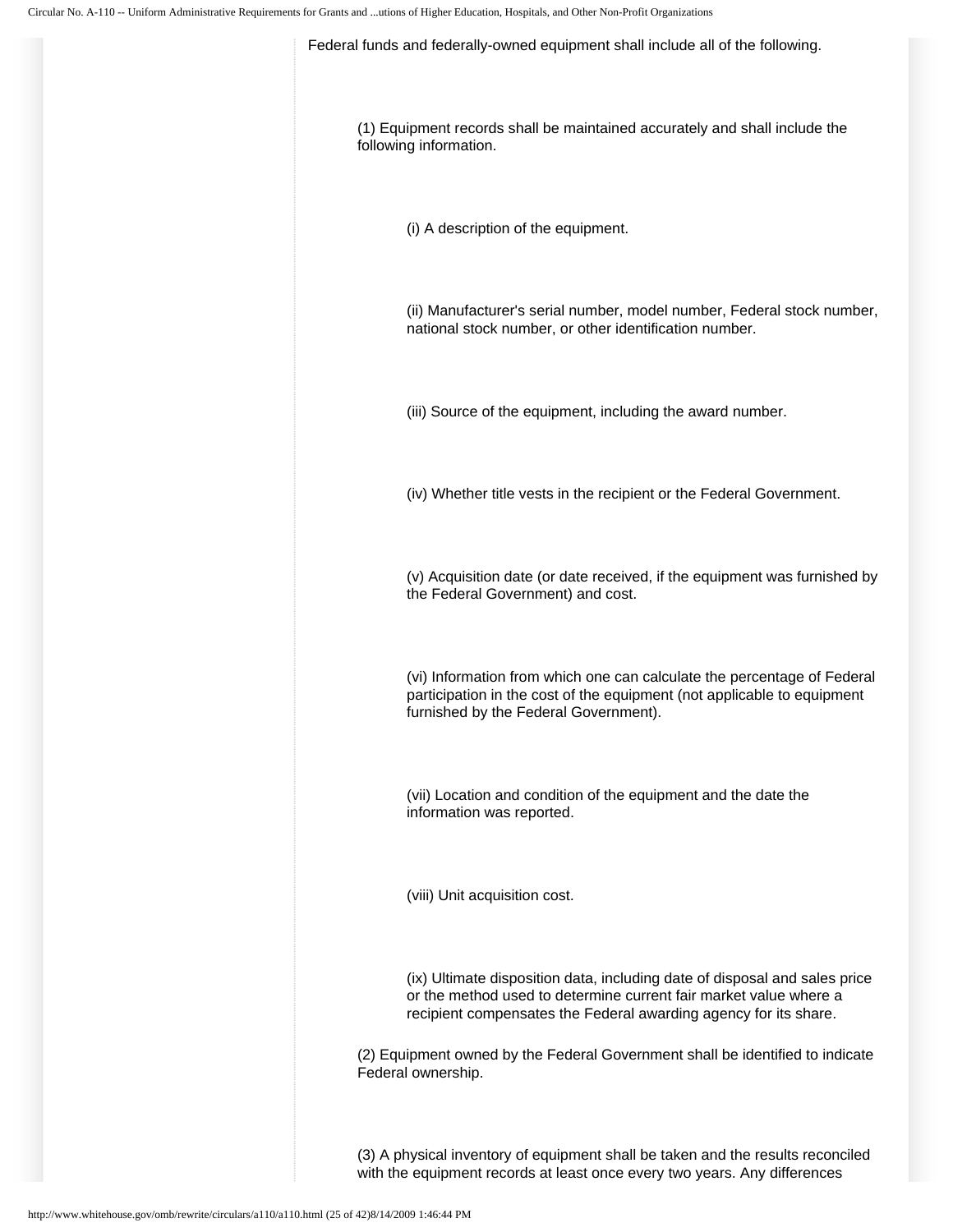between quantities determined by the physical inspection and those shown in the accounting records shall be investigated to determine the causes of the difference. The recipient shall, in connection with the inventory, verify the existence, current utilization, and continued need for the equipment.

(4) A control system shall be in effect to insure adequate safeguards to prevent loss, damage, or theft of the equipment. Any loss, damage, or theft of equipment shall be investigated and fully documented; if the equipment was owned by the Federal Government, the recipient shall promptly notify the Federal awarding agency.

(5) Adequate maintenance procedures shall be implemented to keep the equipment in good condition.

(6) Where the recipient is authorized or required to sell the equipment, proper sales procedures shall be established which provide for competition to the extent practicable and result in the highest possible return.

(g) When the recipient no longer needs the equipment, the equipment may be used for other activities in accordance with the following standards. For equipment with a current per unit fair market value of \$5000 or more, the recipient may retain the equipment for other uses provided that compensation is made to the original Federal awarding agency or its successor. The amount of compensation shall be computed by applying the percentage of Federal participation in the cost of the original project or program to the current fair market value of the equipment. If the recipient has no need for the equipment, the recipient shall request disposition instructions from the Federal awarding agency. The Federal awarding agency shall determine whether the equipment can be used to meet the agency's requirements. If no requirement exists within that agency, the availability of the equipment shall be reported to the General Services Administration by the Federal awarding agency to determine whether a requirement for the equipment exists in other Federal agencies. The Federal awarding agency shall issue instructions to the recipient no later than 120 calendar days after the recipient's request and the following procedures shall govern.

(1) If so instructed or if disposition instructions are not issued within 120 calendar days after the recipient's request, the recipient shall sell the equipment and reimburse the Federal awarding agency an amount computed by applying to the sales proceeds the percentage of Federal participation in the cost of the original project or program. However, the recipient shall be permitted to deduct and retain from the Federal share \$500 or ten percent of the proceeds, whichever is less, for the recipient's selling and handling expenses.

(2) If the recipient is instructed to ship the equipment elsewhere, the recipient shall be reimbursed by the Federal Government by an amount which is computed by applying the percentage of the recipient's participation in the cost of the original project or program to the current fair market value of the equipment, plus any reasonable shipping or interim storage costs incurred.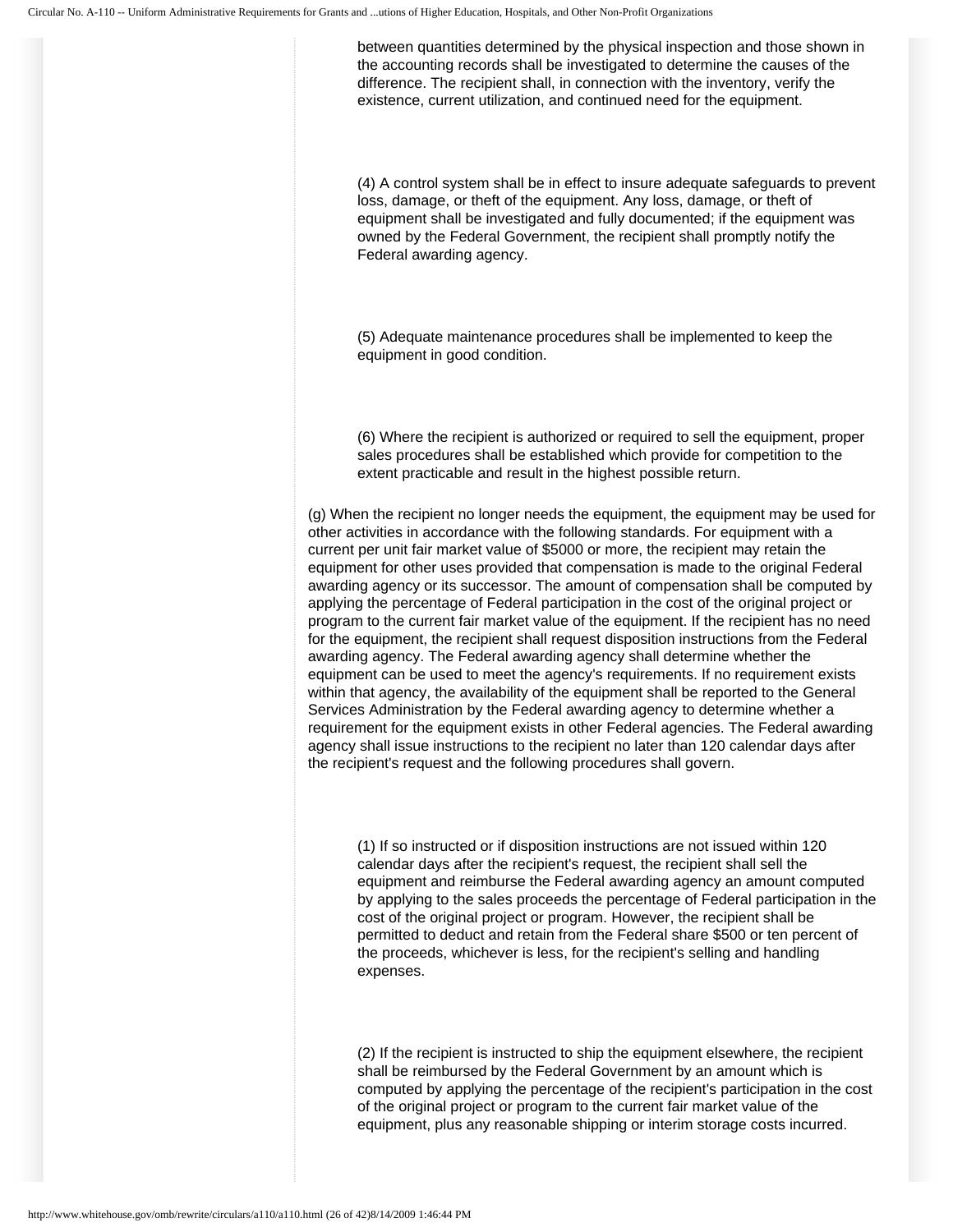(3) If the recipient is instructed to otherwise dispose of the equipment, the recipient shall be reimbursed by the Federal awarding agency for such costs incurred in its disposition.

(4) The Federal awarding agency may reserve the right to transfer the title to the Federal Government or to a third party named by the Federal Government when such third party is otherwise eligible under existing statutes. Such transfer shall be subject to the following standards.

(i) The equipment shall be appropriately identified in the award or otherwise made known to the recipient in writing.

(ii) The Federal awarding agency shall issue disposition instructions within 120 calendar days after receipt of a final inventory. The final inventory shall list all equipment acquired with grant funds and federallyowned equipment. If the Federal awarding agency fails to issue disposition instructions within the 120 calendar day period, the recipient shall apply the standards of this section, as appropriate.

(iii) When the Federal awarding agency exercises its right to take title, the equipment shall be subject to the provisions for federally-owned equipment.

## \_\_\_.35 [Supplies and other expendable property.](#page-2-1)

<span id="page-26-0"></span>(a) Title to supplies and other expendable property shall vest in the recipient upon acquisition. If there is a residual inventory of unused supplies exceeding \$5000 in total aggregate value upon termination or completion of the project or program and the supplies are not needed for any other federally-sponsored project or program, the recipient shall retain the supplies for use on non-Federal sponsored activities or sell them, but shall, in either case, compensate the Federal Government for its share. The amount of compensation shall be computed in the same manner as for equipment.

(b) The recipient shall not use supplies acquired with Federal funds to provide services to non-Federal outside organizations for a fee that is less than private companies charge for equivalent services, unless specifically authorized by Federal statute as long as the Federal Government retains an interest in the supplies.

### <span id="page-26-1"></span>\_\_\_.36 [Intangible property.](#page-2-1)

(a) The recipient may copyright any work that is subject to copyright and was developed, or for which ownership was purchased, under an award. The Federal awarding agency(ies) reserve a royalty-free, nonexclusive and irrevocable right to reproduce, publish, or otherwise use the work for Federal purposes, and to authorize others to do so.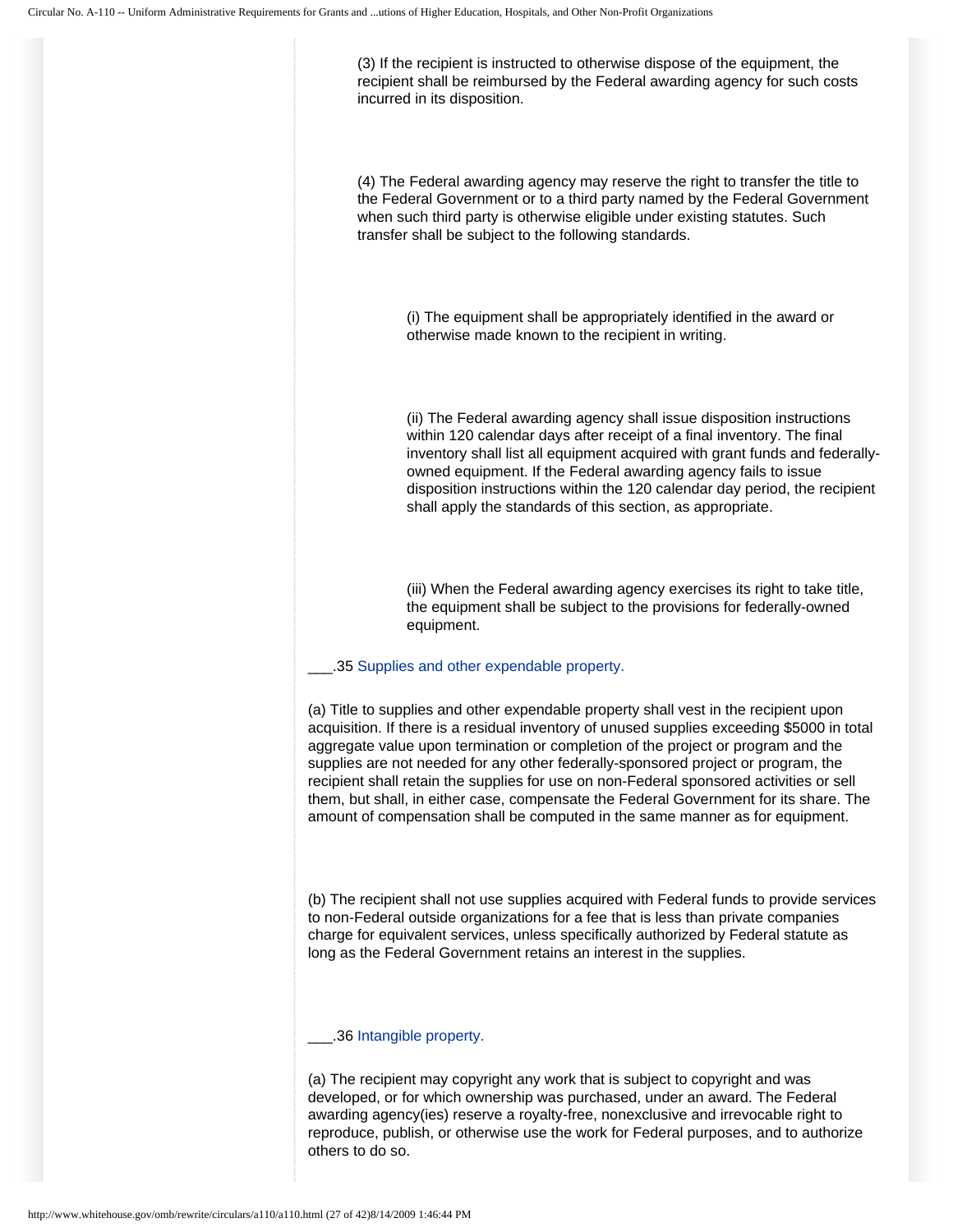(b) Recipients are subject to applicable regulations governing patents and inventions, including government-wide regulations issued by the Department of Commerce at 37 CFR part 401, "Rights to Inventions Made by Nonprofit Organizations and Small Business Firms Under Government Grants, Contracts and Cooperative Agreements."

(c) The Federal Government has the right to:

(1) obtain, reproduce, publish or otherwise use the data first produced under an award; and

(2) authorize others to receive, reproduce, publish, or otherwise use such data for Federal purposes.

(d) (1) In addition, in response to a Freedom of Information Act (FOIA) request for research data relating to published research findings produced under an award that were used by the Federal Government in developing an agency action that has the force and effect of law, the Federal awarding agency shall request, and the recipient shall provide, within a reasonable time, the research data so that they can be made available to the public through the procedures established under the FOIA. If the Federal awarding agency obtains the research data solely in response to a FOIA request, the agency may charge the requester a reasonable fee equaling the full incremental cost of obtaining the research data. This fee should reflect costs incurred by the agency, the recipient, and applicable subrecipients. This fee is in addition to any fees the agency may assess under the FOIA (5 U.S.C. 552(a)(4)(A)).

(2) The following definitions apply for purposes of paragraph (d) of this section:

(i) *Research data* is defined as the recorded factual material commonly accepted in the scientific community as necessary to validate research findings, but not any of the following: preliminary analyses, drafts of scientific papers, plans for future research, peer reviews, or communications with colleagues. This "recorded" material excludes physical objects (e.g., laboratory samples). Research data also do not include:

> (A) Trade secrets, commercial information, materials necessary to be held confidential by a researcher until they are published, or similar information which is protected under law; and

(B) Personnel and medical information and similar information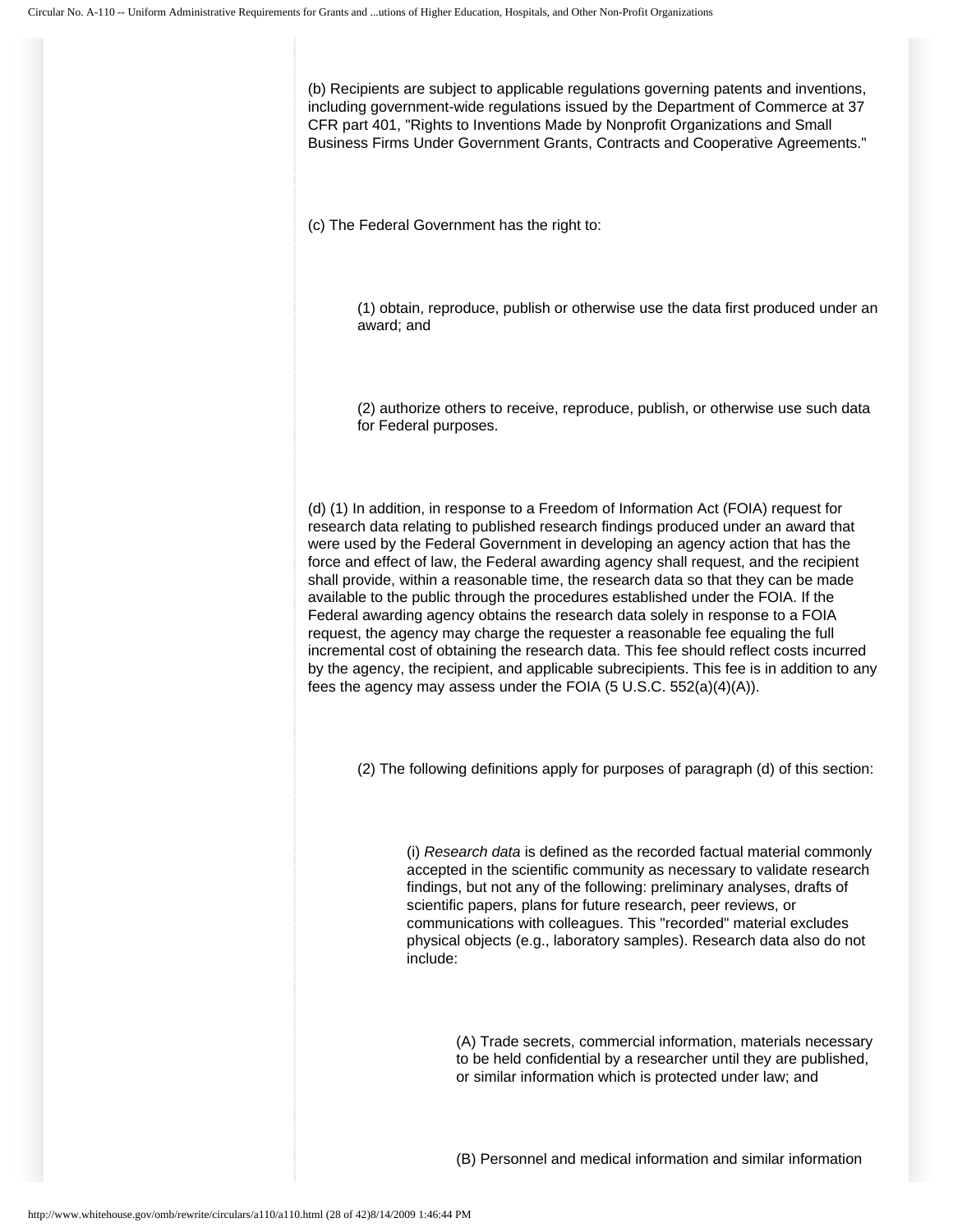the disclosure of which would constitute a clearly unwarranted invasion of personal privacy, such as information that could be used to identify a particular person in a research study.

(ii) *Published* is defined as either when:

(A) Research findings are published in a peer-reviewed scientific or technical journal; or

(B) A Federal agency publicly and officially cites the research findings in support of an agency action that has the force and effect of law.

(iii) *Used by the Federal Government in developing an agency action that has the force and effect of law* is defined as when an agency publicly and officially cites the research findings in support of an agency action that has the force and effect of law.

(e) Title to intangible property and debt instruments acquired under an award or subaward vests upon acquisition in the recipient. The recipient shall use that property for the originally-authorized purpose, and the recipient shall not encumber the property without approval of the Federal awarding agency. When no longer needed for the originally authorized purpose, disposition of the intangible property shall occur in accordance with the provisions of paragraph \_\_\_.34(g).

<span id="page-28-0"></span>\_\_\_.37 [Property trust relationship.](#page-2-1) Real property, equipment, intangible property and debt instruments that are acquired or improved with Federal funds shall be held in trust by the recipient as trustee for the beneficiaries of the project or program under which the property was acquired or improved. Agencies may require recipients to record liens or other appropriate notices of record to indicate that personal or real property has been acquired or improved with Federal funds and that use and disposition conditions apply to the property.

### **Procurement Standards**

<span id="page-28-1"></span>\_\_\_.40 [Purpose of procurement standards.](#page-2-2) Sections \_\_\_.41 through \_\_\_.48 set forth standards for use by recipients in establishing procedures for the procurement of supplies and other expendable property, equipment, real property and other services with Federal funds. These standards are furnished to ensure that such materials and services are obtained in an effective manner and in compliance with the provisions of applicable Federal statutes and executive orders. No additional procurement standards or requirements shall be imposed by the Federal awarding agencies upon recipients, unless specifically required by Federal statute or executive order or approved by OMB.

<span id="page-28-2"></span>\_\_\_.41 [Recipient responsibilities.](#page-2-2) The standards contained in this section do not relieve the recipient of the contractual responsibilities arising under its contract(s). The recipient is the responsible authority, without recourse to the Federal awarding agency, regarding the settlement and satisfaction of all contractual and administrative issues arising out of procurements entered into in support of an award or other agreement. This includes disputes, claims, protests of award, source evaluation or other matters of a contractual nature. Matters concerning violation of statute are to be referred to such Federal, State or local authority as may have proper jurisdiction.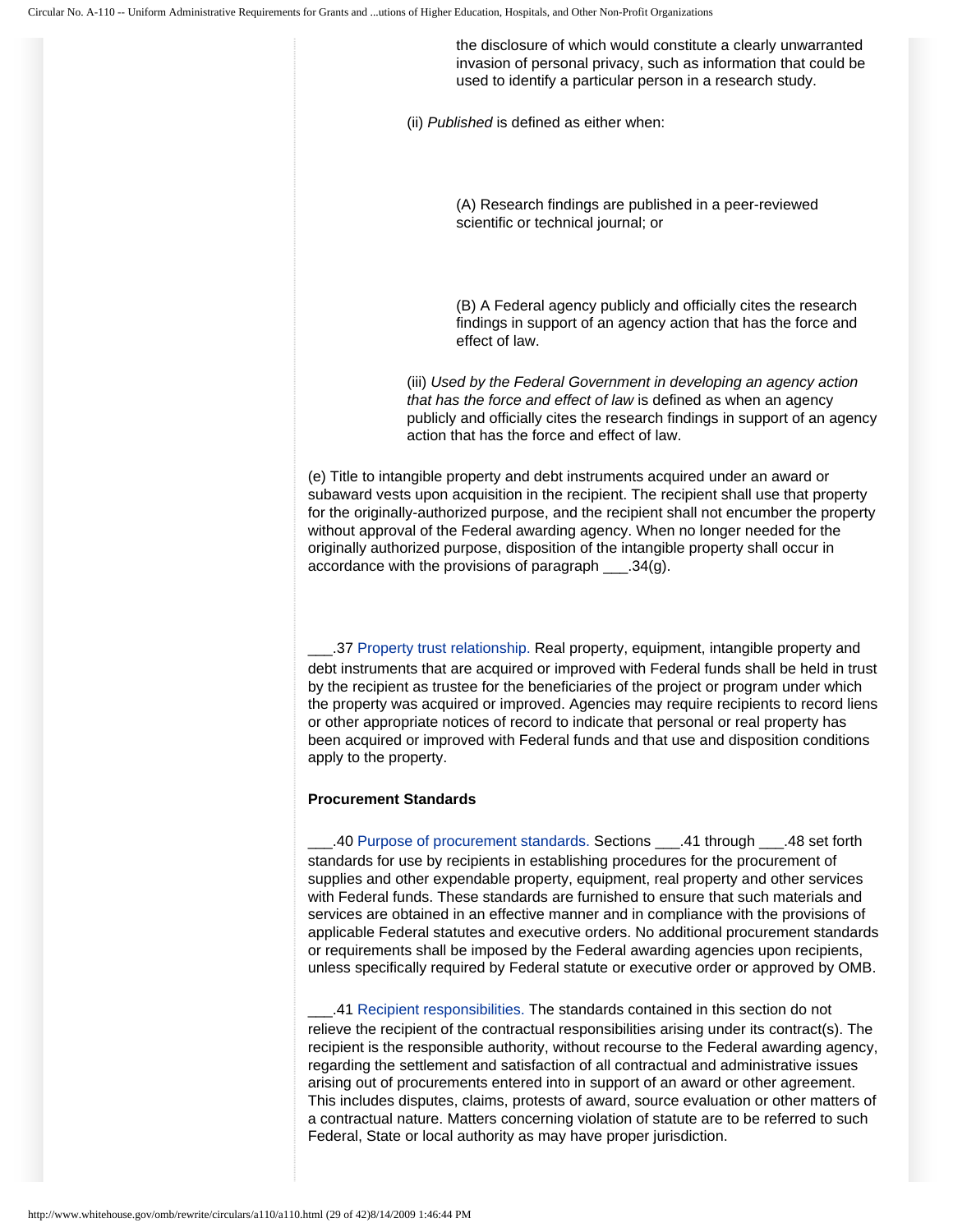<span id="page-29-0"></span>\_\_\_.42 [Codes of conduct.](#page-2-2) The recipient shall maintain written standards of conduct governing the performance of its employees engaged in the award and administration of contracts. No employee, officer, or agent shall participate in the selection, award, or administration of a contract supported by Federal funds if a real or apparent conflict of interest would be involved. Such a conflict would arise when the employee, officer, or agent, any member of his or her immediate family, his or her partner, or an organization which employs or is about to employ any of the parties indicated herein, has a financial or other interest in the firm selected for an award. The officers, employees, and agents of the recipient shall neither solicit nor accept gratuities, favors, or anything of monetary value from contractors, or parties to subagreements. However, recipients may set standards for situations in which the financial interest is not substantial or the gift is an unsolicited item of nominal value. The standards of conduct shall provide for disciplinary actions to be applied for violations of such standards by officers, employees, or agents of the recipient.

<span id="page-29-1"></span>\_\_\_.43 [Competition.](#page-2-2) All procurement transactions shall be conducted in a manner to provide, to the maximum extent practical, open and free competition. The recipient shall be alert to organizational conflicts of interest as well as noncompetitive practices among contractors that may restrict or eliminate competition or otherwise restrain trade. In order to ensure objective contractor performance and eliminate unfair competitive advantage, contractors that develop or draft specifications, requirements, statements of work, invitations for bids and/or requests for proposals shall be excluded from competing for such procurements. Awards shall be made to the bidder or offeror whose bid or offer is responsive to the solicitation and is most advantageous to the recipient, price, quality and other factors considered. Solicitations shall clearly set forth all requirements that the bidder or offeror shall fulfill in order for the bid or offer to be evaluated by the recipient. Any and all bids or offers may be rejected when it is in the recipient's interest to do so.

\_\_\_.44 [Procurement procedures.](#page-2-2)

<span id="page-29-2"></span>(a) All recipients shall establish written procurement procedures. These procedures shall provide for, at a minimum, that (1), (2) and (3) apply.

(1) Recipients avoid purchasing unnecessary items.

(2) Where appropriate, an analysis is made of lease and purchase alternatives to determine which would be the most economical and practical procurement for the Federal Government.

(3) Solicitations for goods and services provide for all of the following.

(i) A clear and accurate description of the technical requirements for the material, product or service to be procured. In competitive procurements, such a description shall not contain features which unduly restrict competition.

(ii) Requirements which the bidder/offeror must fulfill and all other factors to be used in evaluating bids or proposals.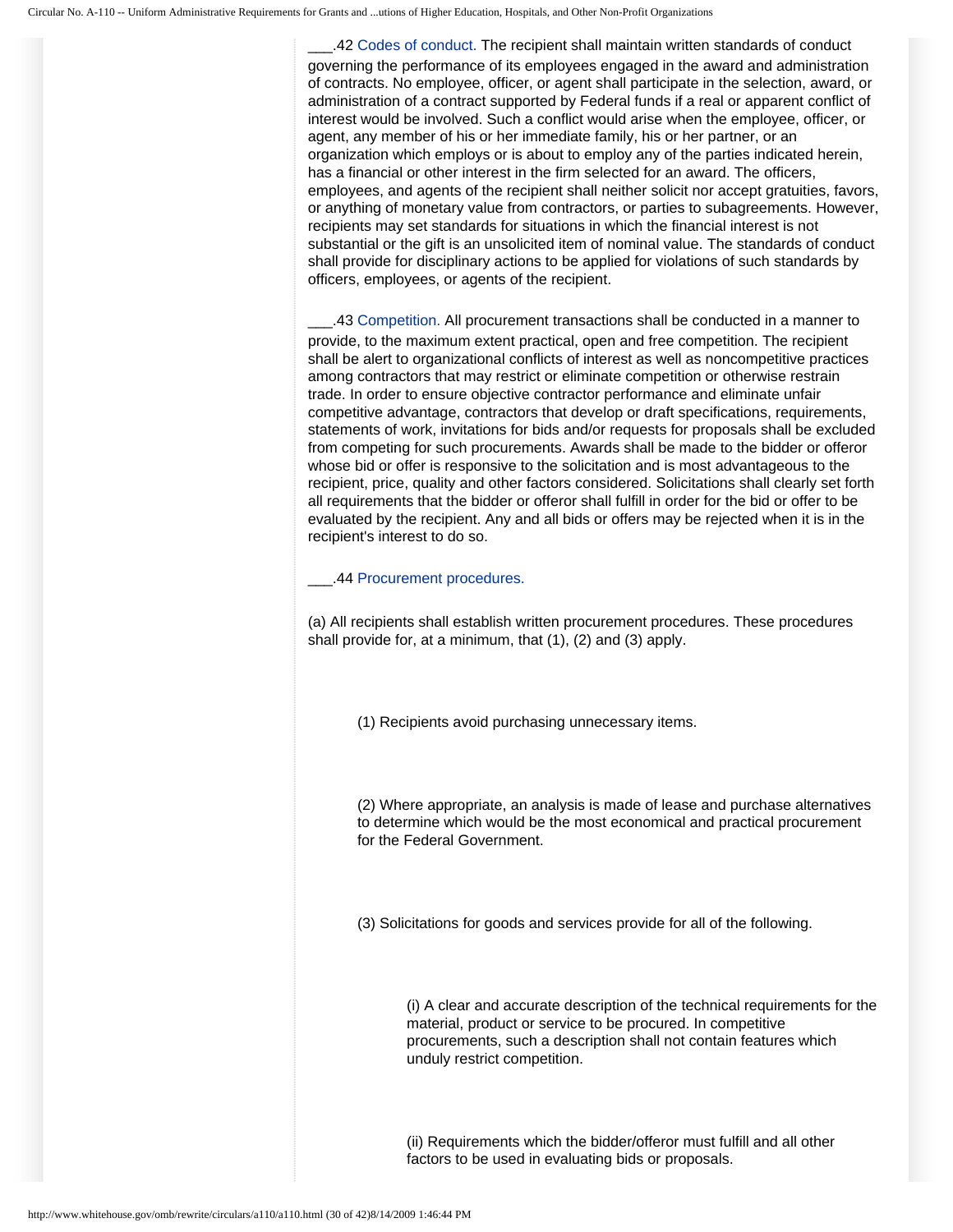(iii) A description, whenever practicable, of technical requirements in terms of functions to be performed or performance required, including the range of acceptable characteristics or minimum acceptable standards.

(iv) The specific features of "brand name or equal" descriptions that bidders are required to meet when such items are included in the solicitation.

(v) The acceptance, to the extent practicable and economically feasible, of products and services dimensioned in the metric system of measurement.

(vi) Preference, to the extent practicable and economically feasible, for products and services that conserve natural resources and protect the environment and are energy efficient.

(b) Positive efforts shall be made by recipients to utilize small businesses, minorityowned firms, and women's business enterprises, whenever possible. Recipients of Federal awards shall take all of the following steps to further this goal.

(1) Ensure that small businesses, minority-owned firms, and women's business enterprises are used to the fullest extent practicable.

(2) Make information on forthcoming opportunities available and arrange time frames for purchases and contracts to encourage and facilitate participation by small businesses, minority-owned firms, and women's business enterprises.

(3) Consider in the contract process whether firms competing for larger contracts intend to subcontract with small businesses, minority-owned firms, and women's business enterprises.

(4) Encourage contracting with consortiums of small businesses, minorityowned firms and women's business enterprises when a contract is too large for one of these firms to handle individually.

(5) Use the services and assistance, as appropriate, of such organizations as the Small Business Administration and the Department of Commerce's Minority Business Development Agency in the solicitation and utilization of small businesses, minority- owned firms and women's business enterprises.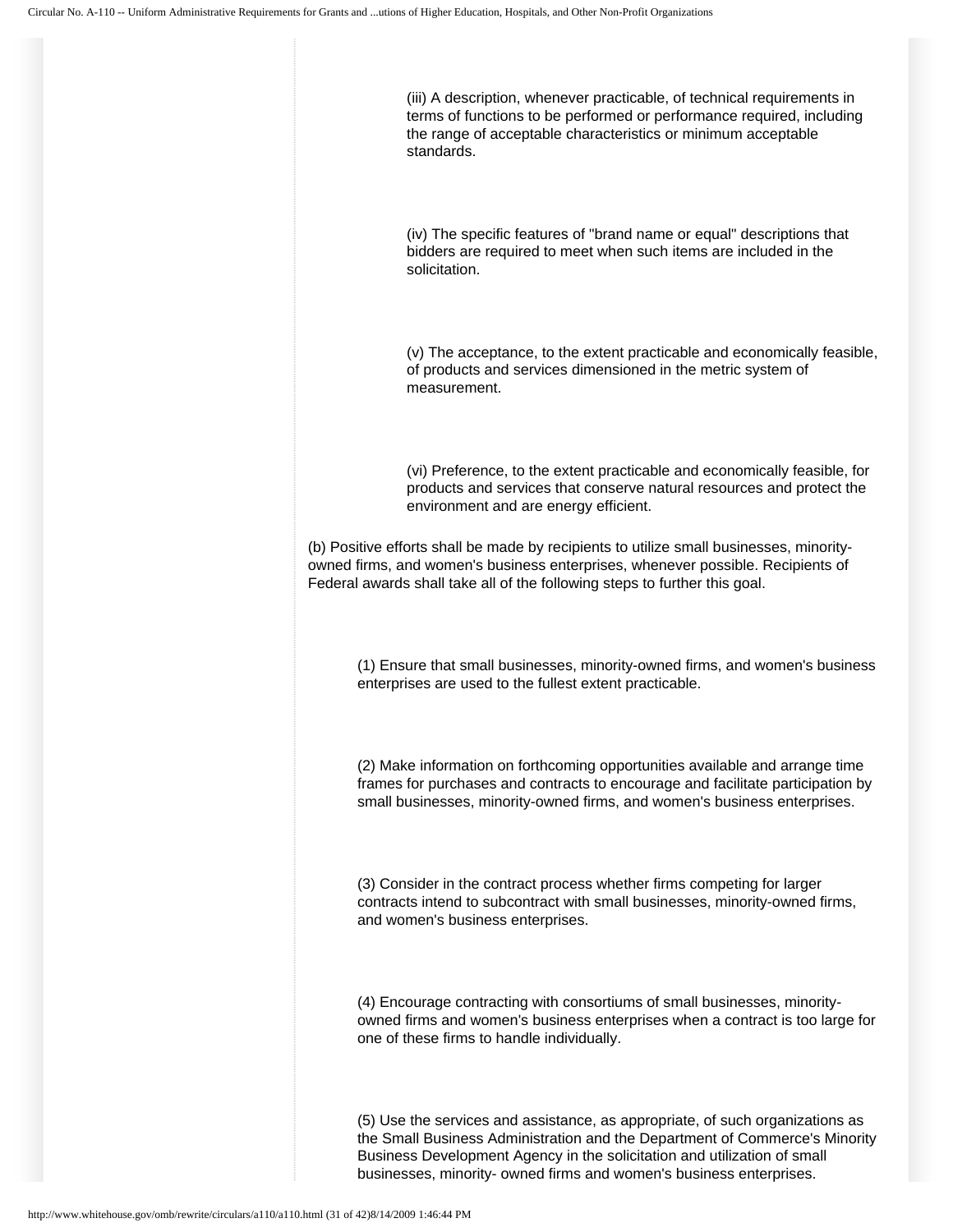(c) The type of procuring instruments used (e.g., fixed price contracts, cost reimbursable contracts, purchase orders, and incentive contracts) shall be determined by the recipient but shall be appropriate for the particular procurement and for promoting the best interest of the program or project involved. The "cost-plus-apercentage-of-cost" or "percentage of construction cost" methods of contracting shall not be used.

(d) Contracts shall be made only with responsible contractors who possess the potential ability to perform successfully under the terms and conditions of the proposed procurement. Consideration shall be given to such matters as contractor integrity, record of past performance, financial and technical resources or accessibility to other necessary resources. In certain circumstances, contracts with certain parties are restricted by agencies' implementation of E.O.s 12549 and 12689, "Debarment and Suspension."

(e) Recipients shall, on request, make available for the Federal awarding agency, preaward review and procurement documents, such as request for proposals or invitations for bids, independent cost estimates, etc., when any of the following conditions apply.

(1) A recipient's procurement procedures or operation fails to comply with the procurement standards in the Federal awarding agency's implementation of this Circular.

(2) The procurement is expected to exceed the small purchase threshold fixed at 41 U.S.C. 403 (11) (currently \$25,000) and is to be awarded without competition or only one bid or offer is received in response to a solicitation.

(3) The procurement, which is expected to exceed the small purchase threshold, specifies a "brand name" product.

(4) The proposed award over the small purchase threshold is to be awarded to other than the apparent low bidder under a sealed bid procurement.

(5) A proposed contract modification changes the scope of a contract or increases the contract amount by more than the amount of the small purchase threshold.

<span id="page-31-0"></span>\_\_\_.45 [Cost and price analysis.](#page-2-2) Some form of cost or price analysis shall be made and documented in the procurement files in connection with every procurement action. Price analysis may be accomplished in various ways, including the comparison of price quotations submitted, market prices and similar indicia, together with discounts. Cost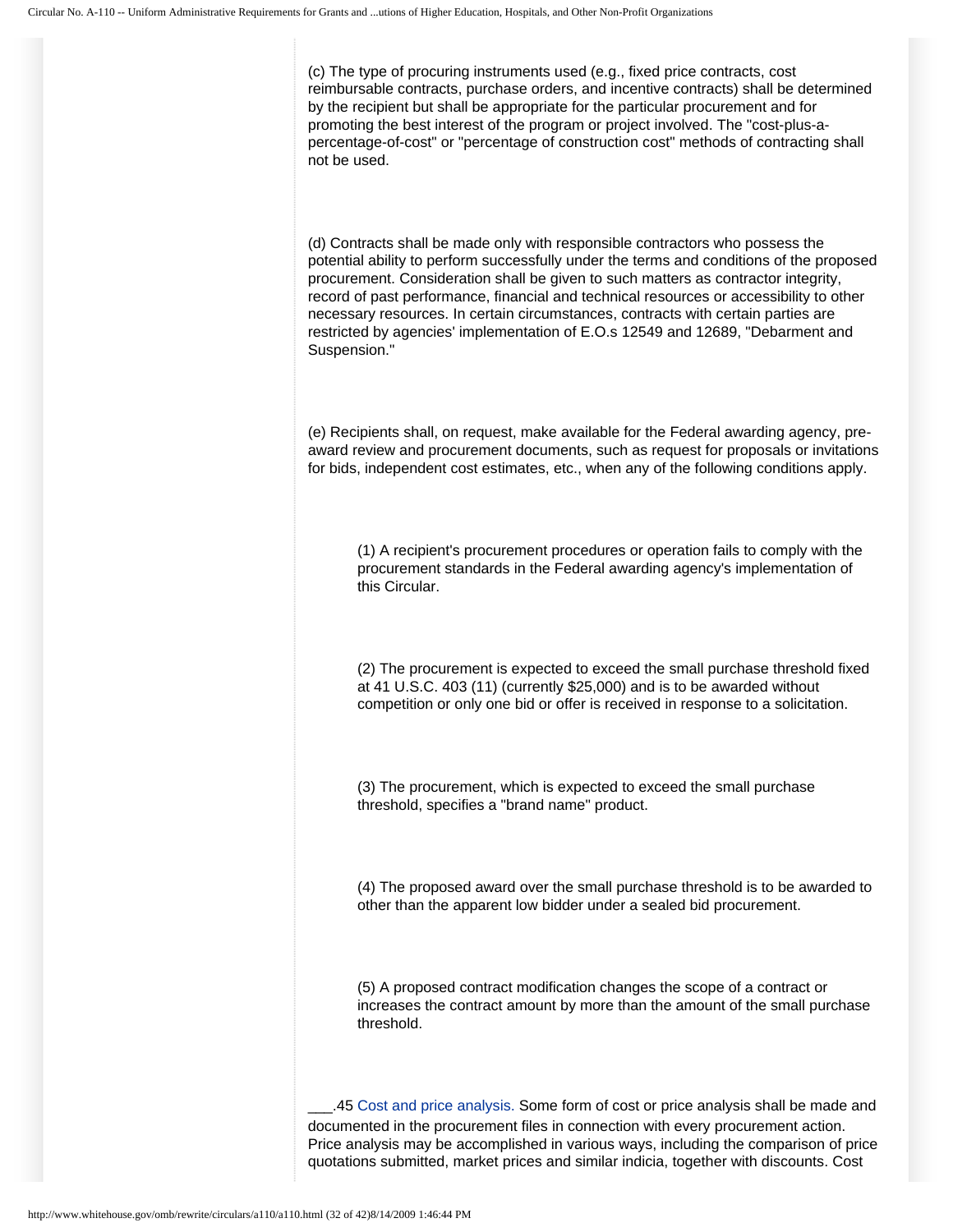analysis is the review and evaluation of each element of cost to determine reasonableness, allocability and allowability.

<span id="page-32-0"></span>\_\_\_.46 [Procurement records.](#page-2-2) Procurement records and files for purchases in excess of the small purchase threshold shall include the following at a minimum: (a) basis for contractor selection, (b) justification for lack of competition when competitive bids or offers are not obtained, and (c) basis for award cost or price.

<span id="page-32-1"></span>\_\_\_.47 [Contract administration.](#page-2-2) A system for contract administration shall be maintained to ensure contractor conformance with the terms, conditions and specifications of the contract and to ensure adequate and timely follow up of all purchases. Recipients shall evaluate contractor performance and document, as appropriate, whether contractors have met the terms, conditions and specifications of the contract.

<span id="page-32-2"></span>\_\_\_.48 [Contract provisions.](#page-2-2) The recipient shall include, in addition to provisions to define a sound and complete agreement, the following provisions in all contracts. The following provisions shall also be applied to subcontracts.

(a) Contracts in excess of the small purchase threshold shall contain contractual provisions or conditions that allow for administrative, contractual, or legal remedies in instances in which a contractor violates or breaches the contract terms, and provide for such remedial actions as may be appropriate.

(b) All contracts in excess of the small purchase threshold shall contain suitable provisions for termination by the recipient, including the manner by which termination shall be effected and the basis for settlement. In addition, such contracts shall describe conditions under which the contract may be terminated for default as well as conditions where the contract may be terminated because of circumstances beyond the control of the contractor.

(c) Except as otherwise required by statute, an award that requires the contracting (or subcontracting) for construction or facility improvements shall provide for the recipient to follow its own requirements relating to bid guarantees, performance bonds, and payment bonds unless the construction contract or subcontract exceeds \$100,000. For those contracts or subcontracts exceeding \$100,000, the Federal awarding agency may accept the bonding policy and requirements of the recipient, provided the Federal awarding agency has made a determination that the Federal Government's interest is adequately protected. If such a determination has not been made, the minimum requirements shall be as follows.

(1) A bid guarantee from each bidder equivalent to five percent of the bid price. The "bid guarantee" shall consist of a firm commitment such as a bid bond, certified check, or other negotiable instrument accompanying a bid as assurance that the bidder shall, upon acceptance of his bid, execute such contractual documents as may be required within the time specified.

(2) A performance bond on the part of the contractor for 100 percent of the contract price. A "performance bond" is one executed in connection with a contract to secure fulfillment of all the contractor's obligations under such contract.

(3) A payment bond on the part of the contractor for 100 percent of the contract price. A "payment bond" is one executed in connection with a contract to assure payment as required by statute of all persons supplying labor and material in the execution of the work provided for in the contract.

(4) Where bonds are required in the situations described herein, the bonds shall be obtained from companies holding certificates of authority as acceptable sureties pursuant to 31 CFR part 223, "Surety Companies Doing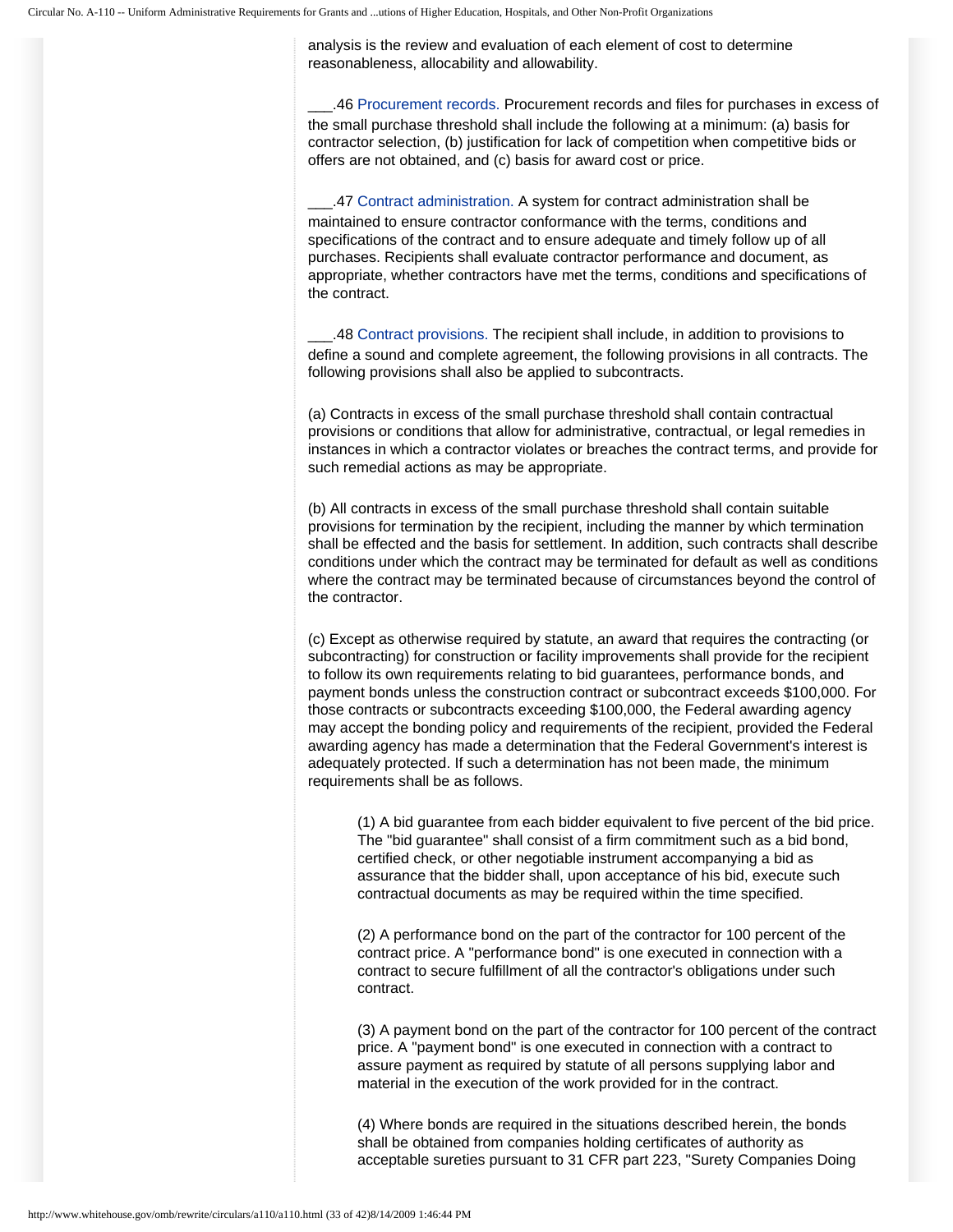Business with the United States."

(d) All negotiated contracts (except those for less than the small purchase threshold) awarded by recipients shall include a provision to the effect that the recipient, the Federal awarding agency, the Comptroller General of the United States, or any of their duly authorized representatives, shall have access to any books, documents, papers and records of the contractor which are directly pertinent to a specific program for the purpose of making audits, examinations, excerpts and transcriptions.

(e) All contracts, including small purchases, awarded by recipients and their contractors shall contain the procurement provisions of Appendix A to this Circular, as applicable.

### **Reports and Records**

<span id="page-33-0"></span>\_\_\_.50 [Purpose of reports and records.](#page-3-1) Sections \_\_\_.51 through \_\_\_.53 set forth the procedures for monitoring and reporting on the recipient's financial and program performance and the necessary standard reporting forms. They also set forth record retention requirements.

\_\_\_.51 [Monitoring and reporting program performance.](#page-3-1)

<span id="page-33-1"></span>(a) Recipients are responsible for managing and monitoring each project, program, subaward, function or activity supported by the award. Recipients shall monitor subawards to ensure subrecipients have met the audit requirements as delineated in Section .26.

(b) The Federal awarding agency shall prescribe the frequency with which the performance reports shall be submitted. Except as provided in paragraph \_\_\_.51(f), performance reports shall not be required more frequently than quarterly or, less frequently than annually. Annual reports shall be due 90 calendar days after the grant year; quarterly or semi-annual reports shall be due 30 days after the reporting period. The Federal awarding agency may require annual reports before the anniversary dates of multiple year awards in lieu of these requirements. The final performance reports are due 90 calendar days after the expiration or termination of the award.

(c) If inappropriate, a final technical or performance report shall not be required after completion of the project.

(d) When required, performance reports shall generally contain, for each award, brief information on each of the following.

(1) A comparison of actual accomplishments with the goals and objectives established for the period, the findings of the investigator, or both. Whenever appropriate and the output of programs or projects can be readily quantified, such quantitative data should be related to cost data for computation of unit costs.

(2) Reasons why established goals were not met, if appropriate.

(3) Other pertinent information including, when appropriate, analysis and explanation of cost overruns or high unit costs.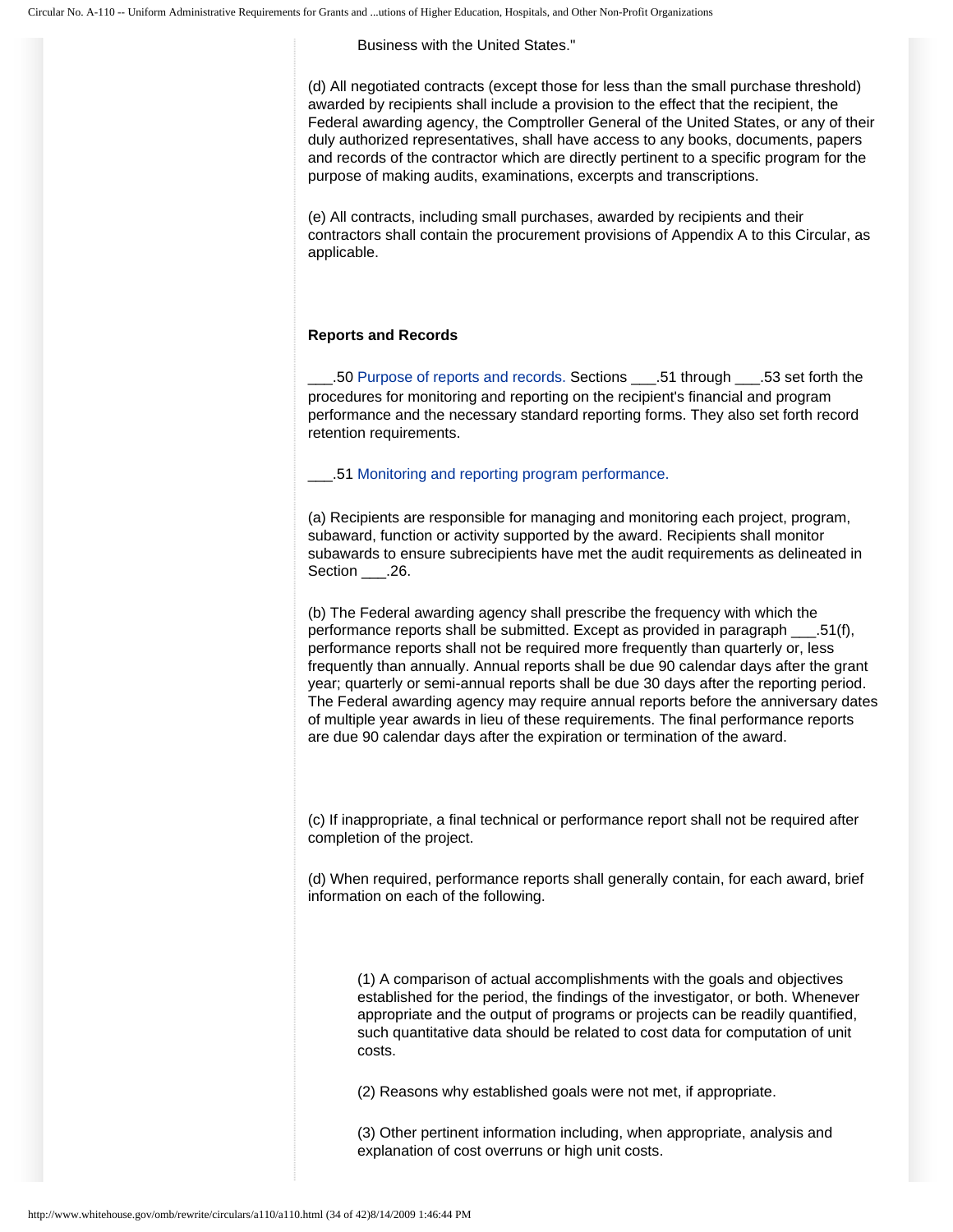(e) Recipients shall not be required to submit more than the original and two copies of performance reports.

(f) Recipients shall immediately notify the Federal awarding agency of developments that have a significant impact on the award-supported activities. Also, notification shall be given in the case of problems, delays, or adverse conditions which materially impair the ability to meet the objectives of the award. This notification shall include a statement of the action taken or contemplated, and any assistance needed to resolve the situation.

(g) Federal awarding agencies may make site visits, as needed.

(h) Federal awarding agencies shall comply with clearance requirements of 5 CFR part 1320 when requesting performance data from recipients.

\_\_\_.52 [Financial reporting.](#page-3-1)

<span id="page-34-0"></span>(a) The following forms or such other forms as may be approved by OMB are authorized for obtaining financial information from recipients.

(1) SF-269 or SF-269A, Financial Status Report.

(i) Each Federal awarding agency shall require recipients to use the SF-269 or SF-269A to report the status of funds for all nonconstruction projects or programs. A Federal awarding agency may, however, have the option of not requiring the SF-269 or SF-269A when the SF-270, Request for Advance or Reimbursement, or SF-272, Report of Federal Cash Transactions, is determined to provide adequate information to meet its needs, except that a final SF-269 or SF-269A shall be required at the completion of the project when the SF-270 is used only for advances.

(ii) The Federal awarding agency shall prescribe whether the report shall be on a cash or accrual basis. If the Federal awarding agency requires accrual information and the recipient's accounting records are not normally kept on the accrual basis, the recipient shall not be required to convert its accounting system, but shall develop such accrual information through best estimates based on an analysis of the documentation on hand.

(iii) The Federal awarding agency shall determine the frequency of the Financial Status Report for each project or program, considering the size and complexity of the particular project or program. However, the report shall not be required more frequently than quarterly or less frequently than annually. A final report shall be required at the completion of the agreement.

(iv) The Federal awarding agency shall require recipients to submit the SF-269 or SF-269A (an original and no more than two copies) no later than 30 days after the end of each specified reporting period for quarterly and semi-annual reports, and 90 calendar days for annual and final reports. Extensions of reporting due dates may be approved by the Federal awarding agency upon request of the recipient.

(2) SF-272, Report of Federal Cash Transactions.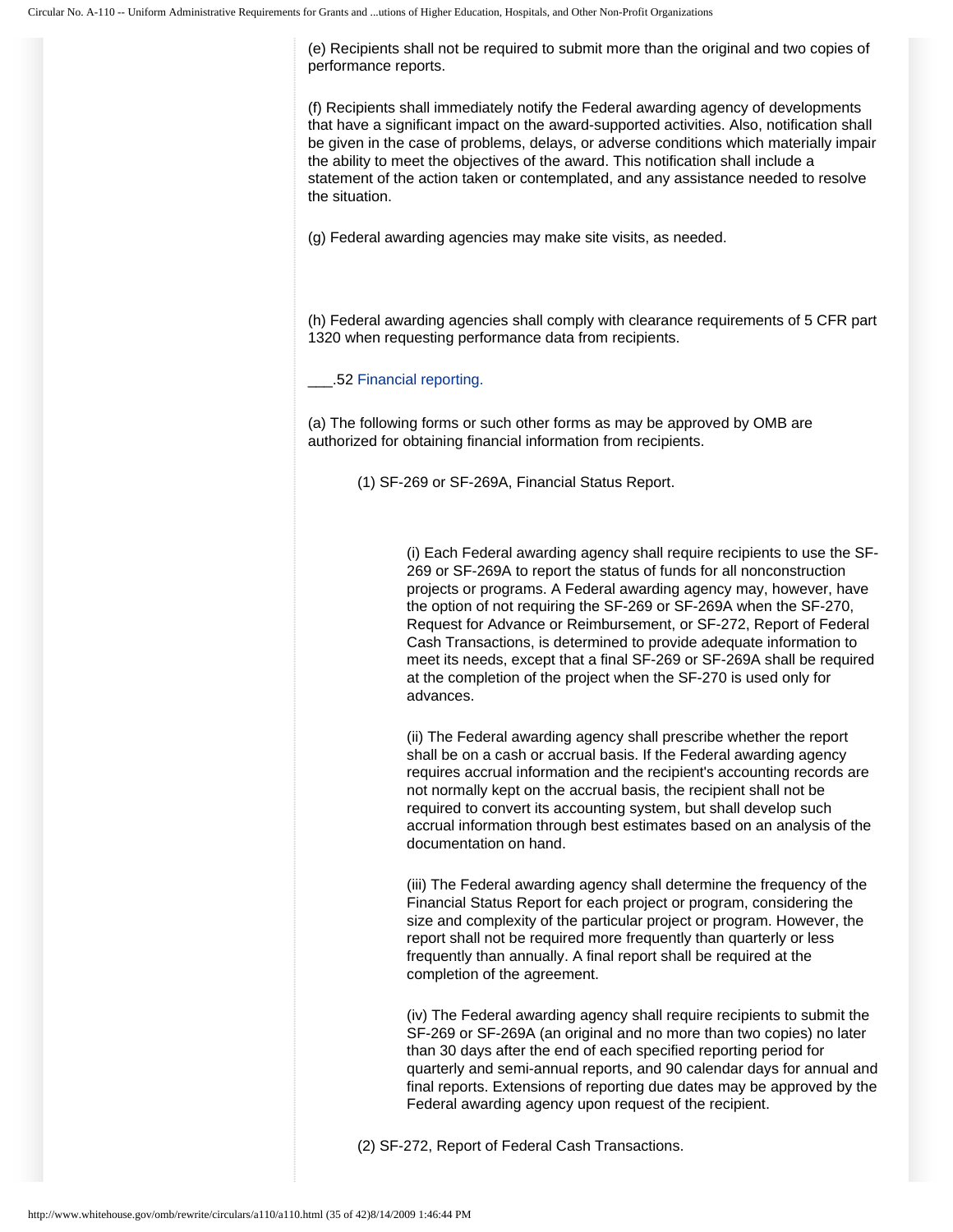(i) When funds are advanced to recipients the Federal awarding agency shall require each recipient to submit the SF-272 and, when necessary, its continuation sheet, SF-272a. The Federal awarding agency shall use this report to monitor cash advanced to recipients and to obtain disbursement information for each agreement with the recipients.

(ii) Federal awarding agencies may require forecasts of Federal cash requirements in the "Remarks" section of the report.

(iii) When practical and deemed necessary, Federal awarding agencies may require recipients to report in the "Remarks" section the amount of cash advances received in excess of three days. Recipients shall provide short narrative explanations of actions taken to reduce the excess balances.

(iv) Recipients shall be required to submit not more than the original and two copies of the SF-272 15 calendar days following the end of each quarter. The Federal awarding agencies may require a monthly report from those recipients receiving advances totaling \$1 million or more per year.

(v) Federal awarding agencies may waive the requirement for submission of the SF-272 for any one of the following reasons: (1) When monthly advances do not exceed \$25,000 per recipient, provided that such advances are monitored through other forms contained in this section; (2) If, in the Federal awarding agency's opinion, the recipient's accounting controls are adequate to minimize excessive Federal advances; or, (3) When the electronic payment mechanisms provide adequate data.

(b) When the Federal awarding agency needs additional information or more frequent reports, the following shall be observed.

(1) When additional information is needed to comply with legislative requirements, Federal awarding agencies shall issue instructions to require recipients to submit such information under the "Remarks" section of the reports.

(2) When a Federal awarding agency determines that a recipient's accounting system does not meet the standards in Section \_\_\_.21, additional pertinent information to further monitor awards may be obtained upon written notice to the recipient until such time as the system is brought up to standard. The Federal awarding agency, in obtaining this information, shall comply with report clearance requirements of 5 CFR part 1320.

(3) Federal awarding agencies are encouraged to shade out any line item on any report if not necessary.

(4) Federal awarding agencies may accept the identical information from the recipients in machine readable format or computer printouts or electronic outputs in lieu of prescribed formats.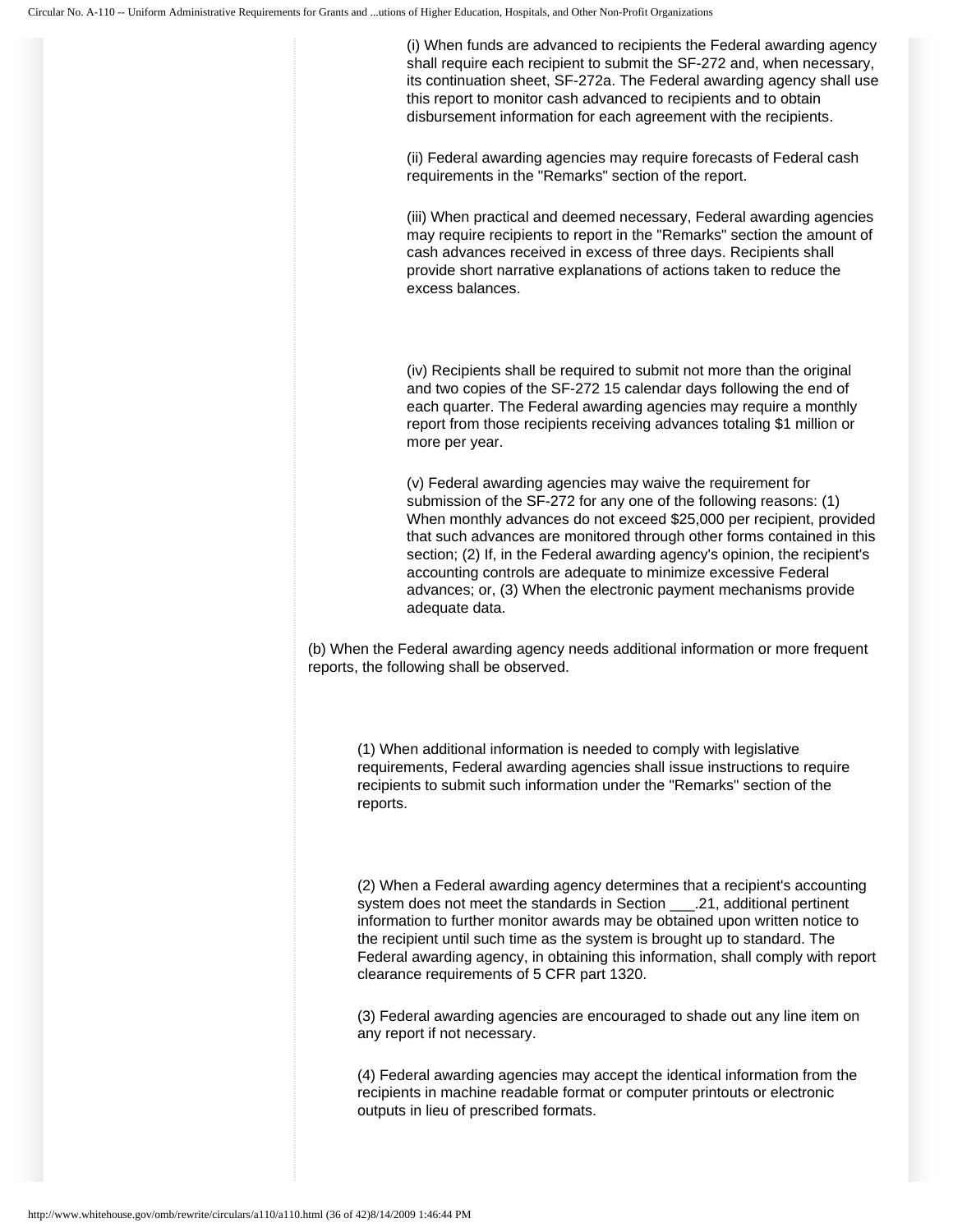(5) Federal awarding agencies may provide computer or electronic outputs to recipients when such expedites or contributes to the accuracy of reporting.

\_\_\_.53 [Retention and access requirements for records.](#page-3-1)

<span id="page-36-0"></span>(a) This section sets forth requirements for record retention and access to records for awards to recipients. Federal awarding agencies shall not impose any other record retention or access requirements upon recipients.

(b) Financial records, supporting documents, statistical records, and all other records pertinent to an award shall be retained for a period of three years from the date of submission of the final expenditure report or, for awards that are renewed quarterly or annually, from the date of the submission of the quarterly or annual financial report, as authorized by the Federal awarding agency. The only exceptions are the following.

(1) If any litigation, claim, or audit is started before the expiration of the 3-year period, the records shall be retained until all litigation, claims or audit findings involving the records have been resolved and final action taken.

(2) Records for real property and equipment acquired with Federal funds shall be retained for 3 years after final disposition.

(3) When records are transferred to or maintained by the Federal awarding agency, the 3-year retention requirement is not applicable to the recipient.

(4) Indirect cost rate proposals, cost allocations plans, etc. as specified in paragraph  $\_\_\_$ .53(g).

(c) Copies of original records may be substituted for the original records if authorized by the Federal awarding agency.

(d) The Federal awarding agency shall request transfer of certain records to its custody from recipients when it determines that the records possess long term retention value. However, in order to avoid duplicate recordkeeping, a Federal awarding agency may make arrangements for recipients to retain any records that are continuously needed for joint use.

(e) The Federal awarding agency, the Inspector General, Comptroller General of the United States, or any of their duly authorized representatives, have the right of timely and unrestricted access to any books, documents, papers, or other records of recipients that are pertinent to the awards, in order to make audits, examinations, excerpts, transcripts and copies of such documents. This right also includes timely and reasonable access to a recipient's personnel for the purpose of interview and discussion related to such documents. The rights of access in this paragraph are not limited to the required retention period, but shall last as long as records are retained.

(f) Unless required by statute, no Federal awarding agency shall place restrictions on recipients that limit public access to the records of recipients that are pertinent to an award, except when the Federal awarding agency can demonstrate that such records shall be kept confidential and would have been exempted from disclosure pursuant to the Freedom of Information Act (5 U.S.C. 552) if the records had belonged to the Federal awarding agency.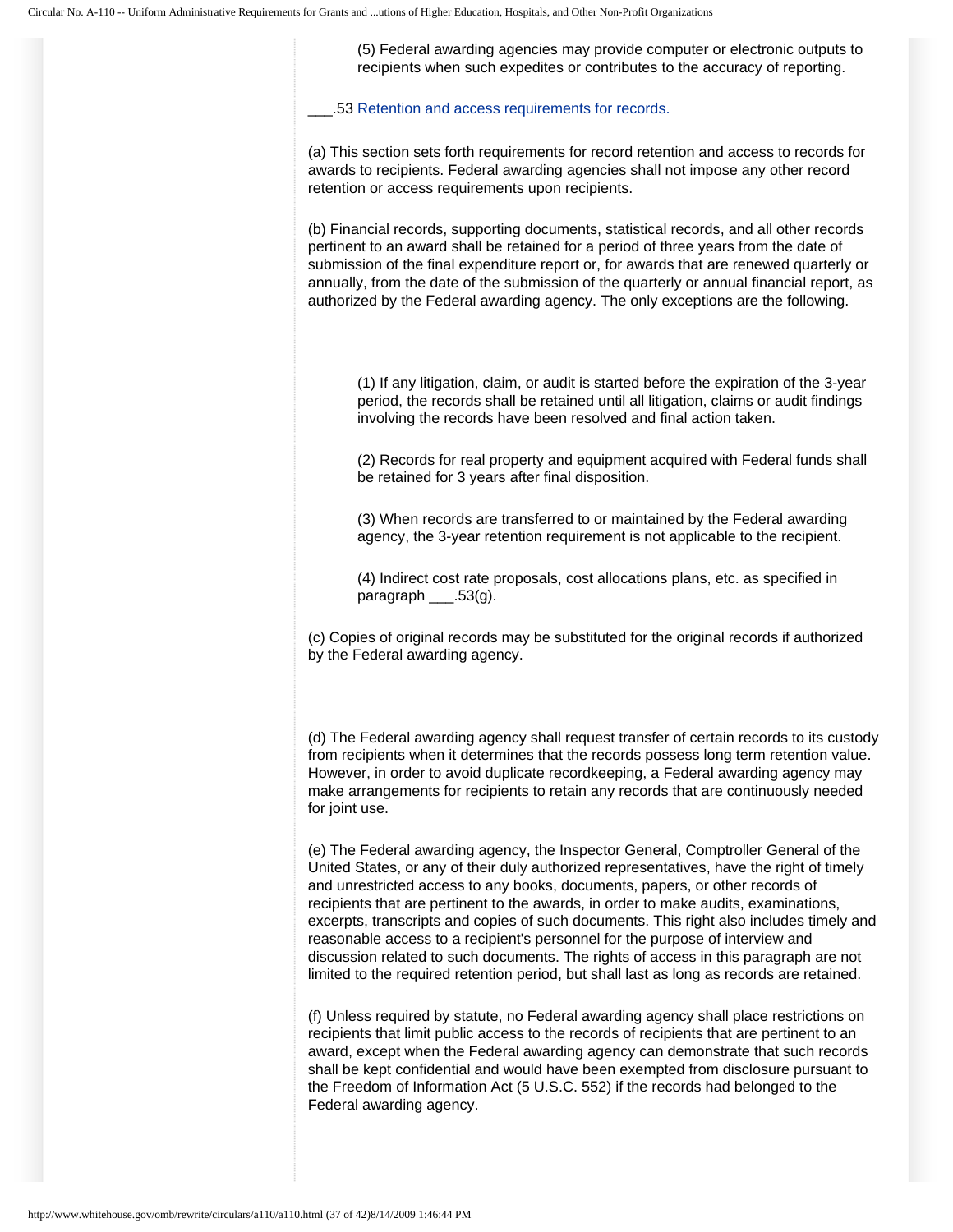(g) Indirect cost rate proposals, cost allocations plans, etc. Paragraphs  $(q)(1)$  and  $(q)$ (2) apply to the following types of documents, and their supporting records: indirect cost rate computations or proposals, cost allocation plans, and any similar accounting computations of the rate at which a particular group of costs is chargeable (such as computer usage chargeback rates or composite fringe benefit rates).

(1) If submitted for negotiation. If the recipient submits to the Federal awarding agency or the subrecipient submits to the recipient the proposal, plan, or other computation to form the basis for negotiation of the rate, then the 3-year retention period for its supporting records starts on the date of such submission.

(2) If not submitted for negotiation. If the recipient is not required to submit to the Federal awarding agency or the subrecipient is not required to submit to the recipient the proposal, plan, or other computation for negotiation purposes, then the 3-year retention period for the proposal, plan, or other computation and its supporting records starts at the end of the fiscal year (or other accounting period) covered by the proposal, plan, or other computation.

## **Termination and Enforcement**

<span id="page-37-0"></span>\_\_\_.60 [Purpose of termination and enforcement.](#page-3-2) Sections \_\_\_.61 and \_\_\_.62 set forth uniform suspension, termination and enforcement procedures.

\_\_\_.61 [Termination.](#page-3-2)

<span id="page-37-1"></span>(a) Awards may be terminated in whole or in part only if (1), (2) or (3) apply.

(1) By the Federal awarding agency, if a recipient materially fails to comply with the terms and conditions of an award.

(2) By the Federal awarding agency with the consent of the recipient, in which case the two parties shall agree upon the termination conditions, including the effective date and, in the case of partial termination, the portion to be terminated.

(3) By the recipient upon sending to the Federal awarding agency written notification setting forth the reasons for such termination, the effective date, and, in the case of partial termination, the portion to be terminated. However, if the Federal awarding agency determines in the case of partial termination that the reduced or modified portion of the grant will not accomplish the purposes for which the grant was made, it may terminate the grant in its entirety under either paragraphs (a)(1) or (2).

(b) If costs are allowed under an award, the responsibilities of the recipient referred to in paragraph \_\_\_.71(a), including those for property management as applicable, shall be considered in the termination of the award, and provision shall be made for continuing responsibilities of the recipient after termination, as appropriate.

\_\_\_.62 [Enforcement.](#page-3-2)

<span id="page-37-2"></span>(a) Remedies for noncompliance. If a recipient materially fails to comply with the terms and conditions of an award, whether stated in a Federal statute, regulation, assurance, application, or notice of award, the Federal awarding agency may, in addition to imposing any of the special conditions outlined in Section \_\_\_.14, take one or more of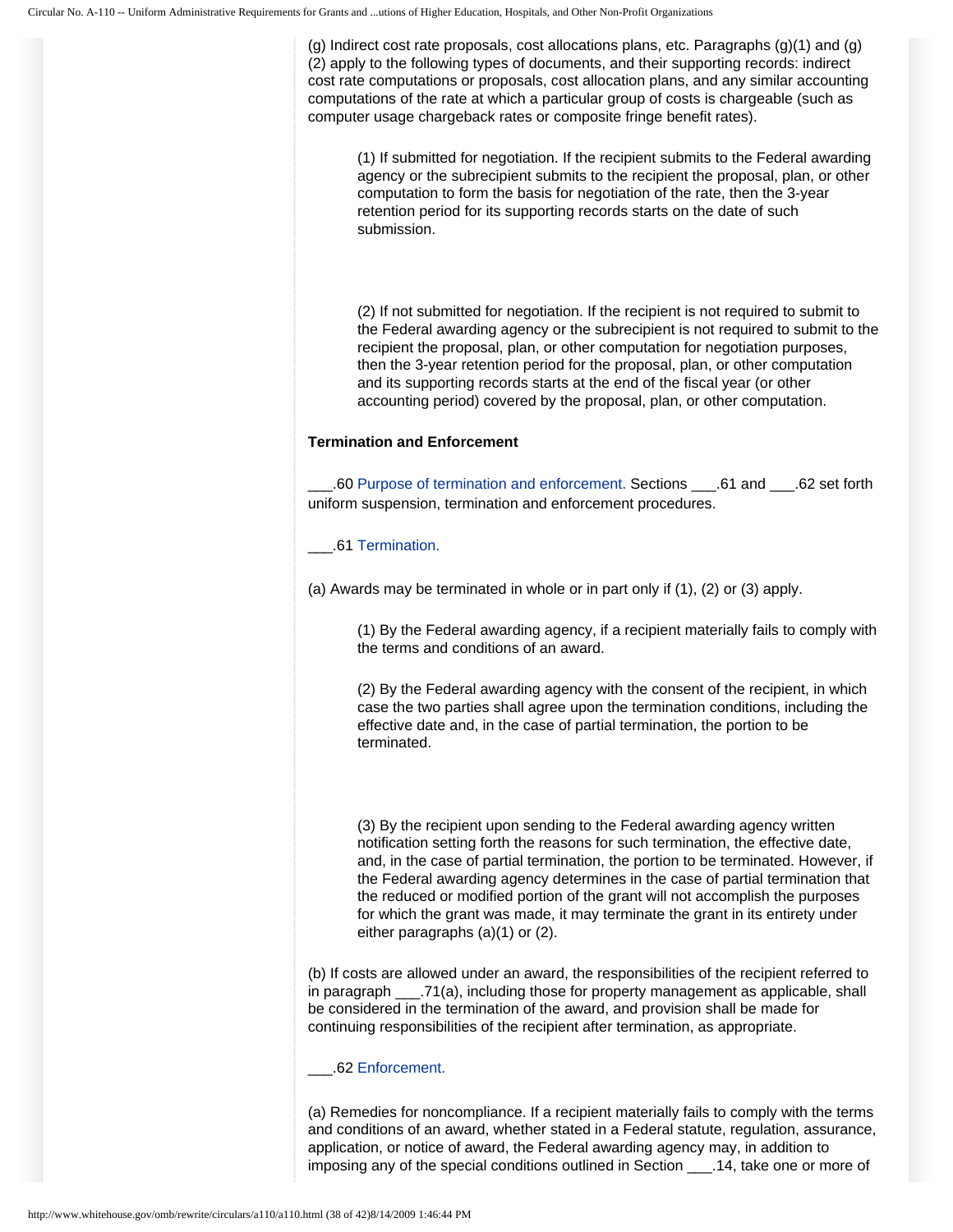the following actions, as appropriate in the circumstances.

(1) Temporarily withhold cash payments pending correction of the deficiency by the recipient or more severe enforcement action by the Federal awarding agency.

(2) Disallow (that is, deny both use of funds and any applicable matching credit for) all or part of the cost of the activity or action not in compliance.

- (3) Wholly or partly suspend or terminate the current award.
- (4) Withhold further awards for the project or program.
- (5) Take other remedies that may be legally available.

(b) Hearings and appeals. In taking an enforcement action, the awarding agency shall provide the recipient an opportunity for hearing, appeal, or other administrative proceeding to which the recipient is entitled under any statute or regulation applicable to the action involved.

(c) Effects of suspension and termination. Costs of a recipient resulting from obligations incurred by the recipient during a suspension or after termination of an award are not allowable unless the awarding agency expressly authorizes them in the notice of suspension or termination or subsequently. Other recipient costs during suspension or after termination which are necessary and not reasonably avoidable are allowable if (1) and (2) apply.

(1) The costs result from obligations which were properly incurred by the recipient before the effective date of suspension or termination, are not in anticipation of it, and in the case of a termination, are noncancellable. <

(2) The costs would be allowable if the award were not suspended or expired normally at the end of the funding period in which the termination takes effect.

(d) Relationship to debarment and suspension. The enforcement remedies identified in this section, including suspension and termination, do not preclude a recipient from being subject to debarment and suspension under E.O.s 12549 and 12689 and the Federal awarding agency implementing regulations (see Section \_\_\_.13).

#### **SUBPART D - After-the-Award Requirements**

<span id="page-38-0"></span>\_\_\_.70 [Purpose.](#page-3-3) Sections \_\_\_.71 through \_\_\_.73 contain closeout procedures and other procedures for subsequent disallowances and adjustments.

### <span id="page-38-1"></span>\_\_\_.71 [Closeout procedures.](#page-3-3)

(a) Recipients shall submit, within 90 calendar days after the date of completion of the award, all financial, performance, and other reports as required by the terms and conditions of the award. The Federal awarding agency may approve extensions when requested by the recipient.

(b) Unless the Federal awarding agency authorizes an extension, a recipient shall liquidate all obligations incurred under the award not later than 90 calendar days after the funding period or the date of completion as specified in the terms and conditions of the award or in agency implementing instructions.

(c) The Federal awarding agency shall make prompt payments to a recipient for allowable reimbursable costs under the award being closed out.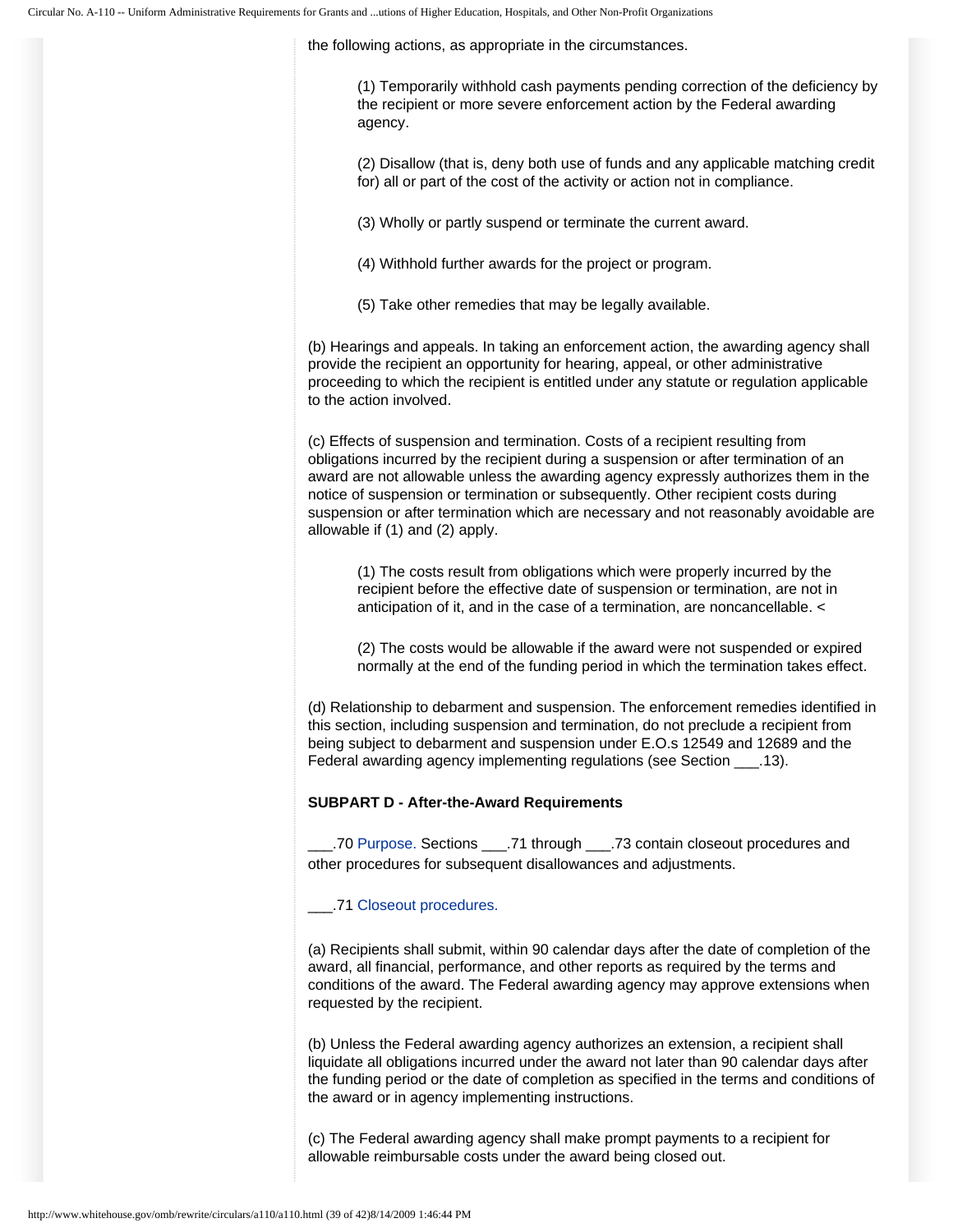(d) The recipient shall promptly refund any balances of unobligated cash that the Federal awarding agency has advanced or paid and that is not authorized to be retained by the recipient for use in other projects. OMB Circular A-129 governs unreturned amounts that become delinquent debts.

(e) When authorized by the terms and conditions of the award, the Federal awarding agency shall make a settlement for any upward or downward adjustments to the Federal share of costs after closeout reports are received.

(f) The recipient shall account for any real and personal property acquired with Federal funds or received from the Federal Government in accordance with Sections \_\_\_.31 through .37.

(g) In the event a final audit has not been performed prior to the closeout of an award, the Federal awarding agency shall retain the right to recover an appropriate amount after fully considering the recommendations on disallowed costs resulting from the final audit.

\_\_\_.72 [Subsequent adjustments and continuing responsibilities.](#page-3-3)

<span id="page-39-0"></span>(a) The closeout of an award does not affect any of the following.

(1) The right of the Federal awarding agency to disallow costs and recover funds on the basis of a later audit or other review.

(2) The obligation of the recipient to return any funds due as a result of later refunds, corrections, or other transactions.

- (3) Audit requirements in Section \_\_\_.26.
- (4) Property management requirements in Sections \_\_\_.31 through \_\_\_.37.
- (5) Records retention as required in Section \_\_\_.53.

(b) After closeout of an award, a relationship created under an award may be modified or ended in whole or in part with the consent of the Federal awarding agency and the recipient, provided the responsibilities of the recipient referred to in paragraph \_\_\_.73 (a), including those for property management as applicable, are considered and provisions made for continuing responsibilities of the recipient, as appropriate.

\_\_\_.73 [Collection of amounts due.](#page-3-3)

<span id="page-39-1"></span>(a) Any funds paid to a recipient in excess of the amount to which the recipient is finally determined to be entitled under the terms and conditions of the award constitute a debt to the Federal Government. If not paid within a reasonable period after the demand for payment, the Federal awarding agency may reduce the debt by (1), (2) or (3).

(1) Making an administrative offset against other requests for reimbursements.

(2) Withholding advance payments otherwise due to the recipient.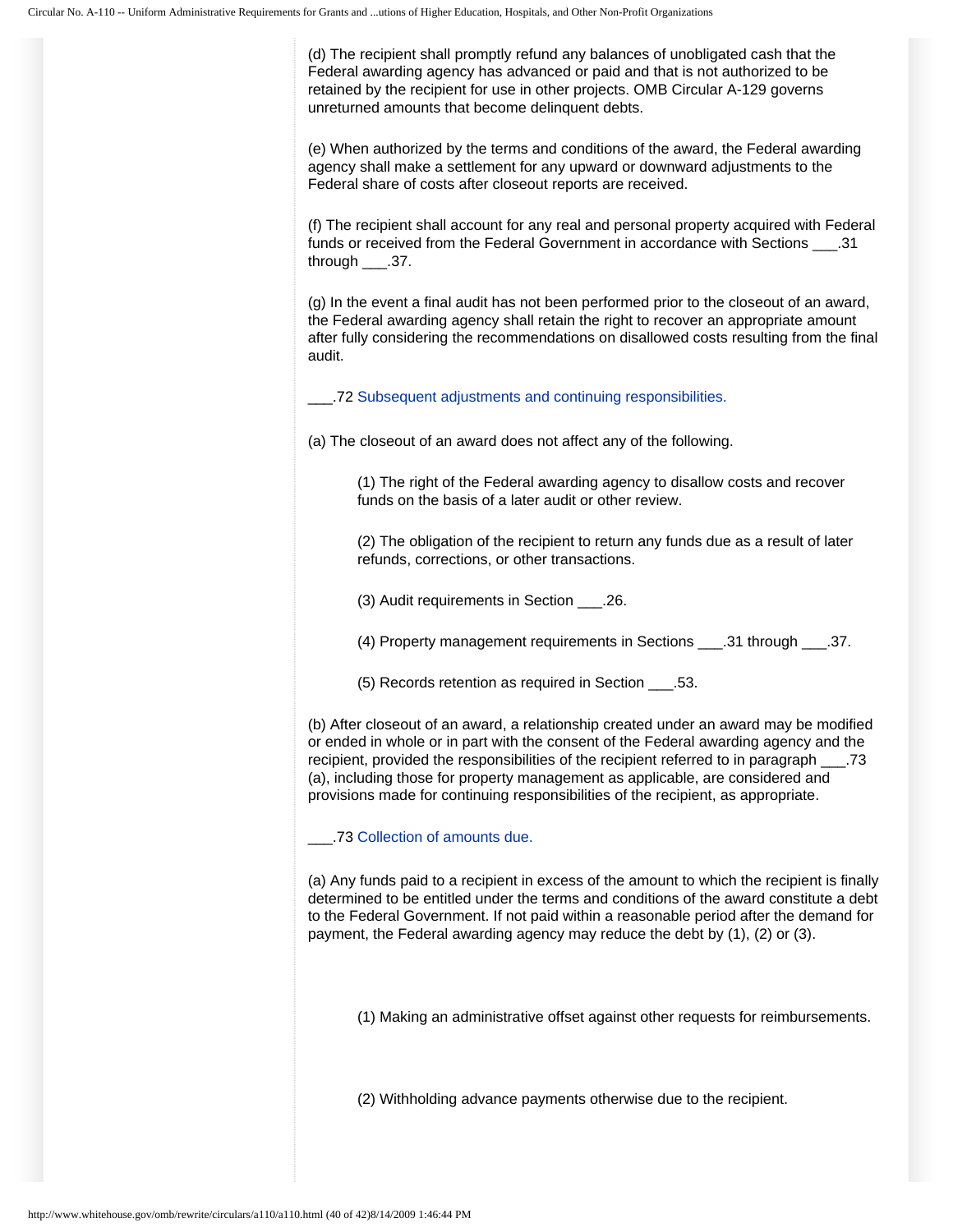(3) Taking other action permitted by statute.

(b) Except as otherwise provided by law, the Federal awarding agency shall charge interest on an overdue debt in accordance with 4 CFR Chapter II, "Federal Claims Collection Standards."

# **Appendix A**

## **Contract Provisions**

All contracts, awarded by a recipient including small purchases, shall contain the following provisions as applicable:

**1. Equal Employment Opportunity** - All contracts shall contain a provision requiring compliance with E.O. 11246, "Equal Employment Opportunity," as amended by E.O. 11375, "Amending Executive Order 11246 Relating to Equal Employment Opportunity," and as supplemented by regulations at 41 CFR part 60, "Office of Federal Contract Compliance Programs, Equal Employment Opportunity, Department of Labor."

**2. Copeland "Anti-Kickback" Act (18 U.S.C. 874 and 40 U.S.C. 276c)** - All contracts and subgrants in excess of \$2000 for construction or repair awarded by recipients and subrecipients shall include a provision for compliance with the Copeland "Anti-Kickback" Act (18 U.S.C. 874), as supplemented by Department of Labor regulations (29 CFR part 3, "Contractors and Subcontractors on Public Building or Public Work Financed in Whole or in Part by Loans or Grants from the United States"). The Act provides that each contractor or subrecipient shall be prohibited from inducing, by any means, any person employed in the construction, completion, or repair of public work, to give up any part of the compensation to which he is otherwise entitled. The recipient shall report all suspected or reported violations to the Federal awarding agency.

**3. Davis-Bacon Act, as amended (40 U.S.C. 276a to a-7)** - When required by Federal program legislation, all construction contracts awarded by the recipients and subrecipients of more than \$2000 shall include a provision for compliance with the Davis-Bacon Act (40 U.S.C. 276a to a-7) and as supplemented by Department of Labor regulations (29 CFR part 5, "Labor Standards Provisions Applicable to Contracts Governing Federally Financed and Assisted Construction"). Under this Act, contractors shall be required to pay wages to laborers and mechanics at a rate not less than the minimum wages specified in a wage determination made by the Secretary of Labor. In addition, contractors shall be required to pay wages not less than once a week. The recipient shall place a copy of the current prevailing wage determination issued by the Department of Labor in each solicitation and the award of a contract shall be conditioned upon the acceptance of the wage determination. The recipient shall report all suspected or reported violations to the Federal awarding agency.

**4. Contract Work Hours and Safety Standards Act (40 U.S.C. 327-333)** - Where applicable, all contracts awarded by recipients in excess of \$2000 for construction contracts and in excess of \$2500 for other contracts that involve the employment of mechanics or laborers shall include a provision for compliance with Sections 102 and 107 of the Contract Work Hours and Safety Standards Act (40 U.S.C. 327-333), as supplemented by Department of Labor regulations (29 CFR part 5). Under Section 102 of the Act, each contractor shall be required to compute the wages of every mechanic and laborer on the basis of a standard work week of 40 hours. Work in excess of the standard work week is permissible provided that the worker is compensated at a rate of not less than 1 ½ times the basic rate of pay for all hours worked in excess of 40 hours in the work week. Section 107 of the Act is applicable to construction work and provides that no laborer or mechanic shall be required to work in surroundings or under working conditions which are unsanitary, hazardous or dangerous. These requirements do not apply to the purchases of supplies or materials or articles ordinarily available on the open market, or contracts for transportation or transmission of intelligence.